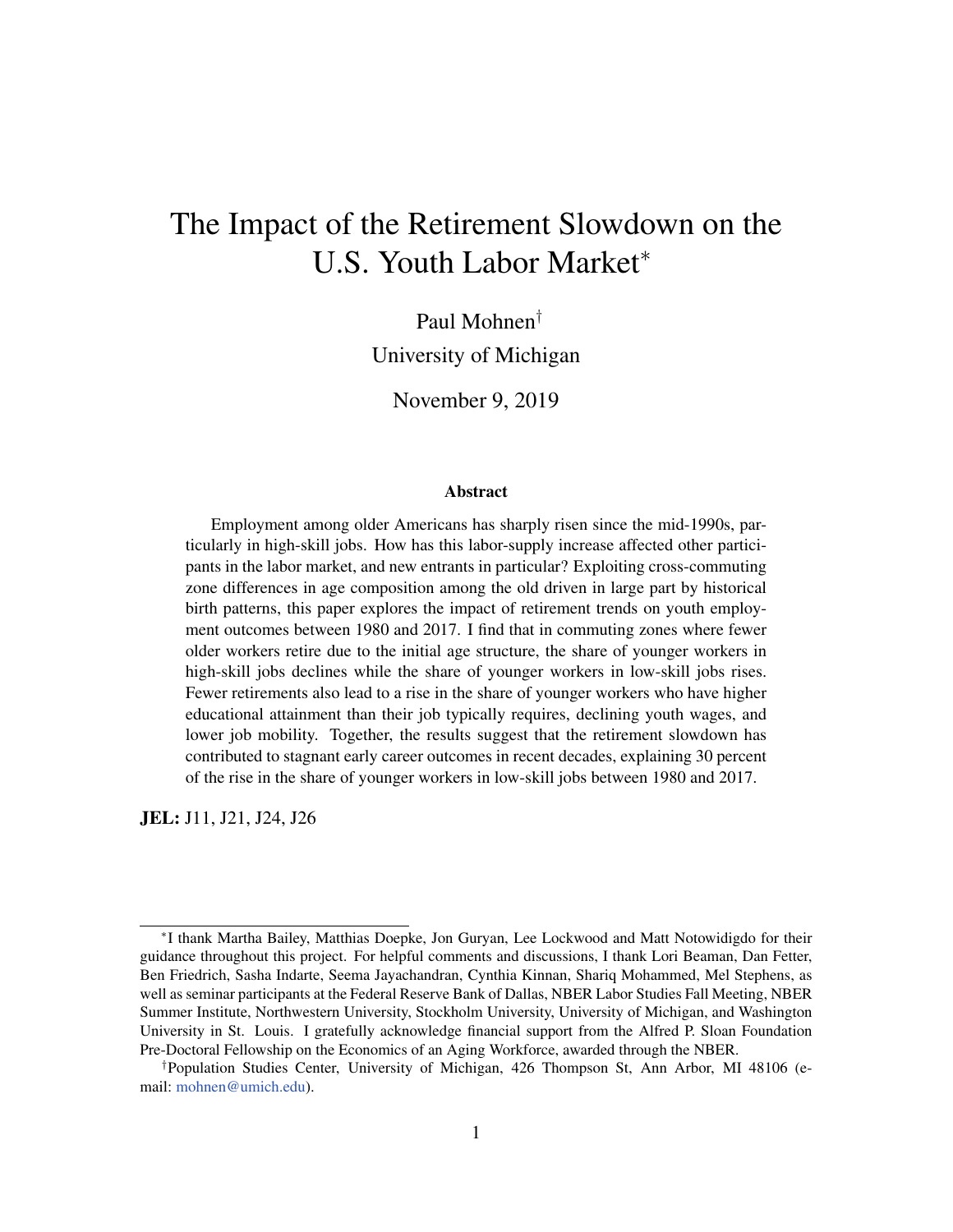## 1 Introduction

One of the most striking developments in the U.S. labor market in recent decades has been the sharp rise in the labor supply of older Americans. As the top line in Figure [1](#page-2-0) shows, the share of Americans aged 55+ that are employed has increased from 30 to 40 percent since the mid-1990s. This slowdown in retirements is generally attributed to a combination of greater financial incentives to work longer and a greater capacity to work longer [\(Coile,](#page-35-0)  $2018$  $2018$  $2018$ ).<sup>1</sup> Figure 1 also illustrates a lesser-known aspect of retirement trends: older workers are increasingly concentrated in high-skill jobs such as managerial and professional jobs, which is closely linked to the rise in the educational attainment of older generations [\(Burtless,](#page-35-1) [2013;](#page-35-1) [Goldin and Katz,](#page-36-0) [2016\)](#page-36-0).[2](#page-1-1)

At the same time, there is mounting evidence that the youth labor market has stagnated in recent years [\(Beaudry et al.,](#page-34-0) [2014;](#page-34-0) [Abel et al.,](#page-34-1) [2014\)](#page-34-1). Figure [2](#page-3-0) plots changes in occupation group-specific employment shares between 1980 and 2017 among young adults aged 22 to 30, for the group as a whole and separately for those with and without a college degree. While younger workers have made some gains in high-skill occupations, this can entirely be attributed to a rise in college attainment. The share of college-educated younger workers employed in high-skill jobs has actually gone *down* since 1980. Younger workers are increasingly starting their career in low-skill jobs such as retail and personal services, particularly those without a college degree.

Motivated by these two sets of facts, this paper explores the following question: To what extent has the rise in the labor supply of older Americans affected job prospects of younger Americans in recent decades? To answer this question, I compare the evolution of youth employment outcomes across U.S. commuting zones, which have experienced differential changes in the 55+ employment rate over the period 1980-2017. Estimating the causal effect of retirements on younger workers using cross-sectional variation is challenging because unobservable shifts in local labor demand tend to push outcomes of all workers in the same direction, resulting in a mechanical relationship between changes in the 55+ employment rate and changes in youth employment outcomes.

<span id="page-1-0"></span>To address this empirical challenge, I employ an instrumental variables approach which

<sup>&</sup>lt;sup>1</sup>Greater financial incentives include changes in Social Security, a transition from defined-benefit to defined-contribution pension plans, and rising life expectancy. A shift away from physically demanding jobs and improvements in late-life health have contributed to a greater work capacity.

<span id="page-1-1"></span><sup>&</sup>lt;sup>2</sup>The share of Americans aged 55+ with a college degree has risen from 10 to 28 percent between 1980 and 2017. This trend has also contributed to rising employment among older Americans.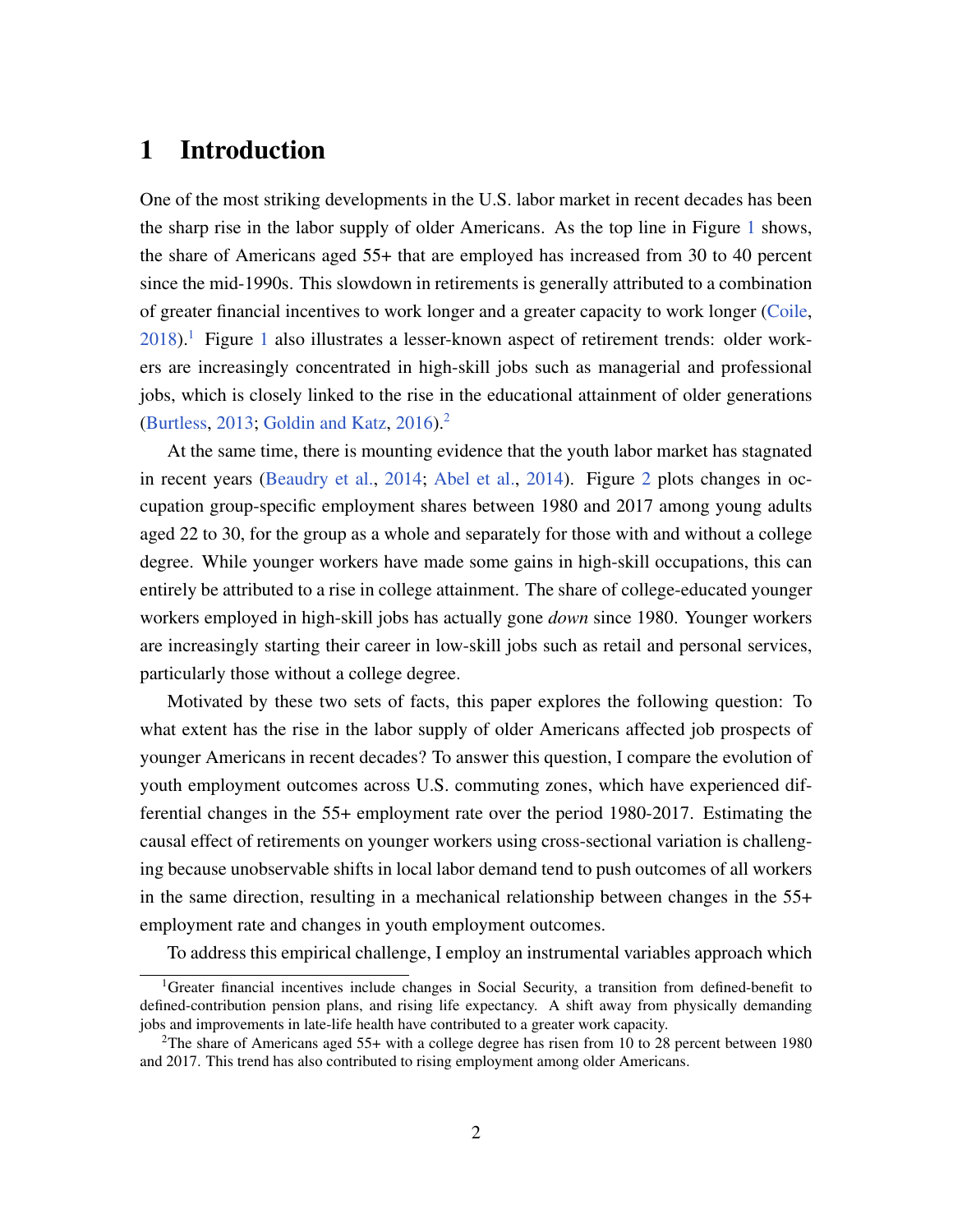

<span id="page-2-0"></span>Figure 1: 55+ Employment Rate Decomposed by Occupation Groups, 1980-2018

*Notes:* This graph plots the 55+ employment-to-population ratio, decomposed into occupation groups. Lowskill occupations include agriculture, food/maintenance, personal services and sales (retail/misc). Middleskill occupations include operators/laborers, office/clerical, production and protective services. High-skill occupations include sales (finance/business), technicians, professionals and managers.

*Source:* 1980-2018 Annual Social and Economic Supplement of the Current Population Survey [\(Flood et al.,](#page-35-2) [2018\)](#page-35-2).

relies on geographic variation in age composition *among* the old to predict retirement trends. Specifically, I construct a Bartik-style instrument by interacting local initial 45+ age shares with national 10-year retirement rates by age. The instrument draws its predictive power from the fact that Americans tend to exit the labor force at specific ages, typically in their 60s. As a result, commuting zones with a disproportionate share of soon-to-be-retired individuals tend to experience a relative decline in their 55+ employment rate over the next 10 years. To support the validity of the instrument, I show that a substantial fraction of the variation in 45+ age composition can be explained by historical birth patterns. This bolsters the notion that the variation underlying the instrument is largely pre-determined, so that 2SLS estimates identify the causal effect of retirement trends.

The main finding of this paper is that fewer retirements have a negative impact on younger workers, not so much in terms of employment levels, but rather in terms of occupations and wages. In commuting zones where fewer older workers retire due to the initial age structure, the occupational distribution among younger workers shifts away from high-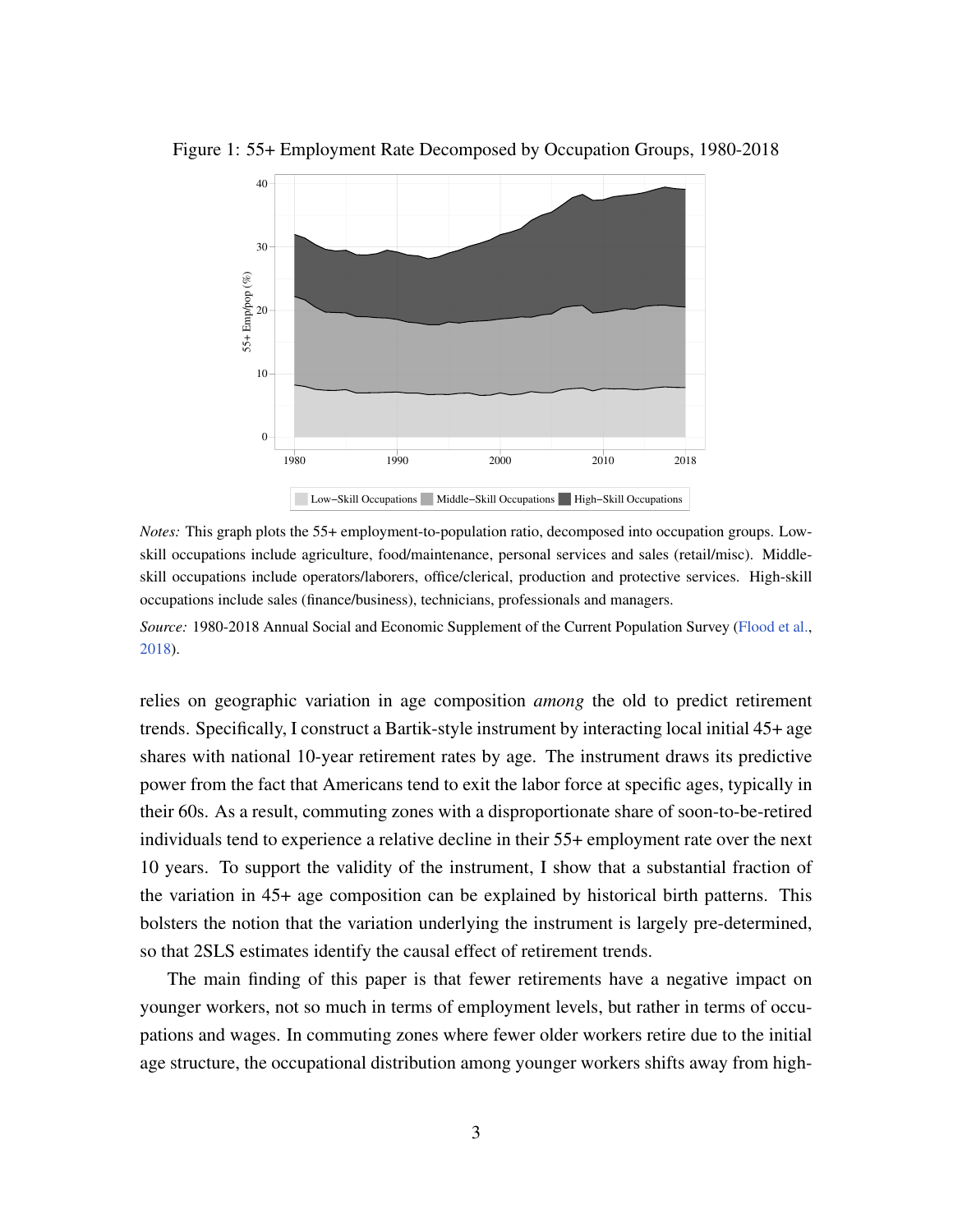

<span id="page-3-0"></span>Figure 2: Change in Occupational Composition Among the Young (22-30), 1980-2017

*Notes:* This graph plots changes in occupation group-specific employment shares between 1980 and 2017, for different subgroups of young adults  $(x$ -axis). Skill groups are defined as in Figure [1.](#page-2-0) *Source:* 1980 Census, 2016-2017 American Community Surveys.

skill jobs towards low-skill jobs. A one percentage point increase in the 55+ employment rate leads to a 0.6 percentage point decline in the share of younger workers employed in high-skill jobs and a 0.5 percentage point rise in the share of younger workers employed in low-skill jobs over 10 years. This pattern of occupational downgrading further manifests itself through a 0.75 percentage point rise in the share of younger workers that are employed in jobs for which they are "overeducated," in the sense that their educational attainment exceeds what is typically required for their job. Employment declines in high-skill jobs are slightly more pronounced among college graduates, who do experience negative employment effects. In contrast, increases in low-skill employment are concentrated among younger workers without a college degree.

A one percentage point increase in the 55+ employment rate also leads to a 3 percent decline in youth wages and a 0.17 percentage point decline in the average job mobility rate among young adults. In response to deteriorating labor market prospects, young adults adjust in two ways: they tend to stay in school longer and net out-migrate away from commuting zones where fewer workers retire, particularly college graduates. While I primarily focus on young adults, teenagers (16-21) and middle-aged individuals (31-44) are also adversely affected, though to different extents and along different margins.

The contribution of this paper is twofold. First, using a novel empirical strategy, I shed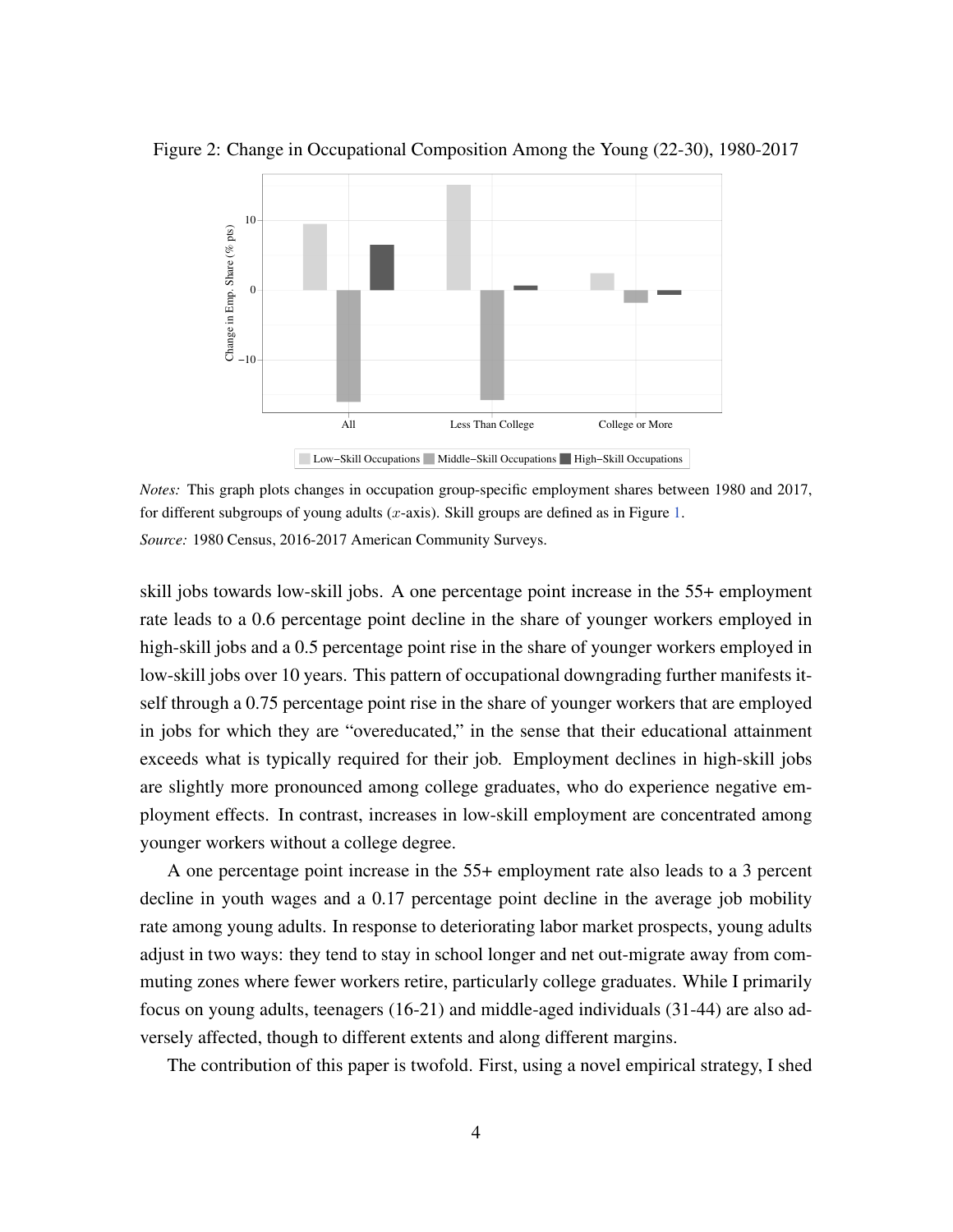new light on how changes in the labor supply of the old can affect youth employment outcomes. On the one hand, studies that have exploited time series or state-level variation have found little evidence that the old "crowd out" the young [\(Gruber and Wise,](#page-36-1) [2010;](#page-36-1) [Munnell and Wu,](#page-36-2) [2012\)](#page-36-2). On the other hand, studies that have examined reforms raising the retirement age in European countries which differentially affected firms based on the composition of their workforce provide strong evidence that delayed retirements have short-run crowding out effects at the firm level [\(Martins et al.,](#page-36-3) [2009;](#page-36-3) [Boeri et al.,](#page-34-2) [2016;](#page-34-2) [Bovini and](#page-35-3) [Paradisi,](#page-35-3) [2019\)](#page-35-3). Recent work shows that delayed retirements also have a negative effect on promotion opportunities within firms [\(Bianchi et al.,](#page-34-3) [2019\)](#page-34-3).

The drawback of adopting a macro perspective is that it is hard to disentangle the effect of retirement trends from the effect of other aggregate trends in the economy. While firmlevel studies address this by making plausibly exogenous cross-firm comparisons, they have shortcomings of their own. Firm-level research designs cannot capture what happens to the labor market as a whole since they are inherently silent on what happens to workers who are not hired. They also ignore job creation at new firms and job destruction at dying firms since they implicitly compare existing, surviving firms. Lastly, time horizons tend to be shorter given the recency of these policy changes, whereas labor markets typically take time to fully adjust.

This paper strikes a balance between these two approaches by using local labor markets as the unit of analysis (thereby accounting for local general equilibrium effects), studying 10-year changes over four decades, and isolating plausibly exogenous variation in retire-ment trends due to regional differences in age composition.<sup>[3](#page-4-0)</sup> In addition, I not only consider how retirements affect employment, which has been the primary focus of the existing literature, but also other important margins such as occupations, job mobility, schooling choices and location choices. In doing so I try to provide a comprehensive picture of the impact of retirements. I also emphasize the skill-biased nature of retirement trends in the U.S., which has been ignored so far and is essential to understanding their consequences.

The second contribution of this paper is that it provides a new explanation for stagnant youth labor market outcomes. While the misfortunes of young Americans in recent years have been well-documented, much less is known about the underlying causes. There are many potential explanations for worsening job prospects of younger workers without

<span id="page-4-0"></span> $3A$  related study is [Bertoni and Brunello](#page-34-4) [\(2017\)](#page-34-4), which exploits regional differences in age composition (in a different way) to show that delayed retirements induced by changes in the retirement age in Italy have had a negative impact on youth employment.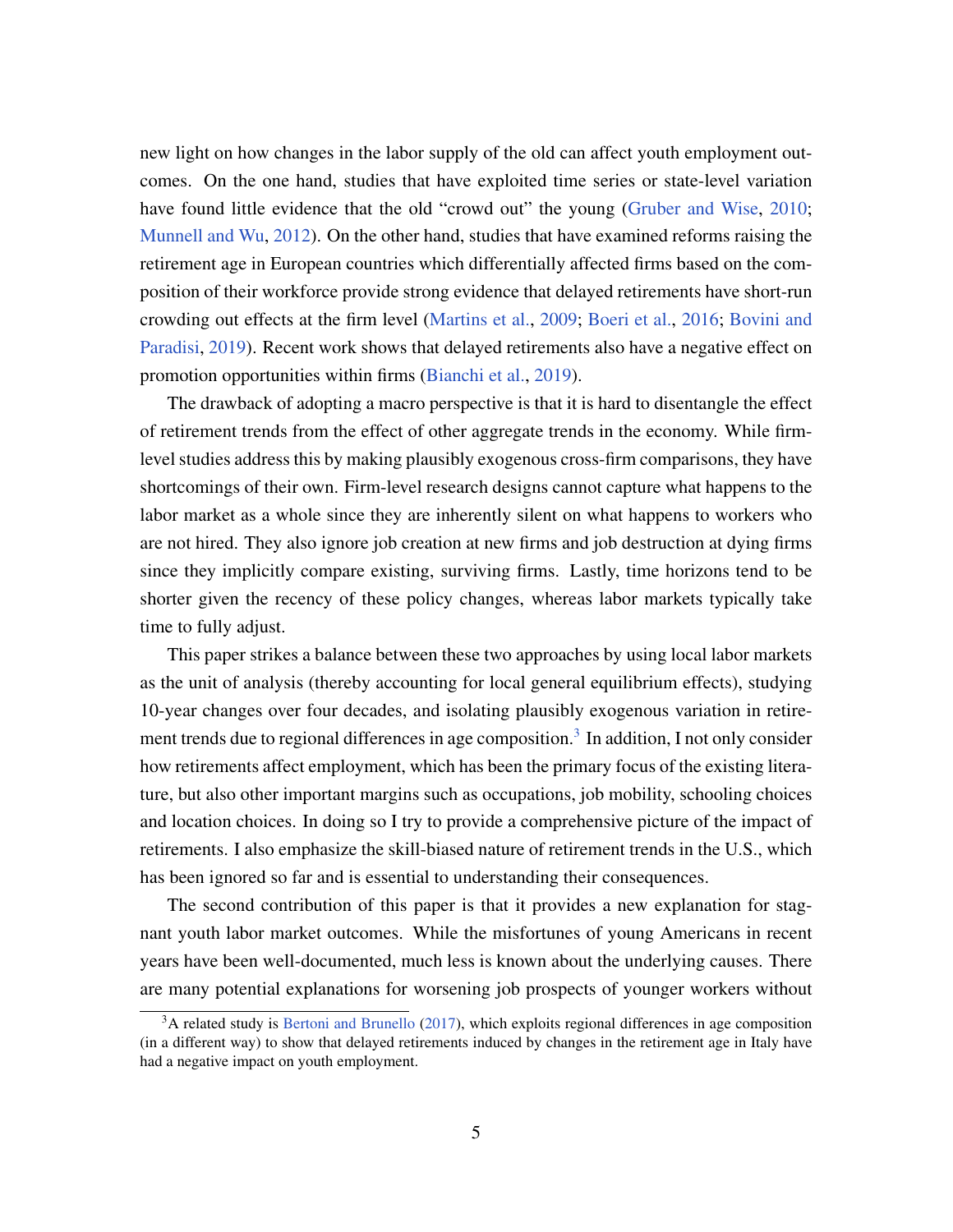college degrees, but stagnant outcomes for college graduates are harder to explain. One exception is [Beaudry et al.](#page-34-5) [\(2016\)](#page-34-5), which argues that a reversal in the demand for cognitive skills driven by trends in information technology took place in the U.S. around 2000, subsequently reducing the demand for high-skill workers. The skill-biased retirement slowdown can be viewed as another important contributing factor. My estimates imply that it can account for 30 percent of the rise in the share of younger workers in low-skill jobs between 1980 and 2017. Alternatively, absent the retirement slowdown, the rise in the share of younger workers in high-skill jobs over this period would have been 45 percent larger.

These findings have important policy implications. To address imbalances in pay-asyou-go pension schemes due to aging populations, many countries are encouraging older workers to work longer, notably by raising the retirement age. It is therefore critical for policy makers to understand what greater labor supply at older ages implies for younger generations, whose burden these policies are supposedly designed to alleviate.

## <span id="page-5-0"></span>2 Conceptual Framework

In this section, I present a model of the labor market featuring occupational choice to illustrate how a skill-biased labor-supply increase among the old can lead to occupational downgrading among younger workers. The predictions of the model will provide a rationale for the empirical patterns I document in Section [4.](#page-16-0)

#### Firm Production

Consider a representative firm combining capital  $K$  and labor  $L$  according to a Cobb-Douglas production function to produce Q:

$$
Q = L^{1-\alpha} K^{\alpha} \tag{1}
$$

where  $\alpha \in (0, 1)$  captures the degree of substitution between capital and labor. Labor can be decomposed into two types, low-skill  $(L_L)$  and high-skill  $(L_H)$ , which I will refer to as jobs throughout this section. These jobs can be performed by two types of workers, young  $(L_{Ly}, L_{Hy})$  and old  $(L_{Lo}, L_{Ho})$ . Labor types are aggregated according to a nested constant elasticity of substitution (CES) structure, similar to [Card and Lemieux](#page-35-4) [\(2001\)](#page-35-4):

$$
L = (\theta_L L_L^{\beta} + \theta_H L_H^{\beta})^{1/\beta} \tag{2}
$$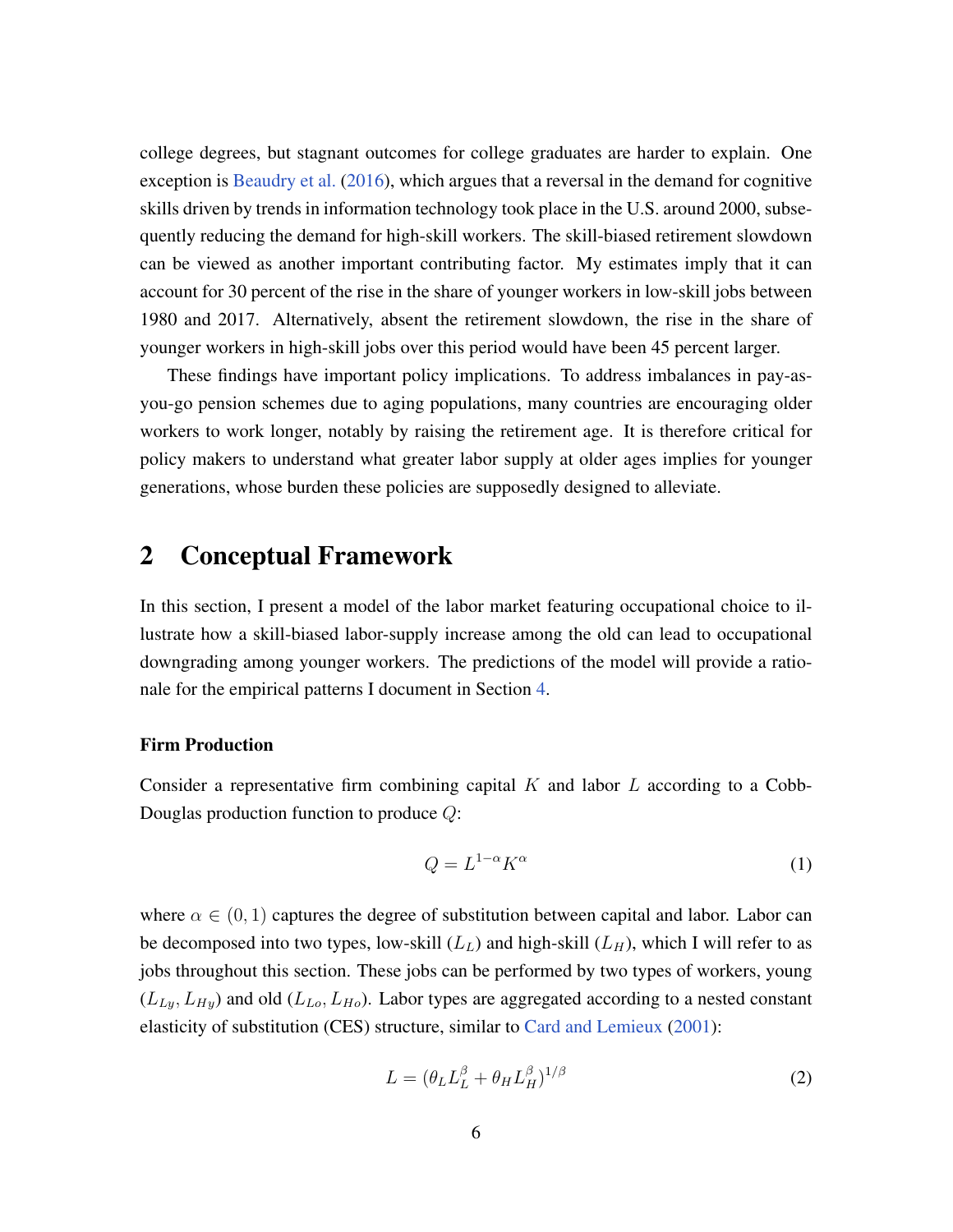$$
L_L = (\theta_{Ly} L_{Ly}^{\gamma} + \theta_{Lo} L_{Lo}^{\gamma})^{1/\gamma} \quad \text{and} \quad L_H = (\theta_{Hy} L_{Hy}^{\gamma} + \theta_{Ho} L_{Ho}^{\gamma})^{1/\gamma} \tag{3}
$$

where  $\sum_j \theta_j = 1$  and  $\sum_k \theta_{jk} = 1$  for  $j \in \{L, H\}$  and  $k \in \{y, o\}$ . The key parameters of the model are  $\beta \leq 1$  and  $\gamma \leq 1$ , which respectively capture the degree of substitution between low-skill and high-skill labor, and the degree of substitution between younger and older workers within skill types. Higher values of  $\beta$  and  $\gamma$  imply greater substitutability between inputs. The firm optimally chooses labor inputs and capital to maximize profits, taking the output price p, wages  $w_{ik}$  and the rental rate of capital r as given:

<span id="page-6-0"></span>
$$
\max_{(K,L_{jk})} L^{1-\alpha} K^{\alpha} - rK - \sum_{j} \sum_{k} w_{jk} L_{jk} \tag{4}
$$

where the output price has been normalized to 1.

#### Occupational Choice and Capital Supply

On the labor supply side, younger and older workers are either of the low-education or high-education type. Denote their labor supply by  $(L_y^{\ell}, L_y^h, L_o^{\ell}, L_o^h)$ , where the superscripts  $\ell$  and h denote education types. The mapping between skill types and education types is not one-to-one. In particular, I assume that high-education type workers can perform both low-skill and high-skill jobs, whereas low-education type workers are confined to low-skill jobs. Moreover, high-education type workers are endowed with heterogeneous abilities to perform high-skill jobs relative to low-skill jobs. Let  $u$  and  $z$  respectively denote the relative ability parameters of younger and older workers (in terms of relative efficiency units), distributed according to the cumulative distribution functions  $F(u)$  and  $G(z)$ . Therefore, a younger worker with ability u can either earn  $u \cdot w_{Hy}$  in a high-skill job or  $w_{Ly}$  in a low-skill job, and the choice is governed by whether or not her ability  $u$  exceeds the threshold  $u^*$ defined by the following indifference condition:

<span id="page-6-1"></span>
$$
w_{Ly} = u^* \cdot w_{Hy} \tag{5}
$$

If her ability is higher than  $u^*$ , she will choose to work in a high-skill job; if it is lower than  $u^*$ , she will choose to work in a low-skill job.

To simplify the exposition, I assume that the ability threshold for high-education type older workers is fixed at  $\overline{z}$ , i.e. they no longer respond to changes in relative wages, for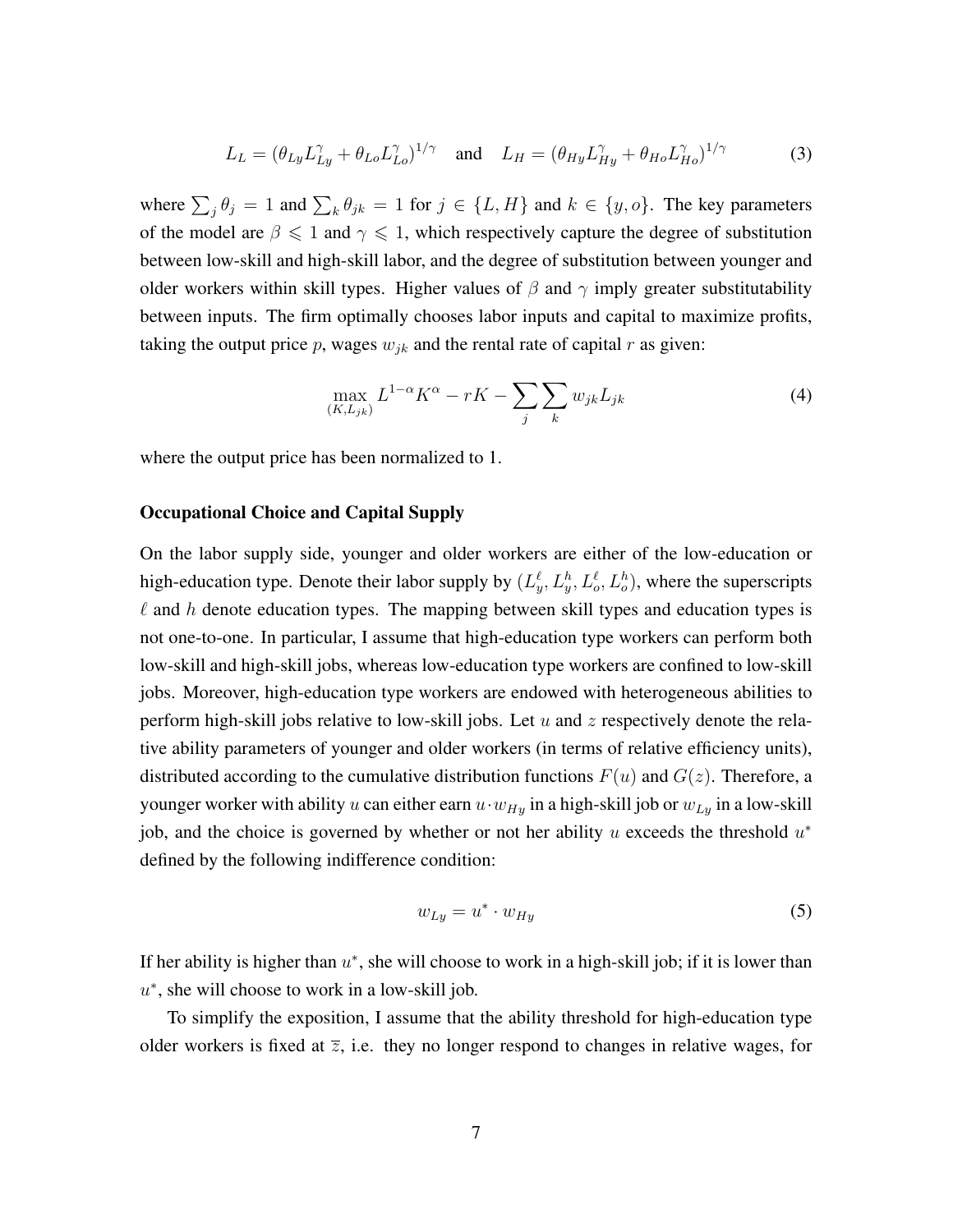example due to unobserved occupational mobility costs.<sup>[4](#page-7-0)</sup> As a result, a fraction  $F(u^*)$ of high-education type younger workers and a fraction  $G(\overline{z})$  of high-education type older workers supply their labor in low-skill jobs, while the remaining fractions  $1 - F(u^*)$  and  $1 - G(\overline{z})$  supply their labor in high-skill jobs. I make two final simplifying assumptions: (1) education types are perfect substitutes in low-skill jobs, and (2) all workers supply their labor inelastically. This leads to the following labor supply equations:

$$
L_{Ly} = L_y^{\ell} + F(u^*) \cdot L_y^h \quad \text{and} \quad L_{Hy} = \left\{ \int_{u^*}^{\infty} u \cdot f(u) \cdot du \right\} \cdot L_y^h \tag{6}
$$

$$
L_{Lo} = L_o^{\ell} + G(\overline{z}) \cdot L_o^h \quad \text{and} \quad L_{Ho} = \left\{ \int_{\overline{z}}^{\infty} z \cdot g(z) \cdot dz \right\} \cdot L_o^h \tag{7}
$$

The inelastic labor supply assumption implies that the only labor supply response to a change in wages is the self-selection response among high-education type younger workers, which is embedded in the cutoff  $u^*$ . To close the model, I follow [Dustmann et al.](#page-35-5) [\(2017\)](#page-35-5) and assume that capital is supplied according to  $r = K^{\lambda}$  where  $\lambda \ge 0$ .

#### Comparative Statics: Skill-Biased Labor-Supply Increase Among Older Workers

Consider an increase in the labor supply of older workers concentrated in high-skill jobs. In the context of the model, this is equivalent to a labor-supply increase  $(d \log L_o^{\ell}, d \log L_o^h)$ satisfying the following condition:

<span id="page-7-1"></span>
$$
s_{Ho} \cdot d\log L_o^h > s_{Lo} \cdot (s_o^h \cdot d\log L_o^h + s_o^\ell \cdot d\log L_o^\ell)
$$
 (8)

The left-hand side of [\(8\)](#page-7-1) is the *effective* labor-supply increase of older workers in high-skill jobs, expressed as the initial share of older workers in high-skill jobs  $s_{Ho}=(\theta_{Ho}L_{Ho}^{\gamma})^{1/\gamma}/L_H$ times the growth in the labor supply of high-education type older workers. Similarly, the right-hand side of [\(8\)](#page-7-1) is the effective labor-supply increase of older workers in low-skill jobs, which is equal to the weighted average of the growth in the labor supply of low and high-education type older workers  $(s_o^h + s_o^l = 1$  denotes the initial mix of education types in low-skill jobs), scaled by the initial share of older workers in low-skill jobs  $s_{Lo} = (\theta_{Lo} L_{Lo}^{\gamma})^{1/\gamma}/L_L$ . Letting  $d \log L_o^{\ell} = \delta \cdot d \log L_o^h$  without loss of generality, condition [\(8\)](#page-7-1) can be restated more succinctly as  $s_{H_o} > s_{Lo}\delta$  where  $\delta = (s_o^h + s_o^{\ell}\delta)$ .

<span id="page-7-0"></span><sup>&</sup>lt;sup>4</sup>This is consistent with evidence showing that occupational mobility rates tend to be relatively low at older ages [\(Kambourov and Manovskii,](#page-36-4) [2008\)](#page-36-4). Shutting down self-selection among older workers is not strictly necessary and can be relaxed at the cost of minor additional assumptions.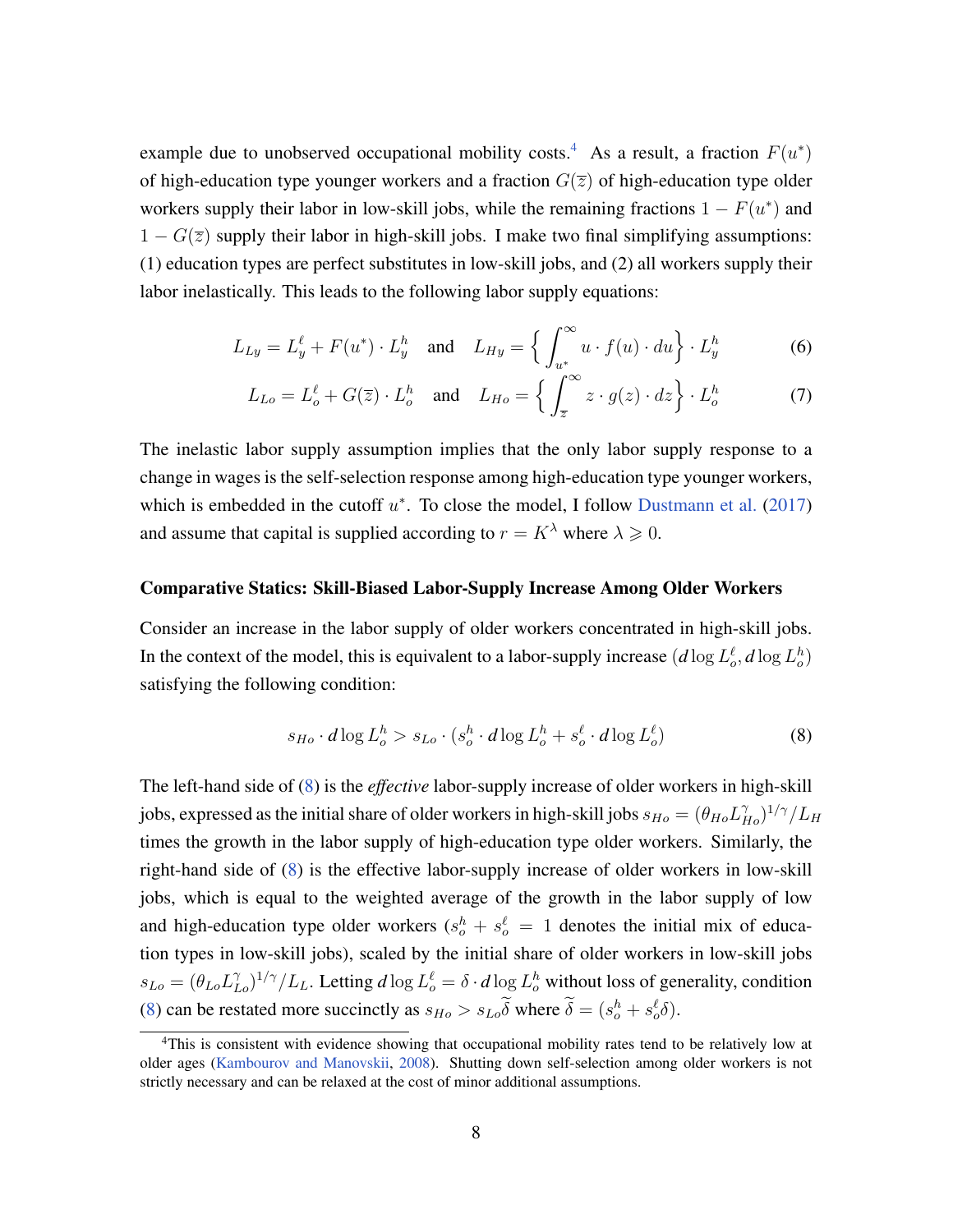How do equilibrium wages and the occupational composition of younger workers change in response? To understand what drives changes in the wages of younger workers, consider the totally differentiated first-order conditions for  $L_{Hy}$  and  $L_{Ly}$  in [\(4\)](#page-6-0), where the first-order condition for  $K$  has already been combined with the capital supply equation and substituted in (see Online Appendix D for details):

$$
d\log w_{jy} = \varphi \cdot d\log L + (\beta - 1) \cdot (d\log L_j - d\log L) + (\gamma - 1) \cdot (d\log L_{jy} - d\log L_j)
$$
\n(9)

where  $\varphi = -\alpha \lambda/(1 - \alpha + \lambda)$ . These equations capture optimality on the labor demand side and illustrate the forces at work. The first term captures the complementarity between labor and capital: unless capital is fully elastic ( $\lambda = 0$ ), all wages must go down in response to an overall increase in labor since labor and capital are  $q$ -complements under the Cobb-Douglas assumption. The second term captures the complementarity between skill types: assuming imperfect substitutability between skill types ( $\beta$  < 1), a labor-supply increase "biased" towards high-skill jobs has a positive effect on low-skill wages and a negative effect on high-skill wages since skill types are  $q$ -complements under the CES assumption. The greater the substitutability between skill types, the smaller the magnitude of this effect. Similarly, the third term captures the complementarity between age types within skill types: assuming imperfect substitutability between age types ( $\gamma$  < 1), an increase in the supply of older workers has a positive effect on the wages of younger workers. However, because the labor-supply increase is more pronounced in high-skill jobs, the positive effect on youth high-skill wages is greater than the positive effect on youth low-skill wages.

To obtain the equilibrium change in wages, we have to take into account the occupational choice response of high-education type younger workers, which will have an indirect effect on wages. This response is summarized in the following equation, obtained by totally differentiating the threshold condition [\(5\)](#page-6-1):

$$
d\log u^* = d\log w_{Ly} - d\log w_{Hy} \tag{10}
$$

What matters is the change in relative wages, which hinges on whether the skill complementarity effect dominates the age complementarity effect or vice-versa, since they exert opposite pressure on the cutoff  $u^*$  (the capital-labor effect cancels out). It turns out that the skill complementarity effect dominates as long as younger and older workers are more substitutable within skill types than skill types themselves, i.e.  $\gamma > \beta$ , which has empirical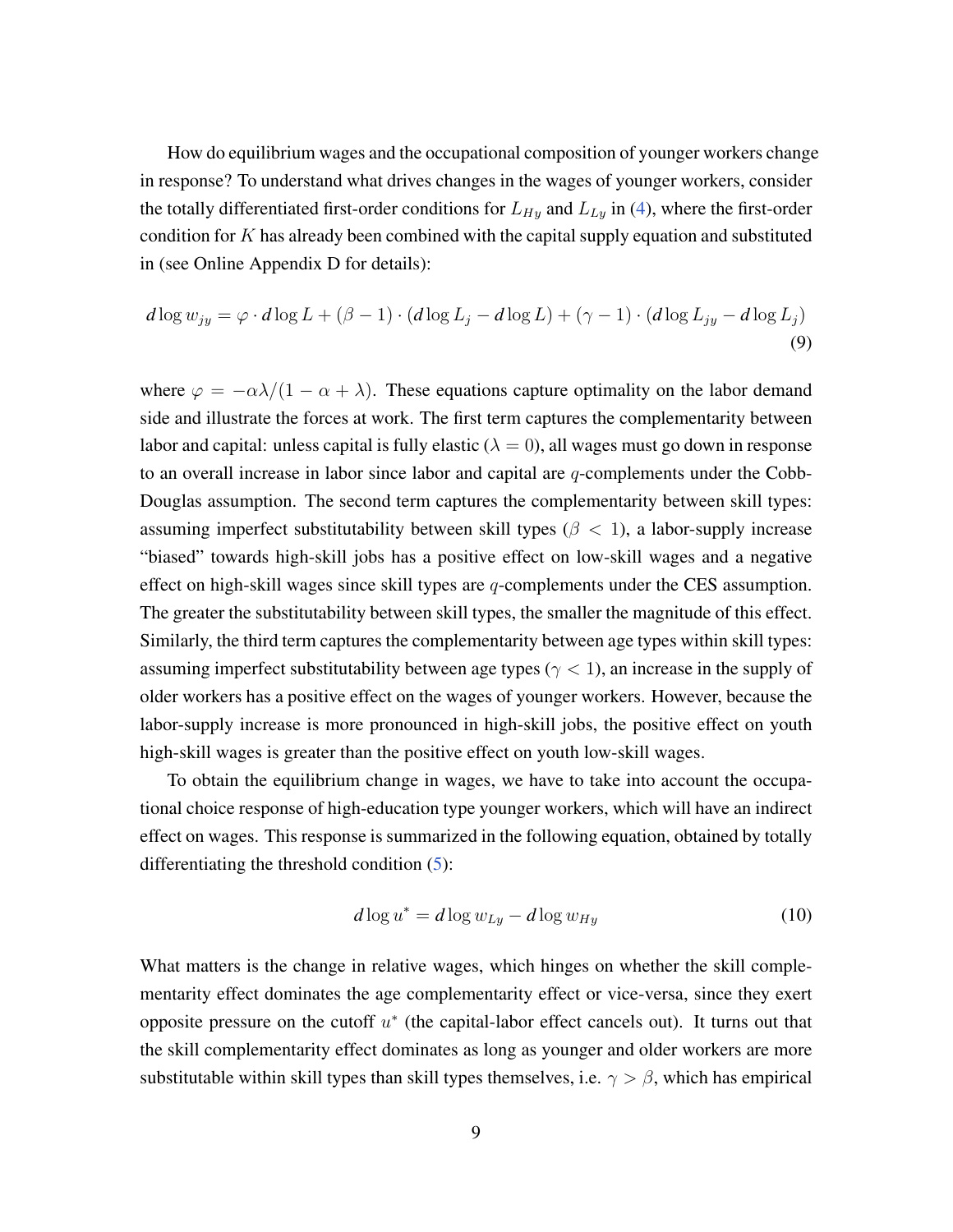support (e.g., [Card and Lemieux,](#page-35-4) [2001\)](#page-35-4). In that case, the decline in high-skill wages relative to low-skill wages prompts high-education type younger workers to reallocate away from high-skill jobs towards low-skill jobs until equilibrium is restored. This self-selection response, driven by marginal-ability workers, effectively dampens the change in relative wages.<sup>[5](#page-9-0)</sup> The following equation gives the equilibrium change in relative youth wages:

$$
d\log w_{Ly} - d\log w_{Hy} = \frac{(\gamma - \beta) \cdot (s_{Ho} - s_{Lo}\tilde{\delta})}{1 - (\beta - 1) \cdot \eta_u \cdot A - (\gamma - 1) \cdot \eta_u \cdot B} \cdot d\log L_o^h \tag{11}
$$

where  $\eta_u > 0$  captures the elasticity of  $F(\cdot)$  around the initial threshold  $u^*$ , and  $A > 0$  and  $B > 0$  are just functions of model parameters and initial labor shares (see Online Appendix D for exact definitions). The numerator captures the direct effect of the labor supply shock via firm optimality, whereas the denominator captures the indirect effect via self-selection among younger workers. Under the premise of condition [\(8\)](#page-7-1) and  $\gamma > \beta$ , the numerator will be strictly positive and the threshold  $u^*$  will go up. The arguments in this subsection are summarized in the following proposition:

<span id="page-9-1"></span>Proposition 1. *Consider an increase in the labor supply of older workers satisfying condition [\(8\)](#page-7-1). If younger and older workers are more substitutable within skill types than low-skill and high-skill labor, i.e.*  $\gamma > \beta$ *, then this leads to the following:* 

*1. Decline (rise) in the share of younger workers in high-skill (low-skill) jobs:*

$$
d\log L_{Hy} < 0 \quad \text{and} \quad d\log L_{Ly} > 0
$$

*2. Rise in the share of high-education type younger workers in low-skill jobs:*

$$
d\log u^* > 0
$$

*3. Decline in youth high-skill wages relative to youth low-skill wages:*

$$
d\log w_{Hy} < d\log w_{Ly}
$$

*Proof.* See Online Appendix D.

 $\Box$ 

<span id="page-9-0"></span> $5$ The response of high-education type older workers, which I have ignored for simplicity, constitutes another dampening effect since it effectively attenuates the skill-biasedness of the original labor supply shock. Assuming either that the labor-supply increase is sufficiently skill-biased and/or that the mass of older workers around the initial ability threshold  $z^*$  is not too large is sufficient for the intuition above to go through.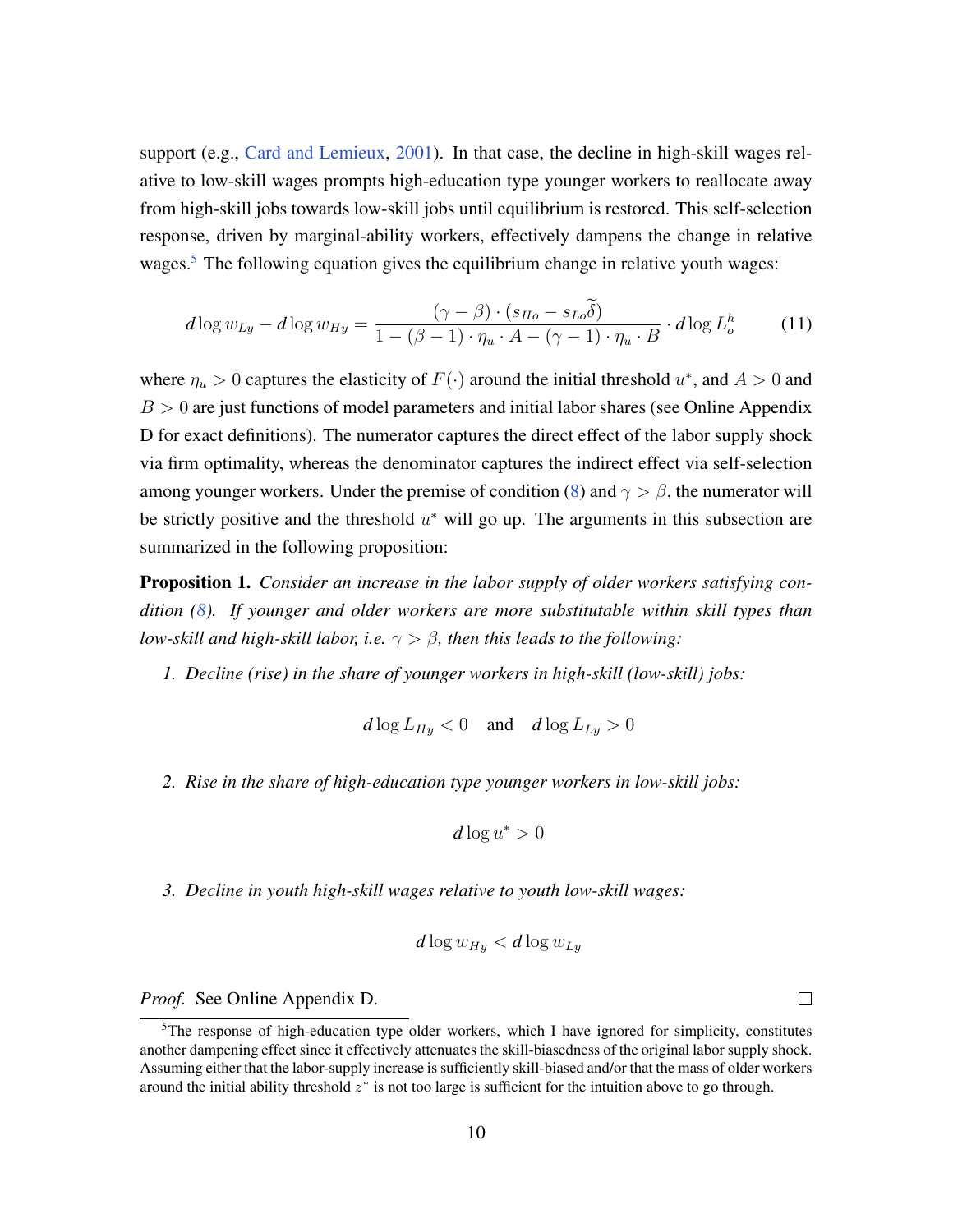In summary, the conceptual framework laid out in this section illustrates how an increase in the labor supply of older workers concentrated in high-skill jobs can lead in occupational downgrading among younger workers through supply and demand forces. The empirical strategy, which I now turn to, consists in comparing local labor markets which have experienced differential increases in the labor supply of the old. In Section [4,](#page-16-0) I will show that in places where fewer older workers retire: (1) the share of younger workers in high-skill jobs declines while the share of younger workers in low-skill jobs rises, (2) the share of younger workers that are "overeducated" for their job rises, and (3) wages of younger workers in high-skill jobs decline by more than wages of younger workers in low-skill jobs, consistent with Proposition [1.](#page-9-1)

## <span id="page-10-0"></span>3 Empirical Strategy

### 3.1 Data

The main data sources used in the empirical analysis are the 1980, 1990 and 2000 U.S. Censuses 5% samples, as well as the 2006, 2007, 2016 and 2017 American Community Surveys (ACS) 1% samples [\(Ruggles et al.,](#page-37-0) [2018\)](#page-37-0). I pool the 2006-2007 and 2016-2017 ACS to get a better snapshot of local labor markets in 2007 and 2017. I exclude from the sample individuals confined to institutional group quarters and individuals on active military duty. All outcomes are constructed using Census sampling weights.

I approximate local labor markets using the concept of commuting zones (CZ) . Commuting zones are 741 clusters of counties characterized by strong commuting ties within CZs and weak commuting ties across CZs [\(Tolbert and Sizer,](#page-37-1) [1996\)](#page-37-1). I drop Alaska and Hawaii to focus on the continental U.S., resulting in a total of 722 CZs. Since CZs are not directly identifiable in the Census, I follow standard practice and assign individuals living in areas that overlap with multiple CZs to each of those CZs with weights that add up to one and reflect how an area's population is distributed across those CZs (see Online Appendix A.1 for details). In order to study changes in occupational structure over multiple decades, I use the time-consistent classification scheme developed by [Dorn](#page-35-6) [\(2009\)](#page-35-6). It distinguishes between 330 individual occupations which I organize into 12 occupation groups similar to [Autor](#page-34-6) [\(2015\)](#page-34-6). County-level measures of job mobility for the period 2000-2017 come from the Census Bureau's Quarterly Workforce Indicators.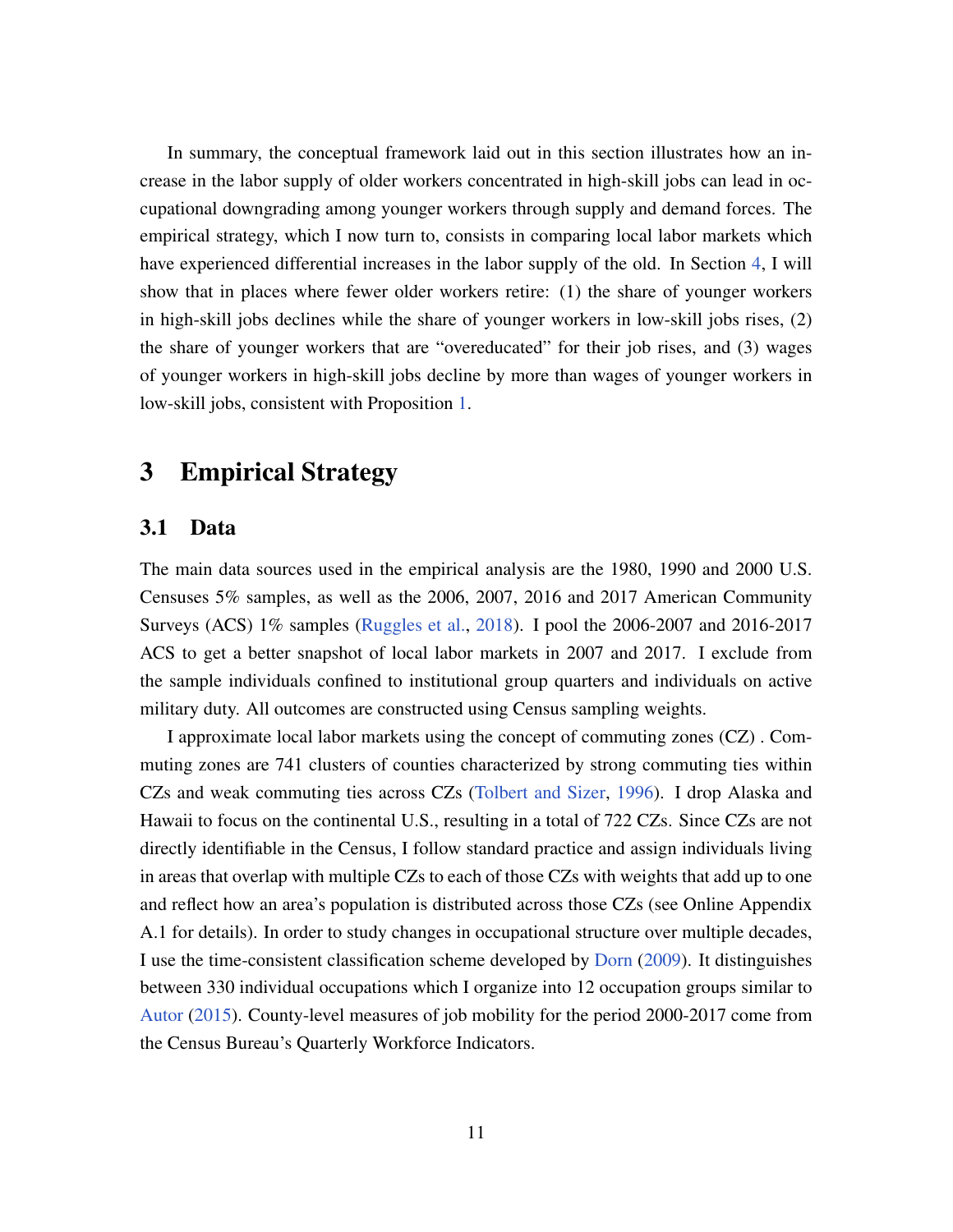### 3.2 Empirical Specification

The empirical strategy in this paper consists in comparing the evolution of youth employment outcomes across commuting zones, some of which have experienced greater increases in the labor supply of the old than others over the period spanning 1980 to 2017. $^6$  $^6$  I measure changes in the labor supply of the old using changes in the 55+ employment rate. Although older workers are often defined as aged 55-64, I include people aged 65+ given that working past 65 has become increasingly common. Online Appendix Figure 1 shows that changes in the 55+ employment rate exhibit a substantial amount of variation, both across CZs and across periods. For the period 2007-2017, the distribution ranges from -7.3 to 8.1 percentage points, with a median of 1.9 and an interquartile range of 3.5 percentage points. Let  $c$  denote commuting zones and  $t$  denote time periods. The main regression specification pools first-differences across four time periods (1980-1990, 1990-2000, 2000-2007, 200[7](#page-11-1)-2017), controlling for period fixed effects and start-of-period CZ characteristics:<sup>7</sup>

<span id="page-11-3"></span>
$$
\Delta y_{ct} = \alpha_t + \beta \cdot \Delta \text{ emp/pop}_{ct}^{55+} + \Gamma \cdot CZ \text{ controls}_{c,t-1} + \varepsilon_{ct}
$$
 (12)

where  $y_{ct}$  is some outcome of interest. The CZ controls include the employment share of manufacturing, the employment share of routine occupations, an index which measures the extent to which occupations are susceptible to offshoring, the population share of immigrants, the unemployment rate, the female employment rate, as well as demographic composition in terms of age, gender, race and education.<sup>[8](#page-11-2)</sup>

The main coefficient of interest,  $\beta$ , denotes the effect of a one percentage point increase in the local 55+ employment rate on changes in youth employment outcomes over 10 years. The ordinary least squares (OLS) estimate of  $\beta$  is likely to be biased for two reasons. First, changes in the 55+ employment rate not only capture flows from employment to inactivity (i.e. retirements), but also flows between employment and unemployment (i.e. hires and separations). This is problematic because hires, layoffs and voluntary quits all tend to be strongly correlated with the state of the local economy, which also affects younger workers. Put differently, in regions where the economy is booming (slumping), firms tend to hire (lay

<span id="page-11-0"></span> $6$ [Dustmann et al.](#page-35-7) [\(2016\)](#page-35-7) refer to this method of estimating the effect of labor supply shocks as the "pure spatial" approach. By not classifying older workers into education or occupation cells, this approach recovers the total impact of changes in the labor supply of the old.

<span id="page-11-1"></span> $7$ Following [Autor et al.](#page-34-7) [\(2013\)](#page-34-7), first-differences for the period 2000-2007 are scaled by 10/7, so that outcomes are implicitly measured in terms of  $10 \times$  mean annual changes for comparability across periods.

<span id="page-11-2"></span><sup>&</sup>lt;sup>8</sup>Routine occupations are defined as in [Autor and Dorn](#page-34-8) [\(2013\)](#page-34-8). The full list of controls along with summary statistics is given in Online Appendix Table 1.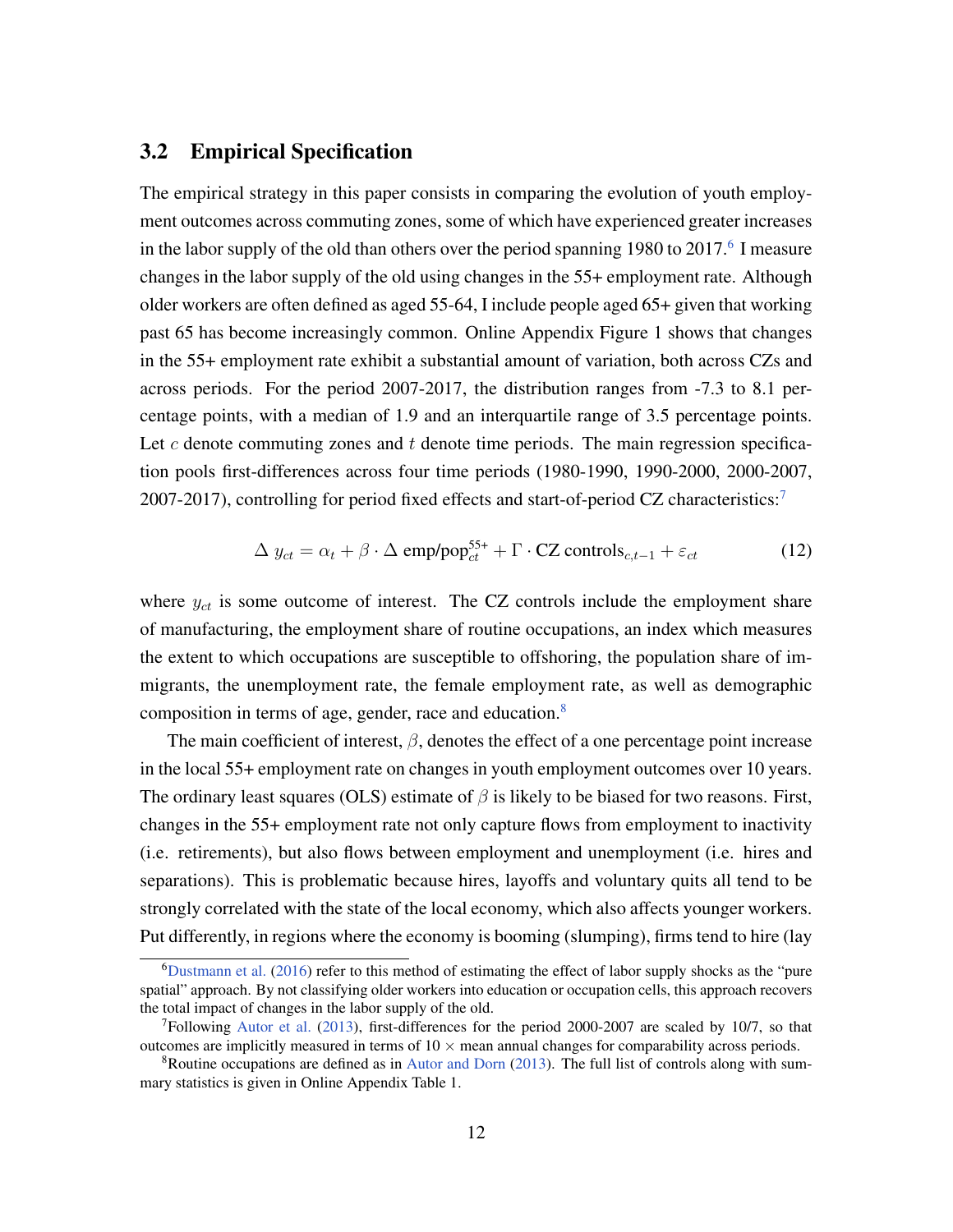off) workers of all age groups resulting in a mechanical relationship between changes in the 55+ employment rate and changes in youth employment outcomes.

Second, retirement decisions can themselves be influenced by the state of the economy. [Coile and Levine](#page-35-8) [\(2011\)](#page-35-8) find that the retirement propensity of individuals eligible for Social Security rises during downturns, particularly among less educated workers. On the other hand, [Goda et al.](#page-36-5) [\(2011\)](#page-36-5) argue that asset losses during the Great Recession induced some individuals to delay their retirement plans. Either way, the sensitivity of retirement flows to economic conditions reinforces the notion that changes in the 55+ employment rate may not only reflect labor supply-side variation, but also labor demand-side variation.

#### 3.3 IV Strategy: Local Age Composition Among the Old

To address this endogeneity, I employ an instrumental variables (IV) approach. The idea is that since older Americans tend to exit the labor force at specific ages, it is possible to predict what fraction of people will retire in a given commuting zone over the next 10 years simply based on their initial age composition. As long as age composition *among the old* is uncorrelated with local labor demand conditions, exploiting this variation to instrument for changes in the 55+ employment rate will isolate the causal effect of retirement trends.

To see how the propensity to retire varies over the life cycle, Appendix Figure [A.1](#page-38-0) plots 10-year retirement rates by age at the national level, defined as the difference between the employment rate of a birth cohort at the beginning of the period and the employment rate of the same birth cohort 10 years later. For example, the 10-year retirement rate of 45 year olds in 1990 is equal to the employment rate of 45 year olds in 1990 minus the employment rate of 55 year olds in 2000. In other words, it captures the proportion of 45 year olds in 1[9](#page-12-0)90 who have retired at some point between 1990 and 2000.<sup>9</sup> Two features stand out. First, the overall bell shape peaking between the ages of 55 and 60 reflects the fact that most Americans retire in their 60s. Conversely, the tails imply that relatively few people retire by the time they reach their late 50s while people in their late 60s and beyond have already retired for the most part. Second, there are noticeable discontinuities at ages 52, 55, 62 and 65, which are tied to eligibility for Social Security and Medicare.<sup>[10](#page-12-1)</sup>

<span id="page-12-0"></span> $9$ For the period 2000-2007, 7-year retirement rates are converted into 10-year equivalents based on the 2000 employment rate-by-age profile. Specifically, the age-specific scaling factors are the ratio of the relevant 10-year and 7-year "retirement rates" according to this profile. These factors range from 3 to 1.2 for 45 and 59 year olds respectively, implying that naively scaling by 10/7 would be a poor approximation.

<span id="page-12-1"></span> $1062$  is the earliest age one can claim Social Security benefits, while 65 is the universal eligibility age for Medicare.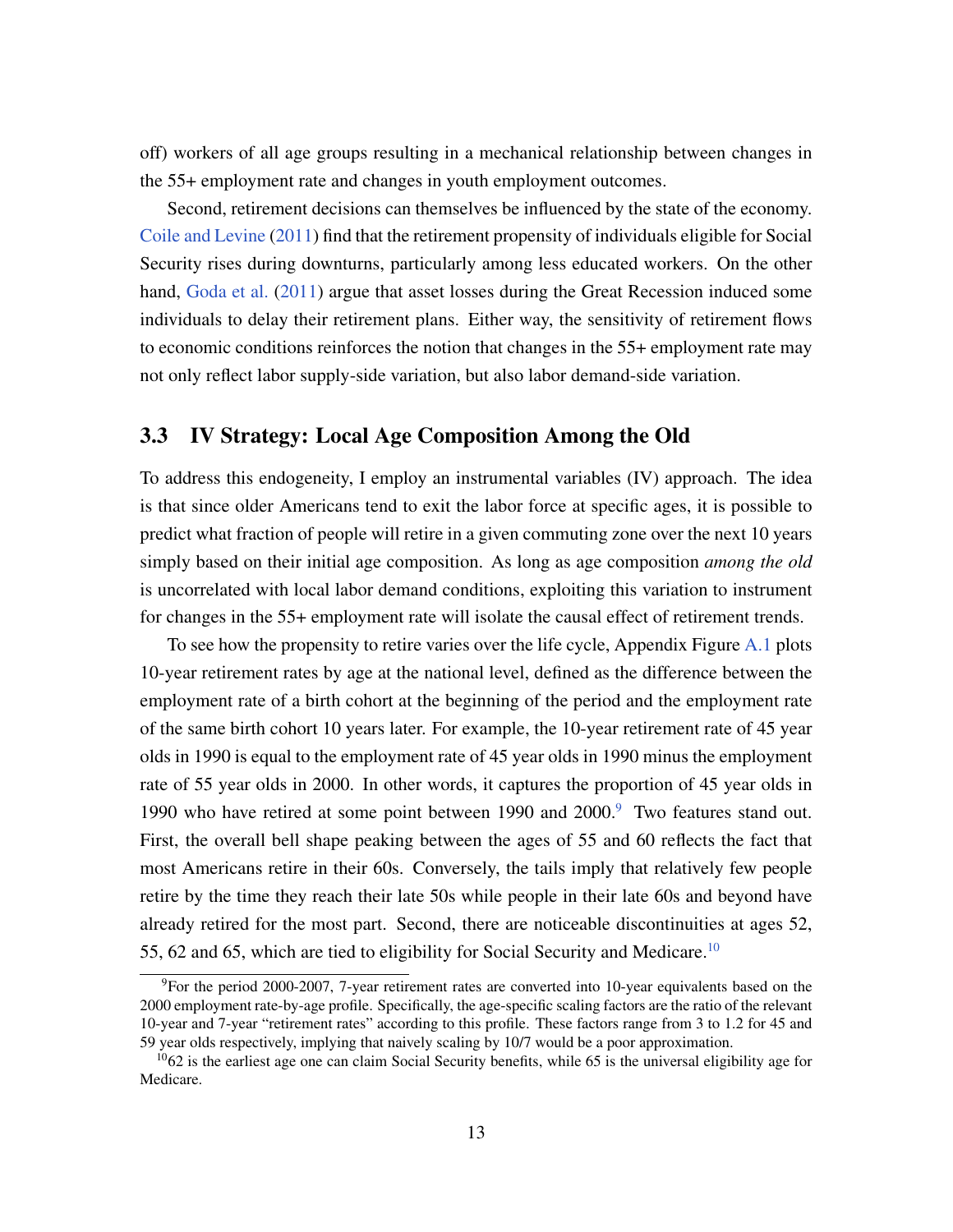The implication of these empirical regularities is that one can exploit cross-sectional differences in the age composition among the old to predict future retirement trends, and thereby isolate labor supply-side variation in changes in the 55+ employment rate. I construct a Bartik-style instrument, which I will refer to as "predicted retirement intensity," by interacting start-of-period CZ-specific 45+ age shares with 10-year national retirement rates by age. Formally, predicted retirement intensity in commuting zone  $c$  for the period  $t$ to  $t + 10$  is defined as:

<span id="page-13-1"></span>
$$
\widetilde{\text{PRI}}_{ct}^{45+} = \sum_{a=45}^{80} \frac{\text{pop}_{ct}^a}{\text{pop}_{ct}^{45\text{-}80}} \times \left(\text{emp/pop}_{(-c),t}^a - \text{emp/pop}_{(-c),t+10}^{a+10}\right) \tag{13}
$$

where emp/pop $_{(-c),t}^a$  are national employment rates by age a, excluding the commuting zone under consideration to avoid any mechanical correlation in the first-stage relation-ship.<sup>[11](#page-13-0)</sup> The shape of the 45+ age distribution exhibits a fair amount of variation across commuting zones, as shown in Online Appendix Figure 2. For the period 2007-2017, the distribution of predicted retirement intensity ranges from 18.8 to 21.8 percent, with a median of 20.4 percent and an interquartile range of 0.6 percentage points. Note that, unlike local industry composition or the spatial distribution of immigrants by country of origin (which underlie other common Bartik IV strategies), age distributions are constantly shifting so that whether an area is characterized by high or low predicted retirement intensity naturally varies over time.

### <span id="page-13-2"></span>3.4 Understanding Variation in Age Composition Among the Old

As argued in [Goldsmith-Pinkham et al.](#page-36-6) [\(2019\)](#page-36-6), the identifying assumption required for the validity of Bartik-style IV strategies depends on what types of asymptotics are most appropriate given the empirical setting. This paper most naturally falls into the case of locations going to infinity while periods and Bartik share categories are fixed (722 CZs, 4 periods, 36 age categories). In that scenario, the validity of the IV approach hinges on the exogeneity of the initial 45+ age distribution. More specifically, given that the Bartik IV estimator is numerically equivalent to a generalized method of moments (GMM) estimator using individual age shares as instruments (and a weight matrix which is a function of 10-year retirement rates by age), the implicit assumption is that the individual 45+ age shares are all valid instruments. To assess the plausibility of this identifying assumption

<span id="page-13-0"></span> $11$ I truncate the 45+ age distribution at 80 since age is truncated at 90 in the Census.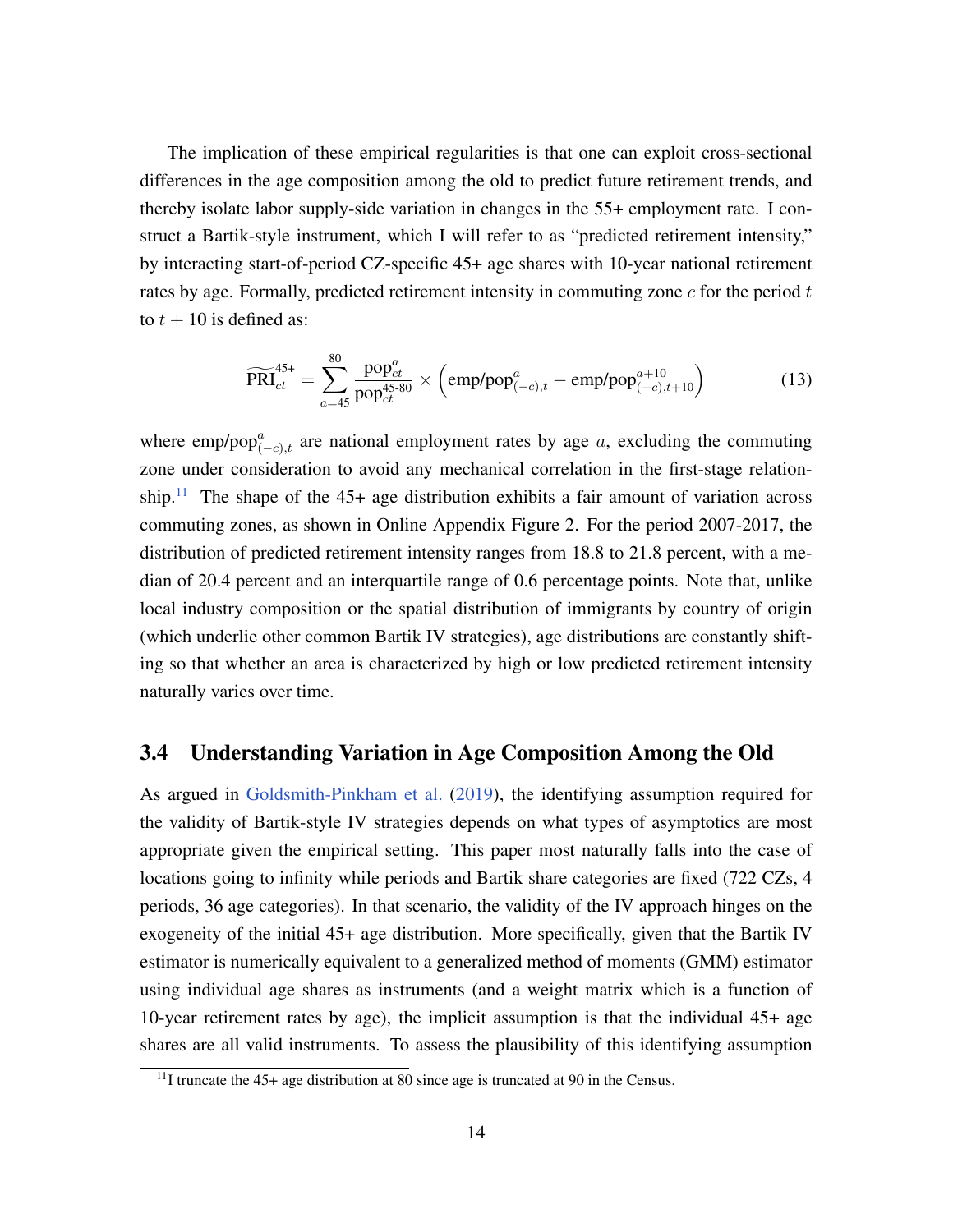this section explores two related questions: (1) which age shares "matter" the most in terms of driving the estimates? (2) what drives cross-sectional variation in 45+ age composition?

To answer the first question, I draw on the insights from [Goldsmith-Pinkham et al.](#page-36-6) [\(2019\)](#page-36-6). The Bartik IV estimator can be rewritten as a weighted sum of just-identified IV estimators using individual age shares as instruments. The weights—referred to as "Rotemberg weights"—can be positive or negative, sum to one, and capture how sensitive the overidentified estimate of  $\beta$  is to endogeneity of any of the age shares. Appendix Figure [A.2](#page-38-1) plots the Rotemberg weights for each age share.<sup>[12](#page-14-0)</sup> Interestingly, the pattern in this figure mirrors the pattern in Appendix Figure  $A.1$ , with the five age shares for 55-59 having the largest weights. This can be explained by the fact that Rotemberg weights are a direct function of 10-year retirement rates by age, though it need not be the case that the growth rate component dominates (see the examples in [Goldsmith-Pinkham et al.,](#page-36-6) [2019\)](#page-36-6). These weights shed light on the identifying variation: they imply that 2SLS estimates using predicted retirement intensity as an instrument are essentially comparing commuting zones with an above vs. below-average fraction of people with the highest propensity to retire over the next 10 years. This naturally leads to the next question of whether places with different initial 45+ age distributions, and different initial shares of 55-59 year olds in particular, are valid counterfactuals for one another if the goal is to estimate the impact of retirement trends on youth labor market outcomes.

By definition, cross-sectional variation in age composition can come from three sources: (1) patterns in birth rates, (2) patterns in migration rates, and (3) patterns in mortality rates. Birth rates in the distant past are plausibly orthogonal to current local labor market conditions. On the other hand, migration and mortality patterns could potentially be correlated with the state of the local economy. For example, industrial decline in some areas might simultaneously lead to poor youth employment outcomes and rapid aging as the workingage population gradually out-migrates over time. Given that a large initial share of elderly implies low predicted retirement intensity, this could lead us to overstate the (negative) impact of an increase in the 55+ employment rate. Therefore, an important consideration is how much variation in age composition can be explained by past birth rates alone.<sup>[13](#page-14-1)</sup>

<span id="page-14-0"></span><sup>&</sup>lt;sup>12</sup>There are technically 36  $\times$  4 Rotemberg weights (for each age-period combination), which I have summed up across periods by age for expositional purposes. Also note that these weights were estimated using 10-year retirement rates by age that do not vary across CZs, since the Rotemberg decomposition only holds for national growth rates.

<span id="page-14-1"></span><sup>&</sup>lt;sup>13</sup>[Goldsmith-Pinkham et al.](#page-36-6) [\(2019\)](#page-36-6) recommend correlating the Bartik IV as well as the top 5 Rotemberg weight shares with observable characteristics. Online Appendix Tables 2 and 3 show that the initial share of soon-to-be-retired people is not correlated with industrial or occupational composition, but is correlated with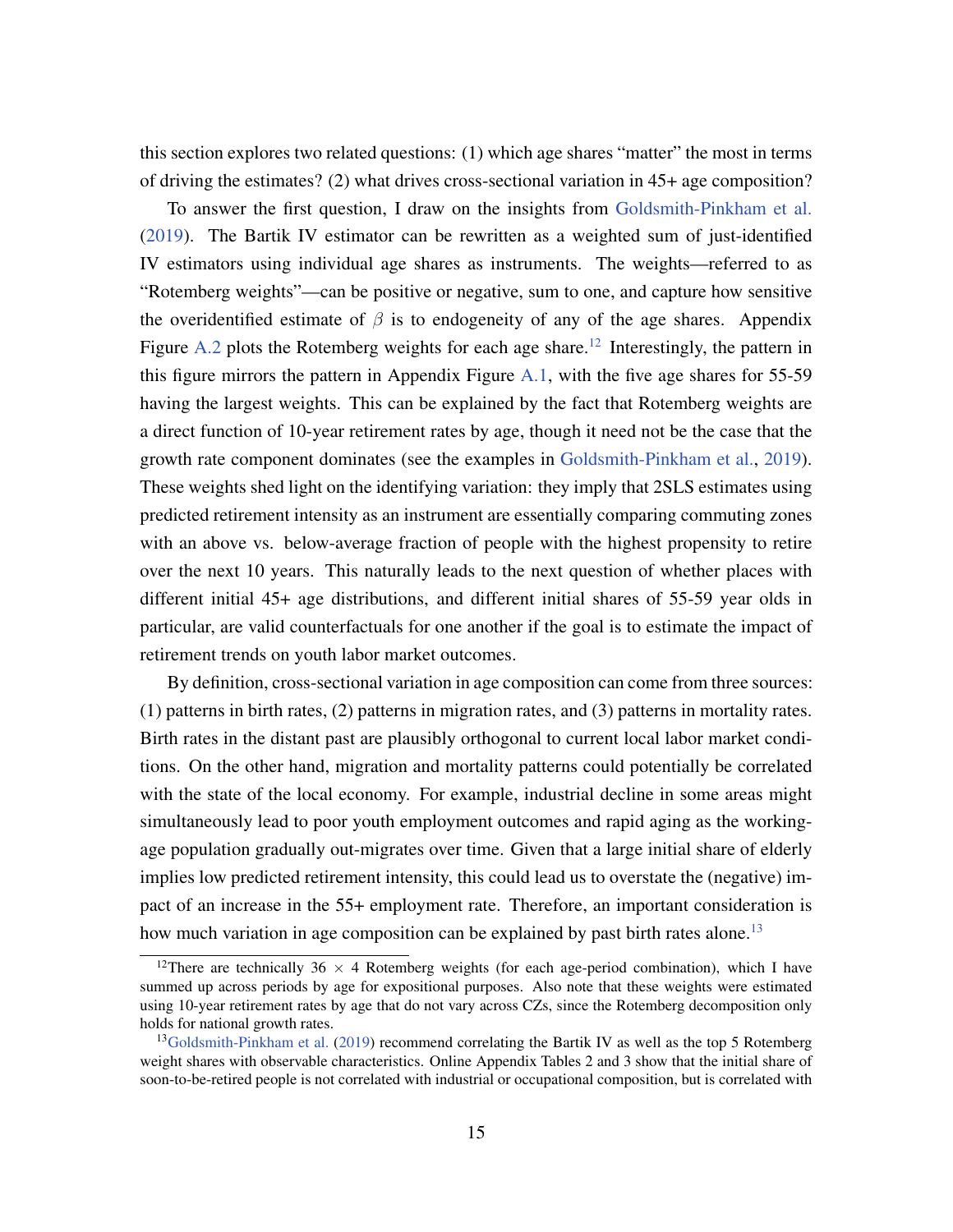As an intermediate step, Panels A and B of Appendix Table [A.2](#page-40-0) try to predict population counts by age  $a \in \{45, \dots, 80\}$ , CZ c and year  $t \in \{1980, 1990, 2000, 2007\}$  using the lagged age structure in 1980. For example, the number of people aged 60 in a CZ in 2000 is predicted using the number of people aged 40 in the same CZ in 1980, adjusting for mortality. Population counts by age at the county level in 1980 come from the Census Bureau's Intercensal Population Counts and are "projected forward" using life tables from the Centers for Disease Control and Prevention (see Online Appendix A.2 for details). Panel A regresses actual population counts on predicted population counts separately by year in columns 1-4, and then pooling years together in the remaining columns with various fixed effects (age categories and CZs are pooled in all columns). Panel B shows analogous regressions where age counts are replaced with corresponding 45+ age shares.

The 1980 age structure is strongly predictive of future age structure, with  $R^2$ 's in the 0.96-0.98 range in Panel A. Age shares are somewhat harder to predict because it involves correctly predicting both the numerator and denominator, but the  $R^2$ 's in Panel B are nevertheless in the neighborhood of 0.7-0.8 depending on the specification. Panels C and D go one step further and try to predict 45+ age counts and shares using data on historical births by county [\(Bailey et al.,](#page-34-9) [2018\)](#page-34-9). In this case, the number of people aged 60 in a CZ in 2000 is predicted using the number of people born in 1940 in the same CZ, again adjusting for mortality. Because coverage is incomplete in the first half of the 20th century, these regressions cover a subset of age categories and a subset of CZs depending on the year. Remarkably, historical birth patterns are strongly predictive of future age structure. The *R* 2 in the preferred specification pooling all years and without any fixed effects in column 5 is 0.7 in Panel A and 0.6 in Panel B.

These findings imply that much of the variation in 45+ age composition can be traced back to past birth patterns which are arguably unrelated to current labor market conditions, lending support to the validity of the IV strategy. Although for the sake of precision I proceed with the Bartik instrument for the baseline results, Section [4.5](#page-27-0) shows that the main results are robust to: (1) replacing actual initial 45+ age shares in [\(13\)](#page-13-1) with predicted age shares based on 1980 age structure or historical birth rates, (2) exploiting the initial share of the 45+ population aged 55-59 as an instrument, and (3) exploiting initial 45+ age shares as separate instruments in a GMM estimation procedure.<sup>[14](#page-15-0)</sup>

demographic composition, the female employment rate, the unemployment rate, and the population share of immigrants (all of which are controlled for in the regressions).

<span id="page-15-0"></span><sup>&</sup>lt;sup>14</sup>I will also show that the instruments pass overidentification tests for all the main outcomes.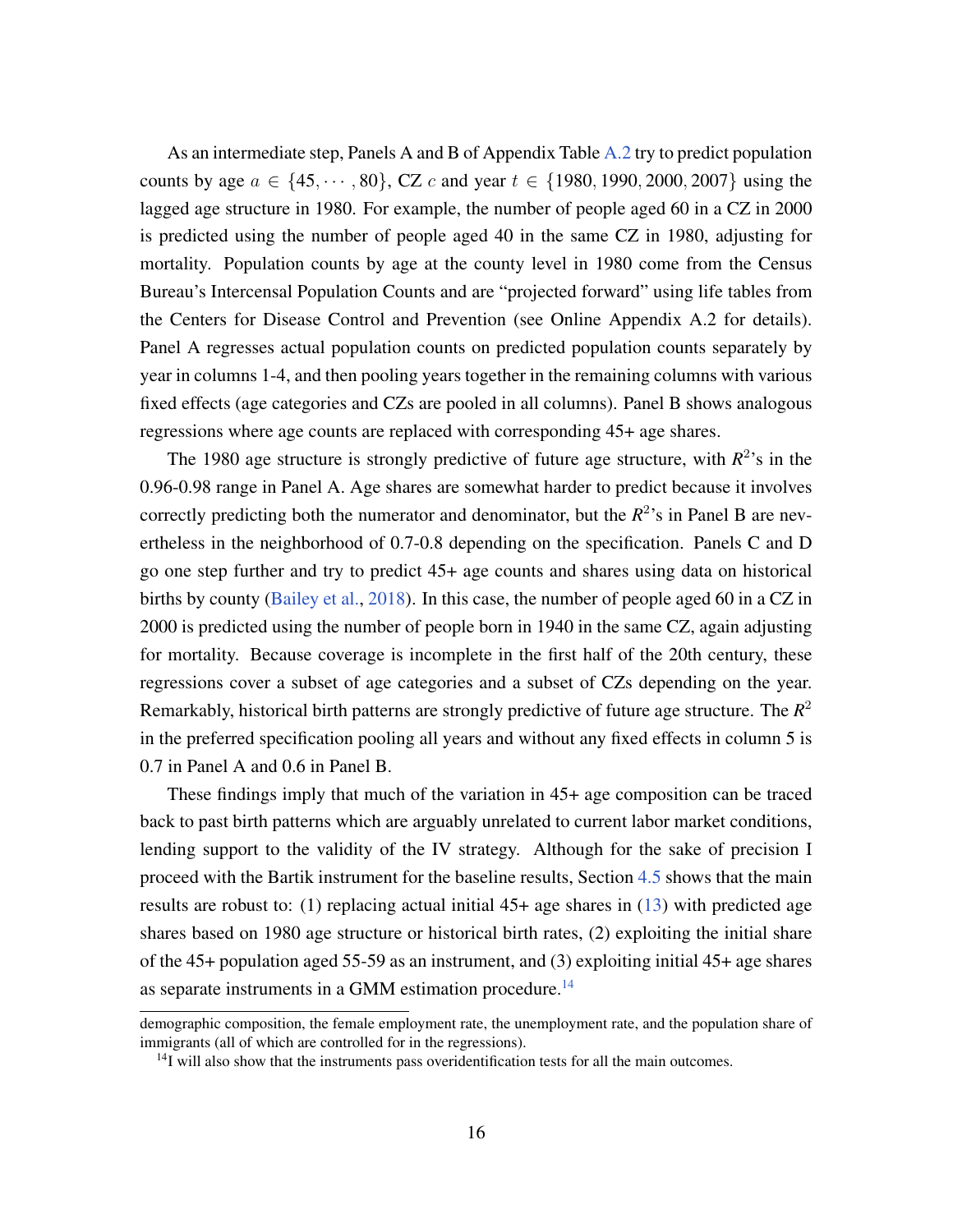Before moving on to the empirical analysis, I briefly discuss some remaining threats to identification. To address concerns that areas with different age structures may be trending differentially, I will show that the results are robust to flexibly controlling for regional time trends (state or commuting zone-specific). Another potential concern is that age composition among the old is be correlated with age composition among the young via fertility patterns. This could potentially bias the estimates as it may affect both the size and the average experience of younger cohorts. The cohort size concern is alleviated by the fact that I control for the shape of the overall age distribution (population share of 16-21 vs. 22-30 vs. 31-44 vs. 45+ year olds). I address the age composition concern in two different ways: (1) by explicitly adjusting youth outcomes for observable composition (incl. age), and (2) presenting results for 5-year age groups.

A final concern is that, even if local age composition is truly exogenous, it could potentially affect labor demand for younger workers via consumption patterns by age. The type of goods and services that people consume evolves over the life cycle, which may in turn affect the demand for workers across different sectors [\(Cravino et al.,](#page-35-9) [2019\)](#page-35-9). In other words, do younger workers end up in retail jobs because of skill-biased retirement trends, or because of rising consumer demand? The consumption story would seem to require wages in low-skill jobs to rise, but in Section [4.3](#page-23-0) I show that the opposite occurs. In the context of the model, this can be rationalized by imperfect substitutability between capital and labor and the notion that the supply of capital is not perfectly elastic, favoring the labor supply story.

## <span id="page-16-0"></span>4 Results

### 4.1 Employment, Unemployment & Labor Force Participation

Table [1](#page-17-0) shows the effect of retirement trends on youth employment, unemployment and labor force participation, all measured in 10-year changes as a share of the youth population. Throughout the analysis, observations are weighted by the start-of-period CZ share of national population to lend more weight to larger commuting zones, and standard errors are clustered at the state level to allow for within-state correlation in the error terms, both across CZs and over time.

The OLS estimates in Panel A imply that changes in the 55+ employment rate are positively correlated with changes in youth employment. For example, a one percentage point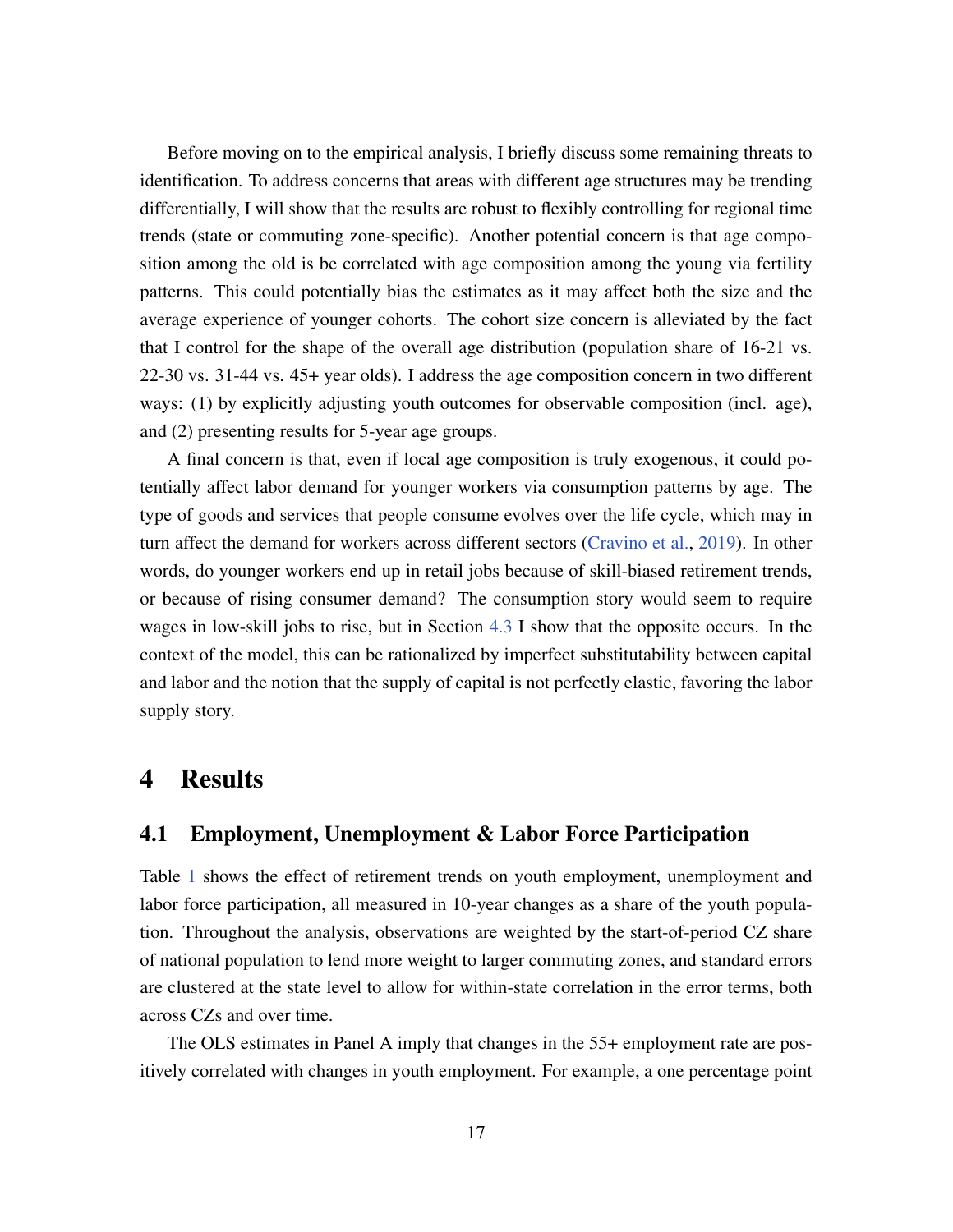|                         | Dependent variable: Youth outcome (22-30) |                  |             |                    |                                 |  |  |  |
|-------------------------|-------------------------------------------|------------------|-------------|--------------------|---------------------------------|--|--|--|
|                         |                                           | $\Delta$ Emp/pop |             |                    |                                 |  |  |  |
|                         | All                                       | Part-time        | Full-time   | $\Delta$ Unemp/pop | $\Delta$ Out of labor force/pop |  |  |  |
|                         | (1)                                       | (2)              | (3)         | (4)                | (5)                             |  |  |  |
| Panel A: OLS estimates  |                                           |                  |             |                    |                                 |  |  |  |
| $\Delta$ Emp/pop (55+)  | $0.344***$                                | $-0.170***$      | $0.515***$  | $-0.134***$        | $-0.210***$                     |  |  |  |
|                         | (0.051)                                   | (0.044)          | (0.084)     | (0.030)            | (0.043)                         |  |  |  |
| Panel B: 2SLS estimates |                                           |                  |             |                    |                                 |  |  |  |
| $\Delta$ Emp/pop (55+)  | $-0.140$                                  | $0.777***$       | $-0.917***$ | 0.142              | $-0.002$                        |  |  |  |
|                         | (0.220)                                   | (0.185)          | (0.274)     | (0.096)            | (0.193)                         |  |  |  |

<span id="page-17-0"></span>Table 1: The Effect of Retirement Trends on Youth Employment, Unemployment and Labor Force Participation: OLS and 2SLS Estimates

*Notes:*  $N = 2,888$  (722 CZs  $\times$  4 time periods). All regressions include period fixed effects and startof-period CZ controls (manufacturing employment share, employment share of routine occupations, mean offshoring index, female employment rate, population share of immigrants/young (22-30)/middle-aged (31- 44)/old (45+)/females/Blacks/Asians/other non-whites/some college-educated/college-educated). Observations are weighted by start-of-period CZ share of national population. Robust standard errors in parentheses, clustered at the state level. \*\*\* 1%, \*\* 5%, \* 10% significance.

increase in the 55+ employment rate is associated with a 0.34 percentage point increase in the youth employment rate, with a corresponding decline in youth unemployment and non-labor force participation, all statistically significant at the 1 percent level. Youth employment also shifts from part-time to full-time jobs, where part-time jobs are defined as working fewer than 35 hours a week. As discussed in Section [3,](#page-10-0) OLS estimates are likely biased towards finding a positive relationship between changes in employment among the old and young due to unobservable labor demand shifts.

Panel B instruments for changes in the 55+ employment using predicted retirement intensity based on the initial 45+ age distribution. The first-stage results are shown in Panel A of Appendix Table [A.1,](#page-39-0) separately by period in columns 1-4 and pooling them together in column 5. The instrument has significant explanatory power, with all *F*-statistics large enough that weak instruments is not a concern. In terms of magnitude, a one percentage point increase in the share of 45+ year olds predicted to retire over the next 10 years is associated with a 1.3 percentage point decline in the  $55+$  employment rate on average.<sup>[15](#page-17-1)</sup> In contrast to the OLS estimates, the 2SLS estimates in Panel B of Table [1](#page-17-0) imply that increases

<span id="page-17-1"></span><sup>&</sup>lt;sup>15</sup>The first-stage coefficient would be closer to one if the dependent variable was the analog of the instrument, i.e. the start-of-period 45+ employment rate minus the end-of-period 55+ employment rate.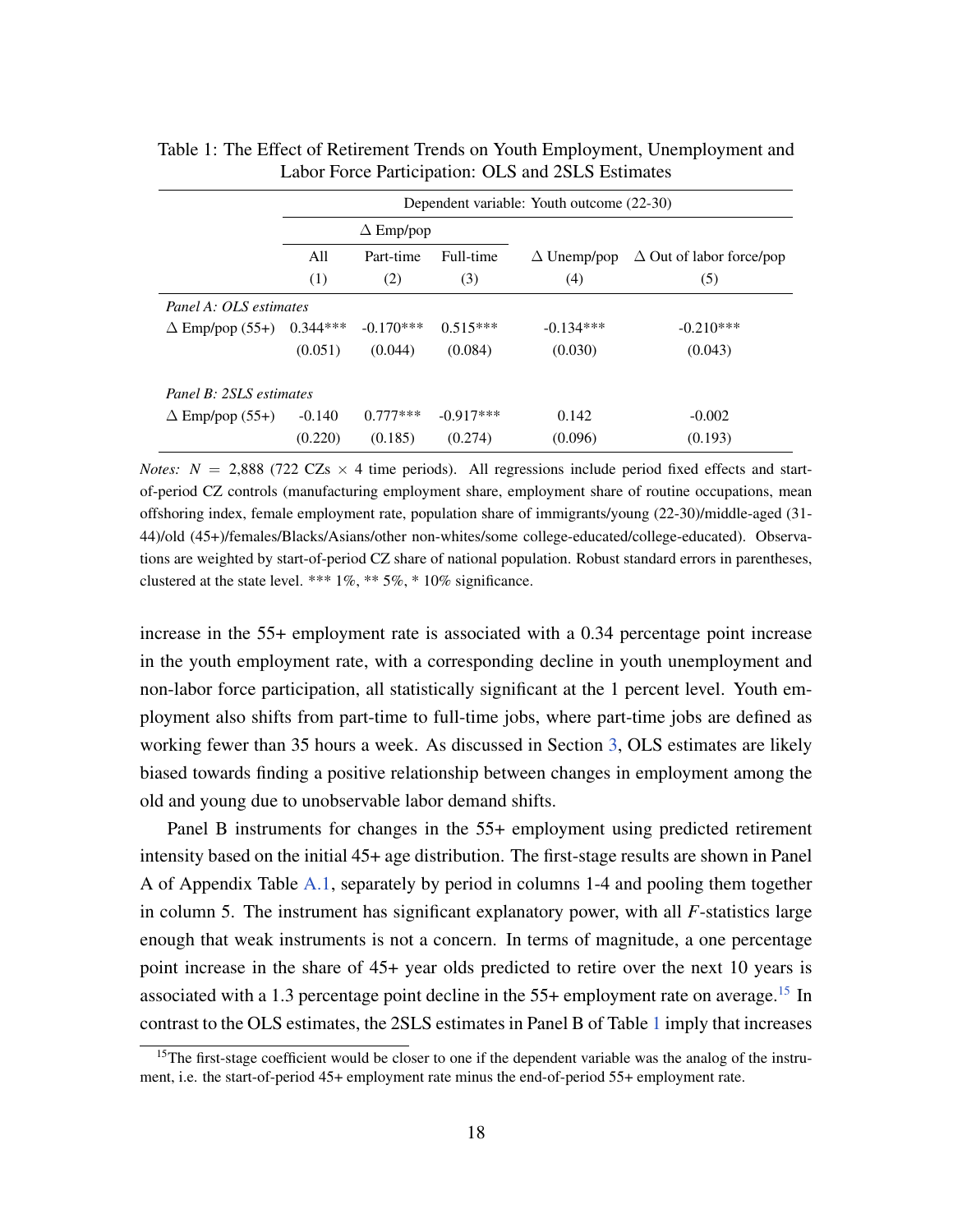in the 55+ employment rate have no effect on youth employment. However, the null effect on youth employment masks a simultaneous decline in full-time employment and rise in part-time employment among the young.

Appendix Table [A.3](#page-41-0) splits the 2SLS results for the young (22-30) by gender and education (college vs. non-college), and shows corresponding results for teenagers (16-21) and the middle-aged (31-44). While the patterns are similar across genders, college graduates experience a statistically significant 0.35 percentage point decline in their employment rate in response to 1 percentage point increase in the 55+ employment rate. There are also large differences across age groups. While the middle-aged are mostly unaffected, teenagers experience an employment decline on the order of 0.8 percentage points. Interestingly, this decline is offset by an increase in non-labor force participation rather than an increase in unemployment. I will later show that this reflects an increase in the share of teenagers attending school.

### 4.2 Occupational Composition

Table [2](#page-19-0) shows the impact of retirement trends on changes in the share of younger workers employed in low-skill, middle-skill and high-skill occupations. Low-skill occupations include jobs in agriculture, food preparation, retail sales and personal services. Middleskill occupations include operators and laborers, administrative jobs, production jobs, and protective services (e.g. firemen). High-skill jobs include technicians (e.g. air traffic controllers), jobs in finance and real estate, professionals, and managers. These skill categories respectively accounted for roughly 21, 41 and 38 percent of the U.S. workforce in  $2000$ .<sup>[16](#page-18-0)</sup>

The OLS estimates in columns 1-3 of Panel A imply that in commuting zones where the 55+ employment rate goes up, youth occupational composition shifts away from lowskill and high-skill occupations towards middle-skill occupations. To assess whether or not that represents a net improvement, column 4 examines changes in mean occupational wage premiums. These premiums are obtained by regressing log hourly wages on occupation fixed effects while flexibly controlling for observable characteristics using the sample of full-time workers aged 25 to 54 in the 2000 Census.<sup>[17](#page-18-1)</sup> The resulting occupation fixed effects are then extracted and used to measure changes in the "average" job held by younger

<span id="page-18-0"></span><sup>&</sup>lt;sup>16</sup>Online Appendix Table 4 documents employment shares and mean hourly wages in 2000 for the five most common occupations in each occupation group.

<span id="page-18-1"></span> $17$ The controls for observable characteristics include fixed effects for gender, race, education, potential experience (defined as age minus years of education minus 6), and state of residence.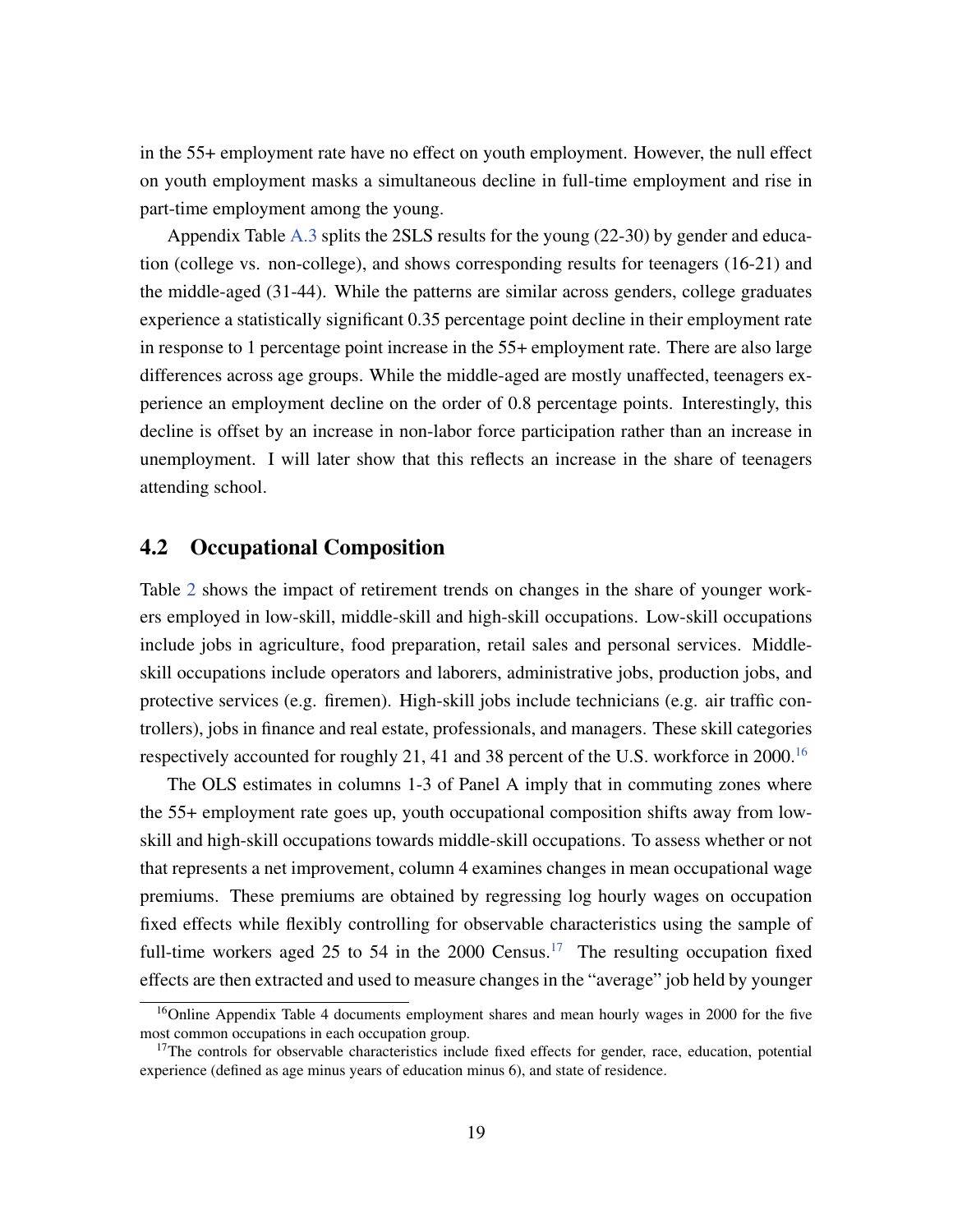|                         | Dependent variable: Youth outcome (22-30) |                             |                           |                                    |  |  |  |  |
|-------------------------|-------------------------------------------|-----------------------------|---------------------------|------------------------------------|--|--|--|--|
|                         |                                           | $\Delta$ Employment share   |                           |                                    |  |  |  |  |
|                         | Low-skill<br>occupations                  | Middle-skill<br>occupations | High-skill<br>occupations | $\wedge$ Mean occ.<br>wage premium |  |  |  |  |
|                         | (1)                                       | (2)                         | (3)                       | (4)                                |  |  |  |  |
| Panel A: OLS Estimates  |                                           |                             |                           |                                    |  |  |  |  |
| $\Delta$ Emp/pop (55+)  | $-0.234***$                               | $0.349***$                  | $-0.115**$                | $0.070***$                         |  |  |  |  |
|                         | (0.045)                                   | (0.059)                     | (0.056)                   | (0.025)                            |  |  |  |  |
| Panel B: 2SLS Estimates |                                           |                             |                           |                                    |  |  |  |  |
| $\Delta$ Emp/pop (55+)  | $0.499***$                                | 0.109                       | $-0.607***$               | $-0.521***$                        |  |  |  |  |
|                         | (0.164)                                   | (0.222)                     | (0.164)                   | (0.112)                            |  |  |  |  |

<span id="page-19-0"></span>Table 2: The Effect of Retirement Trends on Youth Occupational Composition: OLS and 2SLS Estimates

*Notes:*  $N = 2,888$  (722 CZs  $\times$  4 time periods). All regressions include period fixed effects and startof-period CZ controls (manufacturing employment share, employment share of routine occupations, mean offshoring index, female employment rate, population share of immigrants/young (22-30)/middle-aged (31- 44)/old (45+)/females/Blacks/Asians/other non-whites/some college-educated/college-educated). Observations are weighted by start-of-period CZ share of national population. Robust standard errors in parentheses, clustered at the state level. \*\*\*  $1\%$ , \*\*  $5\%$ , \*  $10\%$  significance.

workers in terms of mean hourly wages (net of observables). The mean occupational wage premium among younger workers goes up by 7 log points in response to a one percentage point increase in the 55+ employment rate. Therefore, OLS estimates indicate that changes in job quality among younger workers are positively correlated with changes in the 55+ employment rate, which again likely reflects unobservable labor demand shifts.

In contrast, the 2SLS estimates in Panel B imply that youth occupational composition *deteriorates* in commuting zones where fewer older workers retire due to the initial 45+ age distribution. A one percentage point increase in the 55+ employment rate reduces the share of younger workers employed in high-skill jobs by 0.6 percentage points and raises the share of young employed in low-skill jobs by 0.5 percentage points. The coefficient on middle-skill employment is positive but not statistically significant. To get a better sense of the magnitude of these effects, going from the 25th to the 75th percentile commuting zone in terms of the change in the 55+ employment rate leads to a 3.2 percentage point decline in the youth high-skill employment share and a 2.6 percentage point increase in the youth low-skill employment share, relative to national means of 37 percent and 27 percent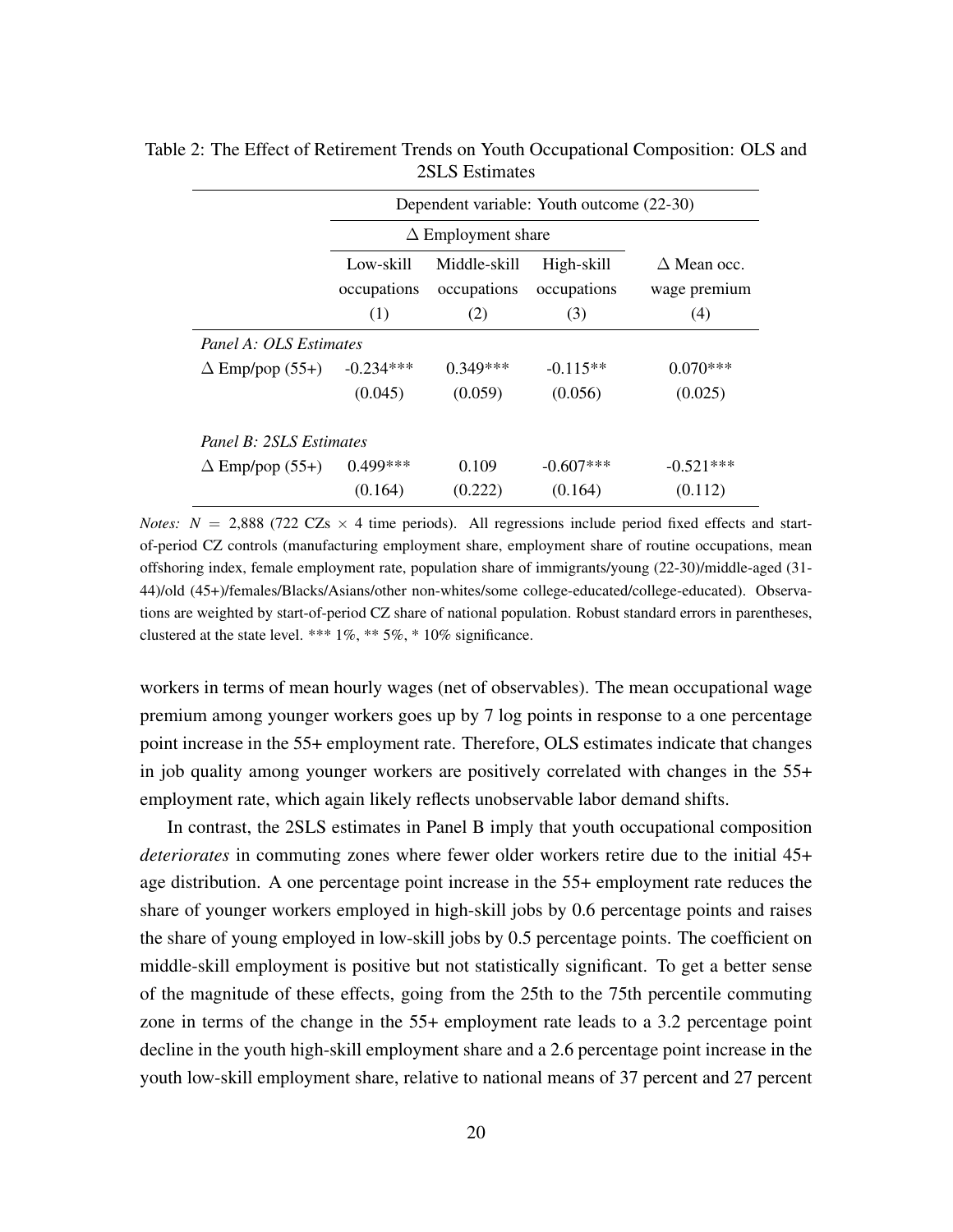respectively in 2017.<sup>[18](#page-20-0)</sup> Consistent with the notion that younger workers downgrade to lower skill jobs, the 2SLS estimate in column 4 shows that the mean occupational wage premium declines by 0.52 percent for every percentage point increase in the 55+ employment rate.

Appendix Figure [A.3](#page-39-1) decomposes the 2SLS estimates from Table [2](#page-19-0) at the occupation group level. It shows that the decline in high-skill jobs among young adults is primarily driven by managerial jobs (and to a lesser extent jobs in finance/real estate and technicians), while the increase in low-skill jobs is roughly evenly spread across food preparation, personal services and retail jobs. Note that the statistically insignificant effect for middle-skill occupations masks a reallocation from production jobs to operators/laborers, which pay nearly 20 percent less in terms of mean hourly wages. Appendix Table [A.4](#page-42-0) reveals that the increase in low-skill employment is concentrated among workers without a college degree, while the decrease in high-skill employment is most pronounced among college-educated workers. Occupational downgrading is also more pronounced among young female workers than young male workers. Interestingly, the patterns for teenage workers are similar to the ones for younger workers without a college degree, while middle-aged workers mostly downgrade from high-skill to middle-skill jobs.<sup>[19](#page-20-1)</sup>

Another way to uncover occupational downgrading among the young is to examine changes in the share of younger workers that are "overeducated," in the sense that their education attainment exceeds what is typically required for their job. To construct this outcome, I first categorize occupations into those that require a high school degree or less, those that require some college education (e.g. an Associate's degree), and those that require a 4-year college degree or more. One option is to follow [Abel et al.](#page-34-1) [\(2014\)](#page-34-1) and exploit job descriptions from the Department of Labor's Occupational Information Network (O\*NET) which contains data on educational requirements (see Online Appendix A.3 for details). An alternative approach, following [Clark et al.](#page-35-10) [\(2017\)](#page-35-10), is to assign the most common education level observed in the data.<sup>[20](#page-20-2)</sup> I construct two separate overeducation measures using this last approach: one based on the modal education level in 2000

<span id="page-20-0"></span> $18$ To ensure that these results do not hinge on the specific way in which I aggregated occupations, Online Appendix Table 7 shows results using an alternative method. Following [Autor and Dorn](#page-34-8) [\(2013\)](#page-34-8), I rank the 330 individual occupations according to mean hourly wages in 1980 and combine them into three equal-sized "skill terciles," each containing a third of total employment in 1980. The 2SLS estimates using this alternative grouping of occupations are very similar.

<span id="page-20-1"></span><sup>&</sup>lt;sup>19</sup>Online Appendix Figures 5 and 6 display heterogeneity by age and education in the occupation groupspecific effects.

<span id="page-20-2"></span> $20$ Online Appendix Table 5 summarizes educational requirements by occupation group. As expected, occupations at the upper end of the spectrum tend to have higher educational requirements.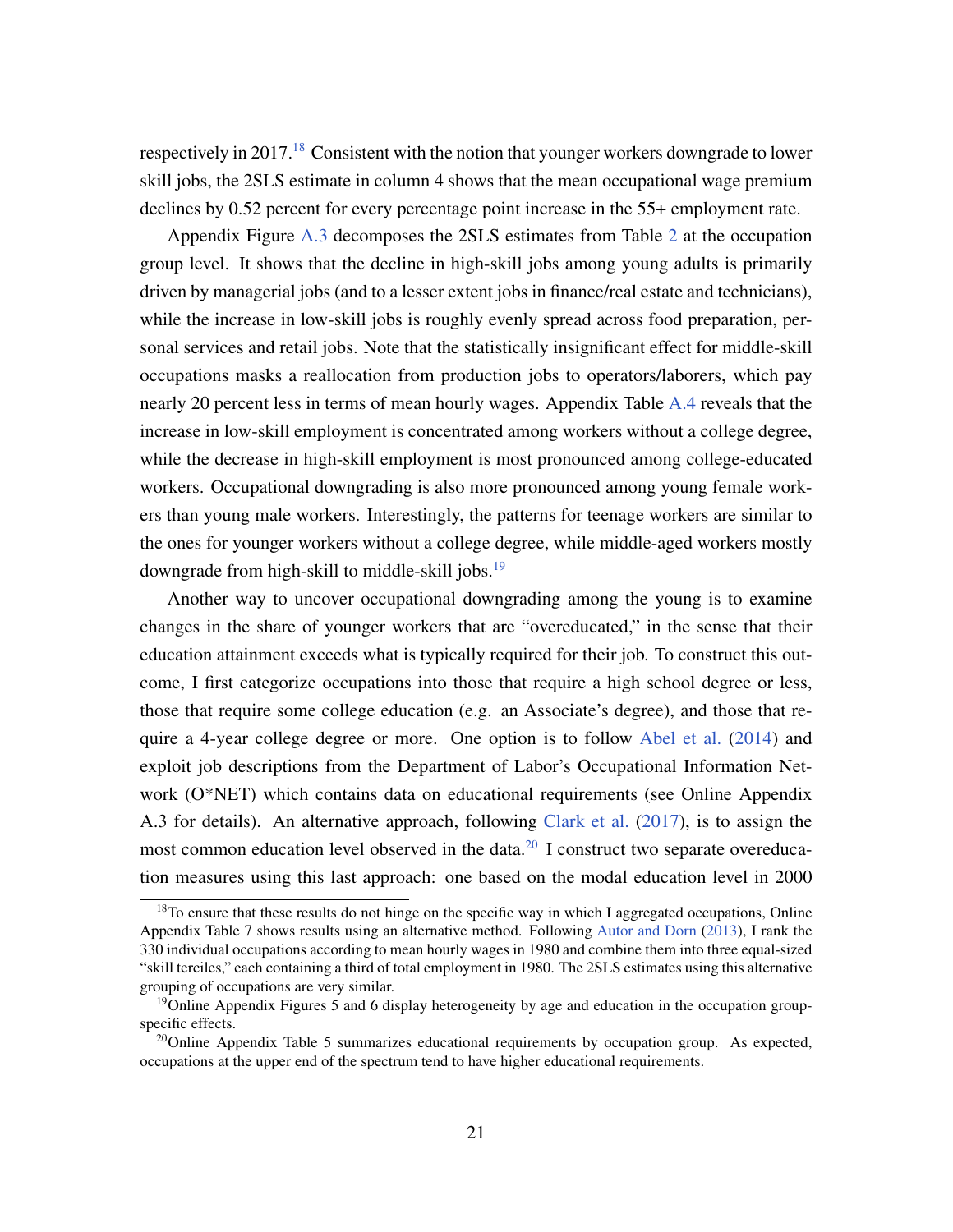and another where the modal education level is allowed to vary over time. Overeducation is then defined as one of two instances: (1) having a college degree or more and being employed in an occupation that does not require one, or (2) having some college education and being employed in an occupation that only requires a high school degree or less.

Table [3](#page-22-0) shows the impact of changes in the 55+ employment rate on the share of younger workers with some education beyond high school that are overeducated. While the OLS estimates in Panel A are small and (mostly) insignificant, the 2SLS estimates in Panel B are large and statistically significant across the board. They imply that a one percentage point increase in the 55+ employment rate leads to a 0.75-0.95 percentage point rise in the share of younger workers that are overeducated. For comparison, the national share of overeducated younger workers was around 29 percent in 2017 according to O\*NET requirements, and 47 percent according to modal education levels in the 2000 Census (see Online Appendix Table 6).<sup>[21](#page-21-0)</sup> Online Appendix Table 8 shows that overeducation rises among both college and non-college-educated younger workers, though slightly more among the latter. The overeducation patterns by demographic group broadly mirror the occupational composition results in Appendix Table [A.4.](#page-42-0)

The pattern of occupational downgrading among the young documented in this section is consistent with the first two predictions of Proposition [1.](#page-9-1) Recall that these predictions are valid under two assumptions. The first assumption is that younger and older workers are more substitutable within skill types than low-skill and high-skill workers. Using survey data from 1960 to 1997, [Card and Lemieux](#page-35-4) [\(2001\)](#page-35-4) estimate an elasticity of substitution between age types within skill types  $1/(1 - \gamma)$  in the 4-6 range, and an elasticity of substitution between skill types  $1/(1 - \beta)$  in the 2-2.5 range. This implies a value of  $\gamma$  between 0.75 and 0.83, and a value of  $\beta$  between 0.5 and 0.6, which is in line with the premise of Proposition [1.](#page-9-1)

The second assumption is that retirement trends are biased towards high-skill jobs. While this is certainly true at the national level, the extent to which retirement trends are skill-biased likely varies across commuting zones. In fact, a corollary of Proposition [1](#page-9-1) is that the extent of occupational downgrading among the young is directly related to the skill-biasedness of retirement trends. Online Appendix Table 9 tests this prediction in two different ways. Panel A first separates the effect of changes in the employment rate of older

<span id="page-21-0"></span><sup>&</sup>lt;sup>21</sup>While overeducation is a temporary phase for many workers, it has been rising since 2000. Note that the trend in the measure of overeducation based on yearly modal education levels is harder to interpret due to rising educational attainment over time.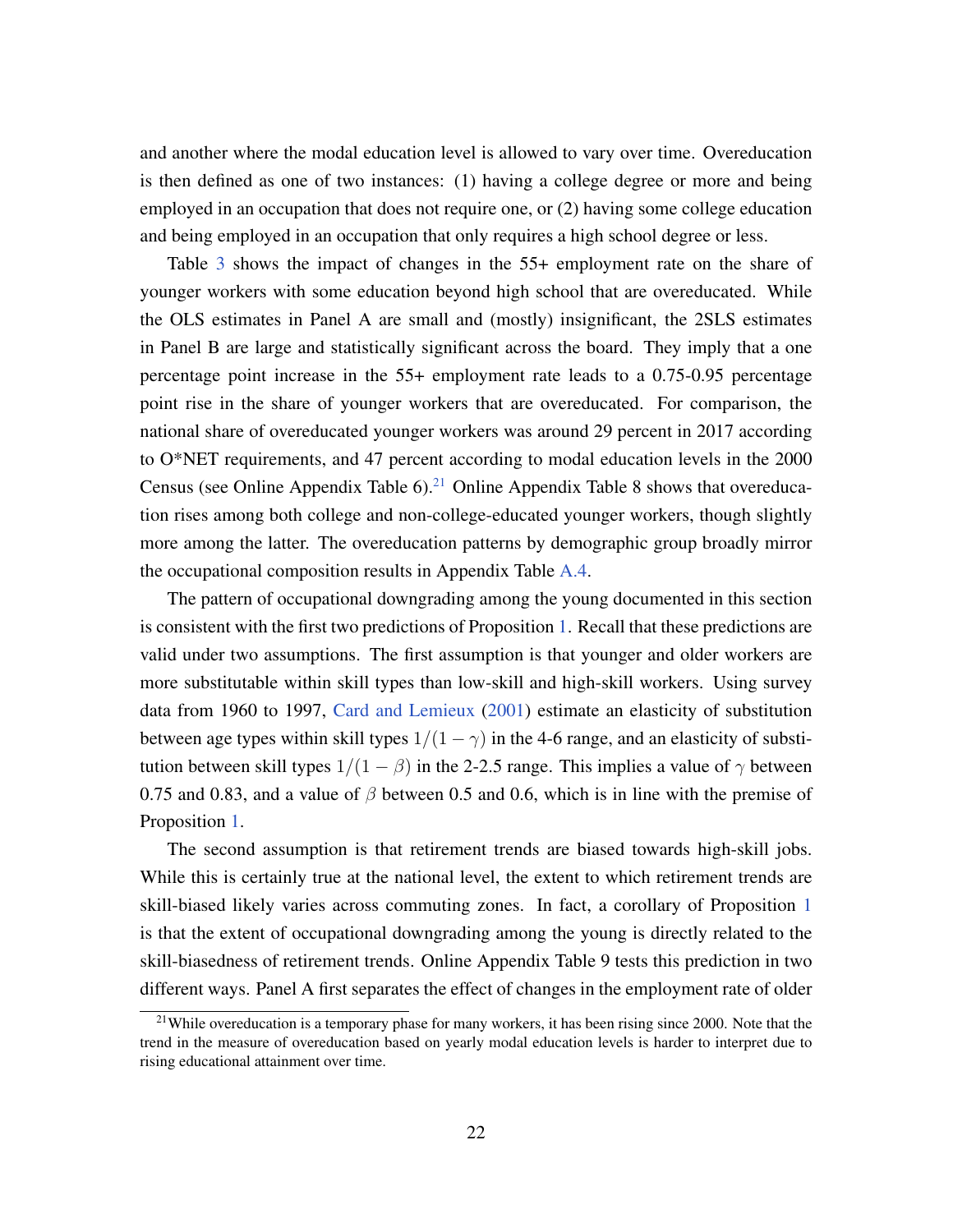|                         | Dependent variable: $\Delta$ Share workers overeducated (22-30) |                       |                       |  |  |  |  |
|-------------------------|-----------------------------------------------------------------|-----------------------|-----------------------|--|--|--|--|
|                         | Educational requirement                                         | Modal education level | Modal education level |  |  |  |  |
|                         | in O*NET database                                               | in 2000 Census        | in Census (by year)   |  |  |  |  |
|                         | (1)                                                             | (2)                   | (3)                   |  |  |  |  |
| Panel A: OLS Estimates  |                                                                 |                       |                       |  |  |  |  |
| $\Delta$ Emp/pop (55+)  | $0.148***$                                                      | $0.120*$              | 0.031                 |  |  |  |  |
|                         | (0.051)                                                         | (0.067)               | (0.066)               |  |  |  |  |
| Panel B: 2SLS Estimates |                                                                 |                       |                       |  |  |  |  |
| $\Delta$ Emp/pop (55+)  | $0.759***$                                                      | $0.934***$            | $0.951***$            |  |  |  |  |
|                         | (0.178)                                                         | (0.224)               | (0.217)               |  |  |  |  |

<span id="page-22-0"></span>Table 3: The Effect of Retirement Trends on Youth Overeducated Employment: OLS and 2SLS Estimates

*Notes:*  $N = 2,888$  (722 CZs  $\times$  4 time periods). All regressions include period fixed effects and startof-period CZ controls (manufacturing employment share, employment share of routine occupations, mean offshoring index, female employment rate, population share of immigrants/young (22-30)/middle-aged (31- 44)/old (45+)/females/Blacks/Asians/other non-whites/some college-educated/college-educated). Observations are weighted by start-of-period CZ share of national population. Robust standard errors in parentheses, clustered at the state level. \*\*\*  $1\%$ , \*\*  $5\%$ , \*  $10\%$  significance.

college-educated vs. non-college-educated individuals. To do so, I decompose changes in the 55+ employment rate into two additive components corresponding to the contribution of each education group. I then estimate the effect of these two components separately using two instruments defined as in  $(13)$ , except that age shares are replaced with age-byeducation group shares, and 10-year retirement rates by age are education group-specific. The 2SLS estimates for occupational outcomes in columns 1-5 show that an increase in the employment rate of college-educated older individuals has a more negative effect than an equally large increase in the employment rate of non-college-educated older individuals. Alternatively, Panels B and C estimate of the effect of changes in the 55+ employment rate in below vs. above-median CZs in terms of the initial share of workers aged 45+ in high-skill jobs. Again, occupational downgrading seems to be more pronounced in CZs where the rise in the labor supply of older workers is likely to be more skill-biased. The conceptual framework from Section [2](#page-5-0) therefore provides a coherent explanation for the occupational patterns observed in the data.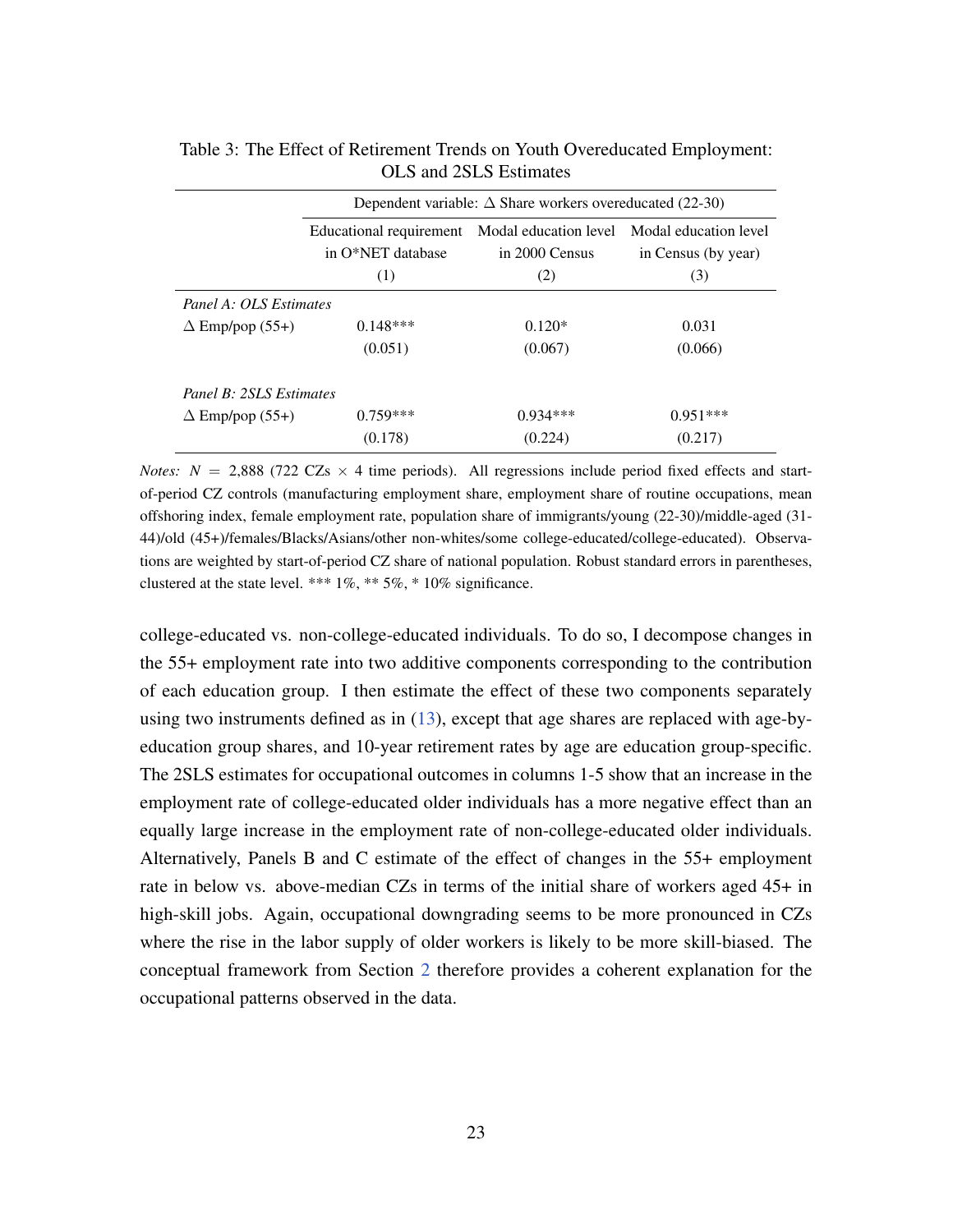### <span id="page-23-0"></span>4.3 Wages

Table [4](#page-24-0) shows the impact of retirement trends on changes in mean log hourly wages of younger workers.<sup>[22](#page-23-1)</sup> Column 1 pools all occupations together while columns 2-4 examine wages of workers employed in low-skill, middle-skill and high-skill occupations separately. The OLS estimates in Panel A are all positive and statistically significant. Combined with the positive effect on youth employment in Panel A of Table [1,](#page-17-0) this is yet another sign that changes in the 55+ employment rate likely capture shifts in labor demand. In the remainder of the analysis, I only discuss 2SLS estimates which rely on variation in 45+ age composition.

The baseline estimate in column 1 of Panel B implies that wages of younger workers *decline* by a statistically significant 3 percent in response to a one percentage point increase in the 55+ employment rate. How much of this decline mechanically reflects younger workers downgrading to lower-paying jobs? The 2SLS estimate for the mean occupational wage premium suggests only about 17 percent. Coming back to the model, declining wages in response to an increase in total labor supply is consistent with the notion that capital is not perfectly elastic at the commuting zone level. Proposition [1](#page-9-1) also makes the following wage prediction: youth high-skill wages should decline relative to youth low-skill wages. However, this statement applies to wages *per efficiency unit*. The average wage among younger workers in high-skill jobs, which is what we observe in the data, depends on the latent ability distribution:

$$
\overline{w_{Hy}} = \int_{u^*}^{\infty} u \cdot w_{Hy} \cdot f(u) \cdot du = w_{Hy} \cdot E(u|u > u^*)
$$
\n(14)

Totally differentiating [\(14\)](#page-23-2) yields:

<span id="page-23-3"></span><span id="page-23-2"></span>
$$
d\log \overline{w_{Hy}} = d\log w_{Hy} + \eta_E \cdot d\log u^* \tag{15}
$$

where  $\eta_E > 0$  is the elasticity of  $E(u|u > u^*)$  around the initial ability threshold  $u^*$ . The first term on the right-hand side of [\(15\)](#page-23-3) is negative assuming capital is sufficiently inelastic. On the other hand, the second term is positive since  $d \log u^* > 0$ . Intuitively, it captures the fact that average ability among younger workers who remain in high-skill jobs goes up due to self-selection (recall that marginal ability workers optimally reallocate towards

<span id="page-23-1"></span> $22$ Wage measures exclude the self-employed and are averaged using labor supply weights (Census sampling weights multiplied by annual hours worked). See Online Appendix A.4 for additional details.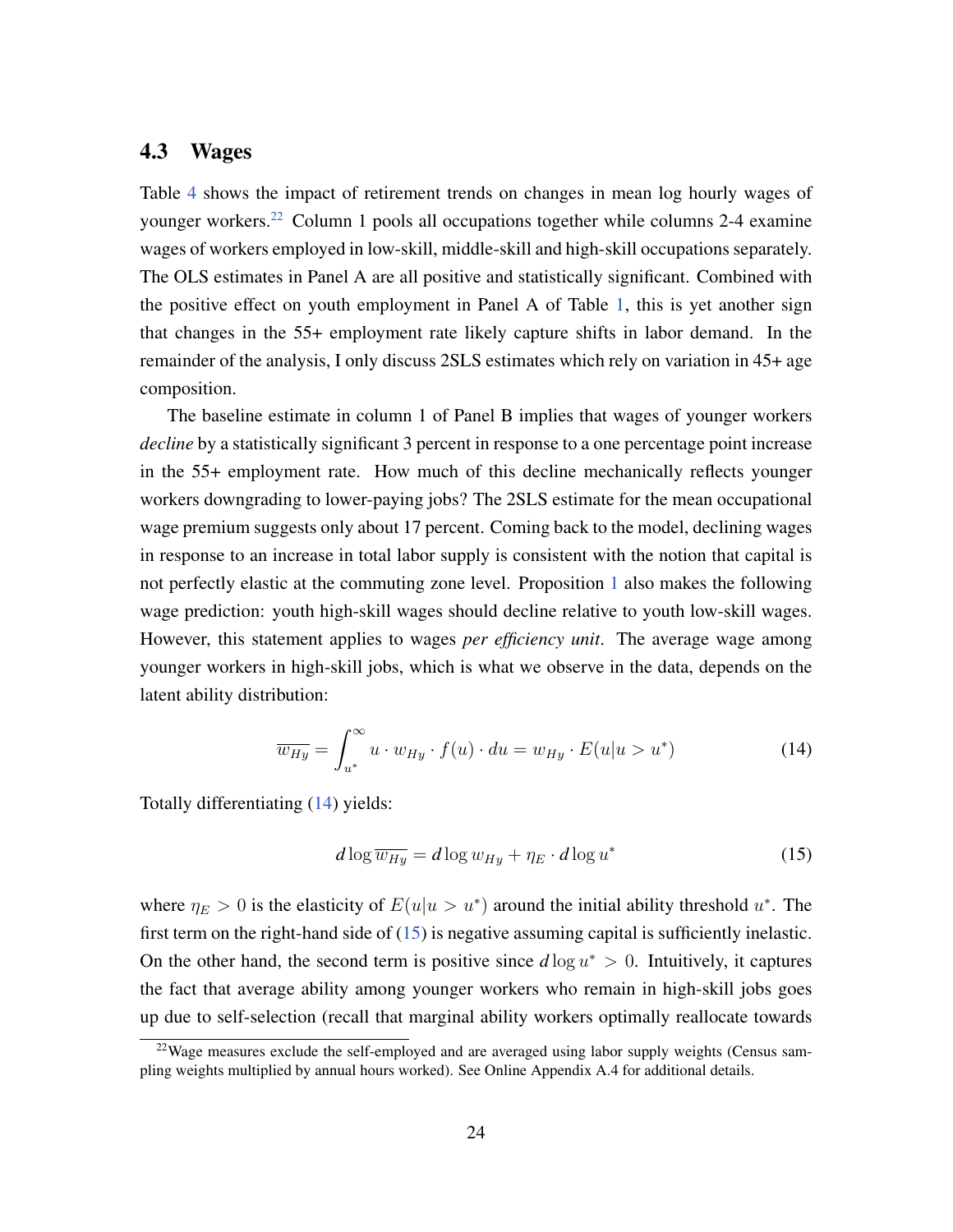|                         | Dependent variable: $\Delta$ Log wage (22-30) |                          |                             |                           |  |  |  |
|-------------------------|-----------------------------------------------|--------------------------|-----------------------------|---------------------------|--|--|--|
|                         | All occupations                               | Low-skill<br>occupations | Middle-skill<br>occupations | High-skill<br>occupations |  |  |  |
|                         | (1)                                           | (2)                      | (3)                         | (4)                       |  |  |  |
| Panel A: OLS Estimates  |                                               |                          |                             |                           |  |  |  |
| $\Delta$ Emp/pop (55+)  | $0.981***$                                    | $1.056***$               | $1.184***$                  | $0.617***$                |  |  |  |
|                         | (0.140)                                       | (0.151)                  | (0.153)                     | (0.137)                   |  |  |  |
| Panel B: 2SLS Estimates |                                               |                          |                             |                           |  |  |  |
| $\Delta$ Emp/pop (55+)  | $-3.094***$                                   | $-2.976***$              | $-2.594***$                 | $-3.520***$               |  |  |  |
|                         | (0.697)                                       | (0.744)                  | (0.689)                     | (0.645)                   |  |  |  |

<span id="page-24-0"></span>Table 4: The Effect of Retirement Trends on Youth Wages: OLS and 2SLS Estimates

*Notes:*  $N = 2,888$  (722 CZs  $\times$  4 time periods). All regressions include period fixed effects and startof-period CZ controls (manufacturing employment share, employment share of routine occupations, mean offshoring index, female employment rate, population share of immigrants/young (22-30)/middle-aged (31- 44)/old (45+)/females/Blacks/Asians/other non-whites/some college-educated/college-educated). Observations are weighted by start-of-period CZ share of national population. Robust standard errors in parentheses, clustered at the state level. \*\*\*  $1\%$ , \*\*  $5\%$ , \*  $10\%$  significance.

low-skill jobs). Therefore, it is unclear whether we should observe a greater decline in youth high-skill wages than youth low-skill wages. While I cannot statistically reject the null hypotheses that the estimates in columns 2-4 are equal, wages of younger workers in high-skill jobs decline by 3.5 percent relative to wage declines of 3 percent and 2.6 percent for younger workers in low-skill and middle-skill jobs respectively. Columns 6-8 in Online Appendix Table 9 test the prediction that this gap should be greater in CZs where retirement trends are likely to be more skill-biased. Unlike the corresponding results for occupational composition in columns 1-5, the wage patterns seem to imply the opposite if anything, though the estimates are generally imprecise.

Online Appendix Table 10 documents heterogeneity in the wage effects across demographic groups. Average wage declines hover around 3 percent for every percentage point increase in the 55+ employment rate, with the exception of middle-aged workers who experience only a 1.3 percent decline. The patterns by age group discussed so far resemble a "job ladder," in which older age groups are less affected by declines in retirements than younger age groups. While the model only featured two age groups, this goes counter to what one would expect under competitive labor markets. If middle-aged workers are closer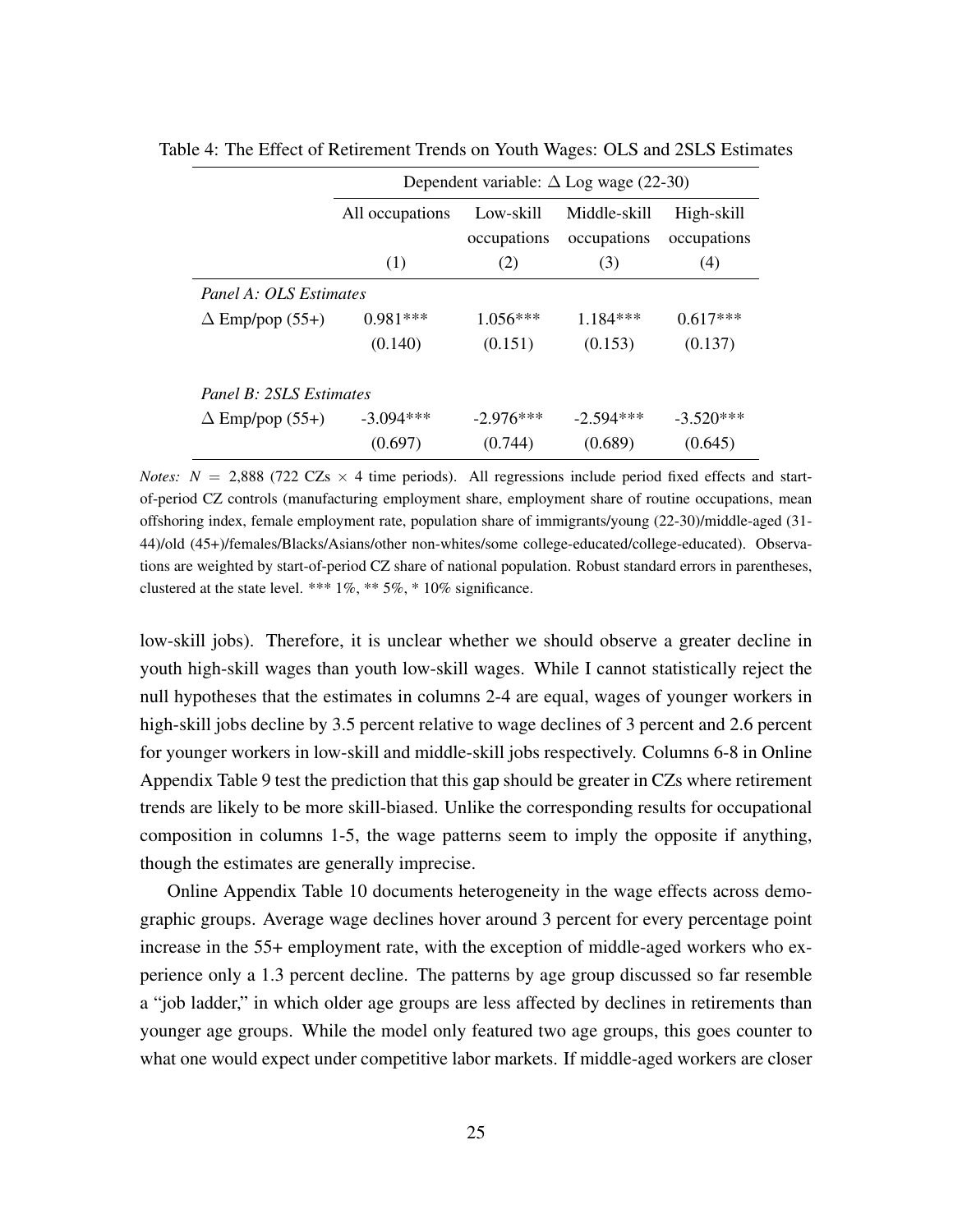substitutes for older workers than younger ones, which should be the case if accumulated experience is the primary difference between age groups, frictionless models of the labor market would predict larger wage declines among middle-aged workers in response to an increase in the labor supply of the old. If wages of middle-aged workers exhibit rigidities, as in [Dustmann et al.](#page-35-5) [\(2017\)](#page-35-5), then labor market clearing would require stronger disemployment or occupational downgrading effects. However, the results in the previous sections have shown that middle-aged workers are relatively unaffected along other dimensions as well. This implies that real-world labor markets are not perfectly competitive, and that one would need to add some type of friction to the model in Section [2](#page-5-0) in order to rationalize the patterns by age group. $23$ 

#### 4.4 Job Mobility, School Attendance & Internal Migration

Quits tend to trigger a chain of vacancies, as workers reshuffle across jobs [\(Mercan and](#page-36-7) [Schoefer,](#page-36-7) [forthcoming\)](#page-36-7). Given that retirements are a natural form of quits, Appendix Table [A.5](#page-43-0) explores the effect of retirement trends on job mobility for three age groups: teenagers (14-21), young adults (22-34), and the middle-aged (35-44). I measure overall job mobility at the CZ level using the "turnover" rate, defined as the sum of all hires and separations in a given quarter divided by employment. I then average quarterly turnover at the year level. Since data on hires and separations is only available for most states starting in 2000, I restrict this analysis to the periods  $2000-2007$  and  $2007-2017<sup>24</sup>$  $2007-2017<sup>24</sup>$  $2007-2017<sup>24</sup>$  Panel A shows that an increase in the 55+ employment has a negative but not statistically significant effect on *changes* in the turnover rate for all age groups. Because the turnover rate is a flow rather than a stock measure, Panel B looks at *average* turnover rates over the corresponding periods instead. The estimates imply that a one percentage point increase in the 55+ employment rate reduces average turnover by 0.45, 0.17 and 0.09 percentage points among teenagers, young adults and the middle-aged respectively (relative to means of 24, 13 and 8 percent). In light of the finding in [Topel and Ward](#page-37-2) [\(1992\)](#page-37-2) that upward job mobility is an important component of early career wage growth, this provides another explanation for the wage results in the previous section.

Past studies have shown that college attendance among the young tends to rise during

<span id="page-25-0"></span><sup>&</sup>lt;sup>23</sup>One possibility is that firms naturally find it easier to adjust wages of new workers, and that seniority rules or firm-specific human capital shield incumbent workers from job loss. Relatedly, [Lazear et al.](#page-36-8) [\(2018\)](#page-36-8) emphasize the importance of job slots and competition among applicants for them.

<span id="page-25-1"></span> $24$ See Online Appendix A.5 for details on constructing turnover rates.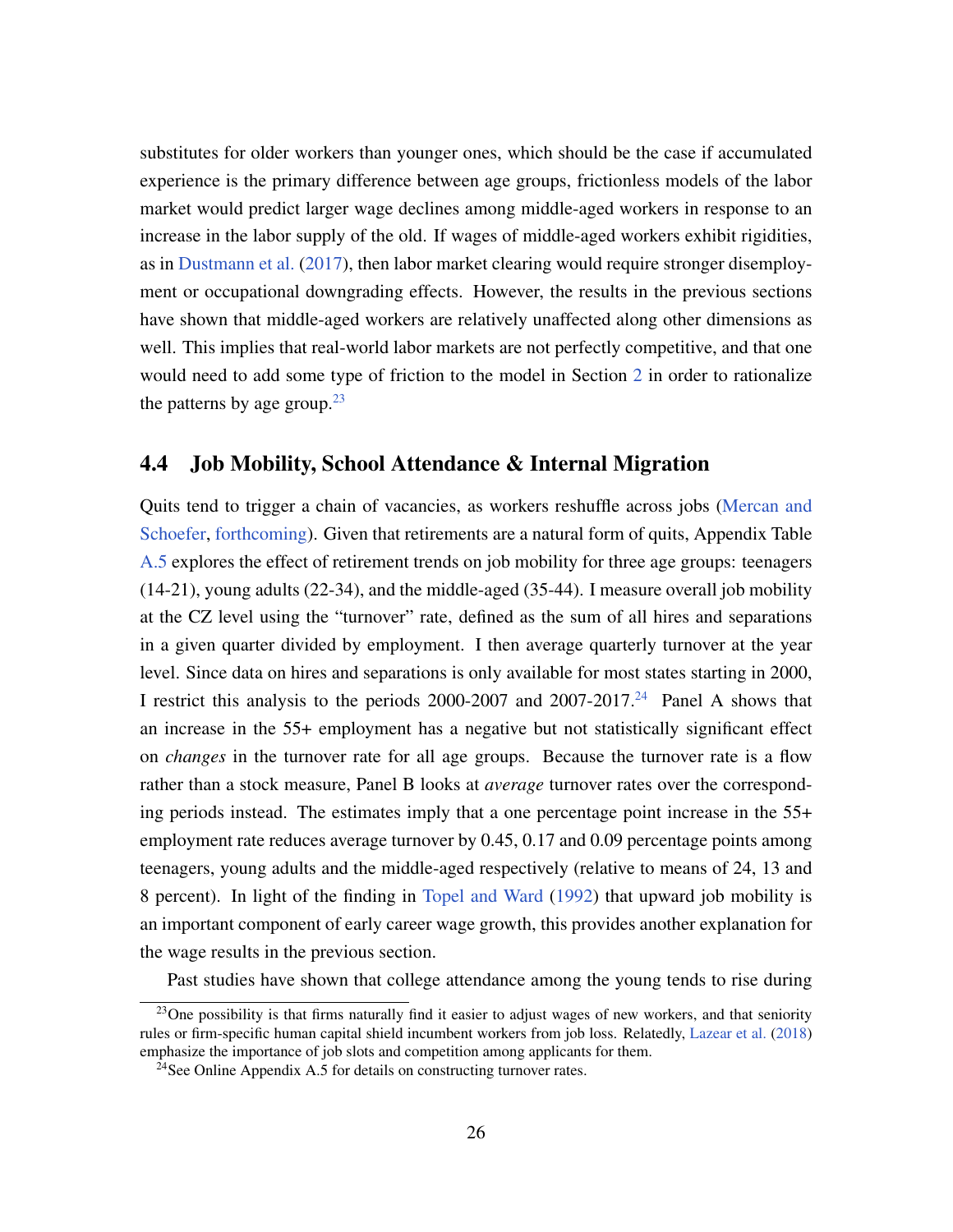downturns as the opportunity cost of going to school falls. [Betts and McFarland](#page-34-10) [\(1995\)](#page-34-10) find a positive relationship between community college enrollment and the unemployment rate. [Charles et al.](#page-35-11) [\(2018\)](#page-35-11) show that the housing boom of the 2000s reduced enrollment at 2-year colleges as labor markets prospects improved. Given the results so far, one may wonder whether the option to go back to (or remain in) school similarly serves as an adjustment mechanism in response to rising labor supply among the old. In Panel A of Appendix Table [A.6,](#page-43-1) I estimate the effect of retirement trends on school attendance. Column 1 indicates that the share of young adults attending school increases by 0.6 percentage points in response to a one percentage point increase in the 55+ employment rate. School attendance also rises significantly among teenagers, consistent with the positive effect on non-labor force participation documented earlier. In contrast, there is no discernible effect among the middle-aged; school attendance is probably not an important adjustment mechanism for people in their 30s or 40s, and I have shown that they are less affected to begin with.

There are two ways to interpret the school attendance finding. First, it can be viewed as corroborating evidence that youth labor market prospects indeed deteriorate in commuting zones where fewer older workers retire. Second, to the extent that school attendance raises individuals' future earnings potential, higher educational attainment could potentially mitigate/offset the immediate labor market consequences of increases in the labor supply of the old, a point which I return to in Section [5.](#page-30-0)

Another way in which young adults can adjust is migration across commuting zones, particularly since they exhibit the highest mobility rates among all age groups [\(Molloy et](#page-36-9) [al.,](#page-36-9) [2014\)](#page-36-9). Panel B of Appendix Table [A.6](#page-43-1) shows the effect of retirement trends on population growth. I find strong evidence of net out-migration among the young: a one percentage point increase in the 55+ employment rate leads to a 3.2 percent contraction in the youth population over 10 years. Although I cannot determine whether this reflects greater outmigration or reduced in-migration, the evidence in [Monras](#page-36-10) [\(2018\)](#page-36-10) suggest that the latter likely plays an important role. The fact that college graduates appear to be most responsive in terms of geographical mobility is consistent with similar findings in the literature [\(Bound](#page-35-12) [and Holzer,](#page-35-12) [2000;](#page-35-12) [Wozniak,](#page-37-3) [2010;](#page-37-3) [Notowidigdo,](#page-37-4) [forthcoming\)](#page-37-4). In contrast, the population of teenagers and middle-aged individuals is stable.[25](#page-26-0)

<span id="page-26-0"></span> $25$ Online Appendix Table 11 explores three additional adjustment margins: marital status, fertility and living arrangements. An interesting finding is that rentership goes up among all demographic groups at the expense of homeownership, except among teenagers who are more likely to live with their parents instead. Marriage rates also decline among young women without a college degree, teenagers, and the middle-aged.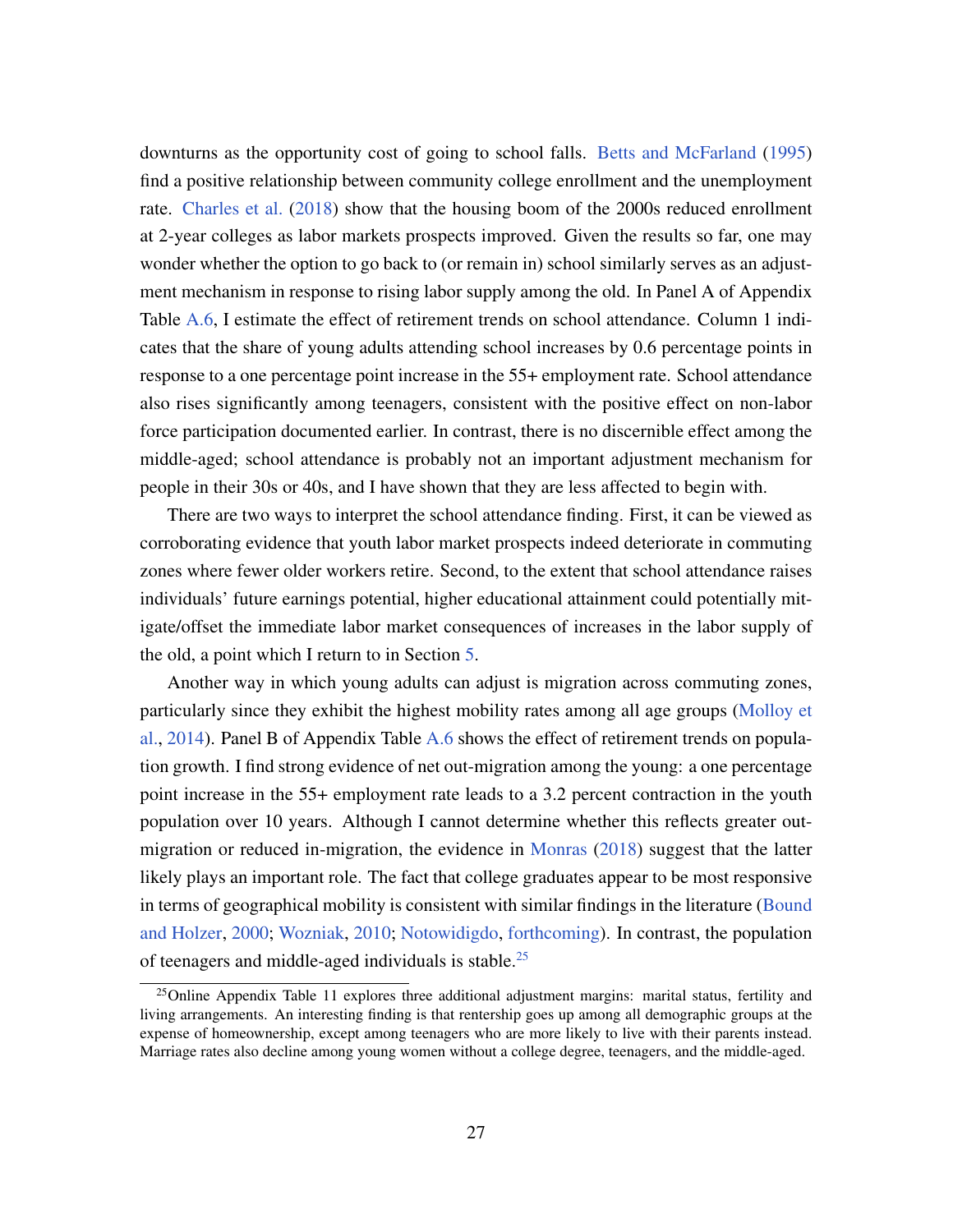#### <span id="page-27-0"></span>4.5 Robustness Checks

#### Isolating Variation in 1980 Age Structure or Historical Birth Patterns

The baseline instrument exploits the start-of-period 45+ age distribution in each commuting zone. Although I showed in Section [3.4](#page-13-2) that most of the variation in age composition can be explained by plausibly exogenous variation in past age structure or historical births, one might worry that some of the residual variation reflects endogenous migration or mortality patterns. I now show that the results are robust to solely relying on variation in 1980 age structure or historical births by constructing two alternative instruments in which age shares in [\(13\)](#page-13-1) are replaced with corresponding predicted age shares from Appendix Table [A.2.](#page-40-0)

Appendix Table [A.7](#page-44-0) displays 2SLS estimates using these alternative instruments for the main outcomes of interest. Panel A reproduces the baseline results for ease of comparison. The results based on 1980 age structure in Panel B are slightly larger in magnitude but otherwise similar, except that occupational downgrading among the young is more evenly distributed across low-skill and middle-skill jobs. Note that using predicted age shares naturally results in a loss of power, with the first-stage *F*-stat dropping from 112.3 to 61.3. Exploiting historical births additionally leads to a loss of sample size from 2,888 to 1,202 given that the birth data does not go back far enough to predict 45+ age shares in 1980, and 1990 for nearly all commuting zones (the first-stage  $F$ -stat further drops to 17.1).<sup>[26](#page-27-1)</sup>

Panel C shows the baseline estimates for the subset of CZ-periods for which the birth instrument can be computed. Relative to the estimates in Panel A, the estimates in Panel C are slightly smaller in magnitude and more imprecise, but the patterns are qualitatively similar. The corresponding results in Panel D using the birth instrument are somewhat larger in magnitude (except for the wage coefficient which is statistically insignificant), but similarly show that younger workers are less likely to be employed in high-skill jobs and more likely to be overeducated in commuting zones where fewer older workers retire. Overall, I view these results as evidence that the variation in initial 45+ age composition underlying the main findings is largely pre-determined.

<span id="page-27-1"></span><sup>&</sup>lt;sup>26</sup>The birth instrument is based on 45-75 rather than 45-80 age shares to retain as many CZs as possible. I use the same weights as in the baseline specification, which implies that later periods have more weight due to greater coverage. Online Appendix Figures 3 and 4 illustrate the variation in these two alternative instruments.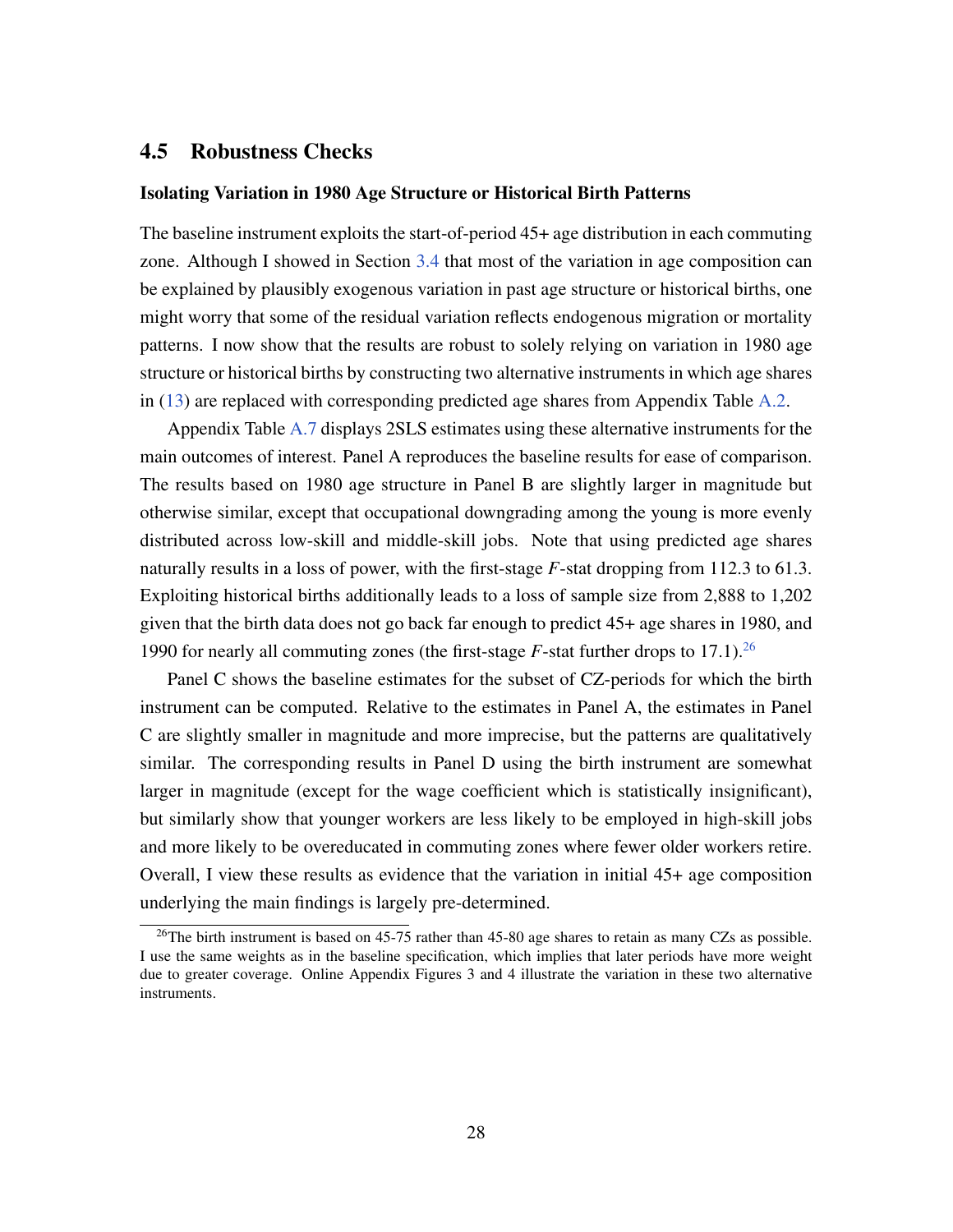#### Adjusting Outcomes for Changes in Demographic Composition

In light of the migration results, particularly the fact that young college graduates reallocate away from CZs where fewer older workers retire, one legitimate concern is that changes in average youth outcomes reflect changes in the composition of the youth population. In other words, does occupational downgrading among the young simply reflect a decline in the share of college graduates? The answer to this question is yes and no. Because college graduates are more likely to be employed in high-skill jobs, some of the decline can be attributed to a shift in the educational composition of the young. However, the results by education group in Appendix Table [A.4](#page-42-0) showed that *both* education groups experience occupational downgrading, implying that the overall effect is not purely mechanical.

To probe this point, I generate "composition-adjusted" outcomes using the two-step procedure in [Shapiro](#page-37-5) [\(2006\)](#page-37-5). First, using individual-level Census/ACS data, I regress the analog of each outcome (e.g. an indicator for being employed in a high-skill job) on a comprehensive set of individual controls (gender, race, education and potential experience fixed effects) as well as CZ fixed effects, separately by year. I then extract the estimated year-specific CZ fixed effects and take first-differences to obtain changes in average outcomes that are not mechanically driven by changes in the local demographic composition (see Online Appendix A.6 for additional details). Note that this procedure can only account for changes in terms of observable characteristics.

The 2SLS estimates for the composition-adjusted outcomes are displayed in Appendix Table [A.8.](#page-45-0) The coefficients are up to 30 percent smaller in absolute terms than the corresponding estimates in Tables [1](#page-17-0)[-4,](#page-24-0) consistent with the notion that composition does play a role, but the main findings are otherwise unchanged.

#### Additional Robustness Checks

While the empirical strategy eliminates level differences across commuting zones, one possible concern is that CZs with different age structures may be trending differentially. In Panel A of Online Appendix Table 12, I allow for state-specific time trends by augmenting the baseline specification  $(12)$  with state fixed effects. The resulting estimates are very similar to the baseline estimates. Panel B goes further and allows for commuting zone-specific time trends, thereby only exploiting within-CZ variation in predicted retirement intensity over time. Although the loss of power leads to larger standard errors (the first-stage *F*-stat drops to 16.3), there is no significant change in the magnitude of the coefficients.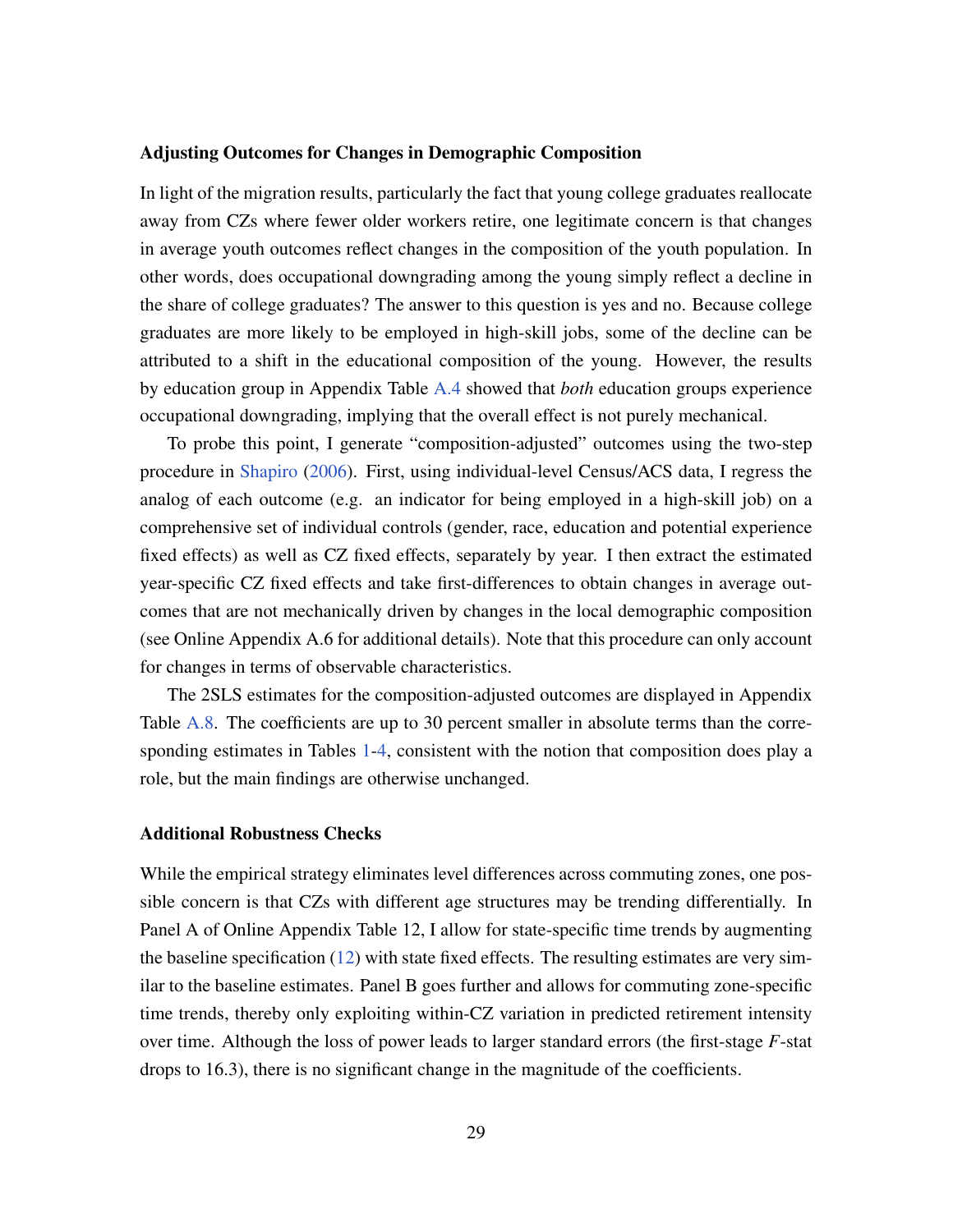The baseline specification controls for the initial share of workers that are employed in manufacturing and routine occupations to address the fact that CZs may have been differentially exposed to the secular decline of manufacturing and the rise of automation. More generally, there could be other industry or occupation-specific trends that I am not accounting for. Panel C of Online Appendix Table 12 shows that the results are robust to fully controlling for initial differences in terms of industrial/occupational composition.

Online Appendix Table 13 evaluates the robustness of the main findings to alternative sample restrictions. Given the school attendance results, one might be worried that the findings partly reflect the fact that students are more likely to work in part-time, low-paying jobs than non-students. Panel A therefore excludes students from the construction of dependent variables. While composition-adjusted outcomes cannot account for changes in the underlying youth population in terms of unobservables, one way to mitigate the impact of net migration across commuting zones is to exclude individuals who have moved or are likely to have moved in the recent past. Panels B and C respectively drop people residing in a different state than their state of birth and people who recently migrated from another state (where "recent" means within the last 5 years in the Census and within the last year in the ACS).[27](#page-29-0) Lastly, Panel D omits the period 2007-2017 from the sample to ensure that the results are not driven by the Great Recession and its aftermath. The main findings are remarkably stable across all panels. Online Appendix Figure 7 plots 2SLS estimates by 5-year age groups. While there are clear differences across age groups, as emphasized already, the main findings do not hinge on the exact age cutoffs used to define young adults.

Motivated by the finding in Section [3.4](#page-13-2) that the key variation driving the results is the initial share of the 45+ population aged 55-59, Panel A of Online Appendix Table 14 directly uses this variable as an instrument. Panel B follows the recommendation in [Goldsmith-Pinkham et al.](#page-36-6) [\(2019\)](#page-36-6) and uses individual 45+ age shares as separate instruments in an overidentified limited information maximum likelihood (LIML) estimation procedure. While the coefficients are slightly smaller in magnitude in both panels, the main findings are unchanged. This shows that the exact way in which one chooses to exploit variation in initial 45+ age composition does not really matter, which is reassuring. In addition, the overidentification tests in Panel B show that for all main outcomes, I cannot reject the null hypothesis that the overidentifying restrictions are valid.

To alleviate any concerns that the results might be driven by specific parts of the coun-

<span id="page-29-0"></span> $^{27}$ Note that the first restriction implicitly drops foreign-born individuals, implying that the results are not driven by immigrants.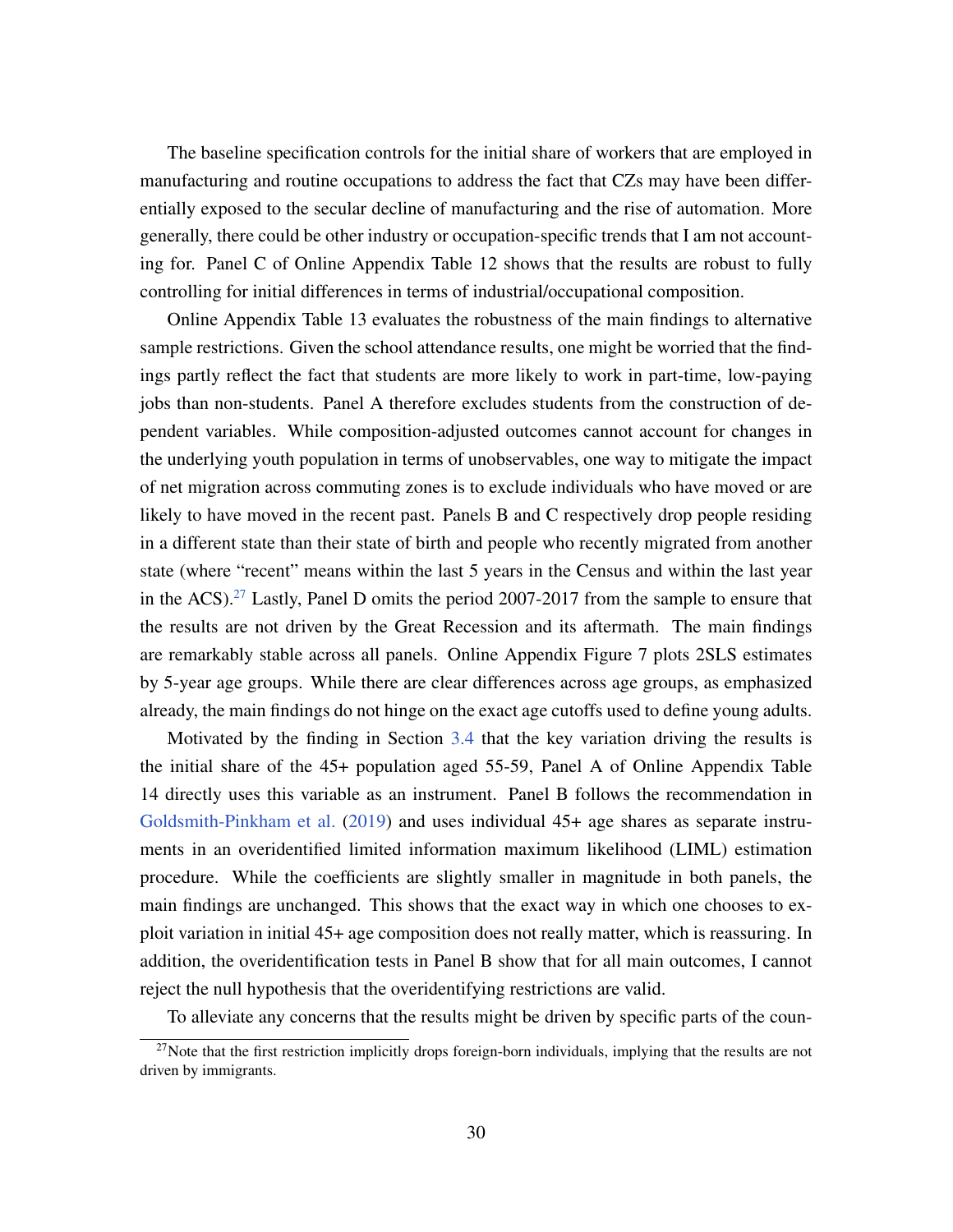try, Online Appendix Table 15 shows that the results are robust to excluding Census divisions one-by-one. While commuting zones are the conventional way to define U.S. local labor markets, Online Appendix Table 16 uses states instead. As before, the OLS estimates in Panel A show that changes in the 55+ employment rate are positively correlated with changes in youth outcomes. In contrast, the 2SLS estimates in Panel B based on an analogous definition of the predicted retirement intensity instrument show that an increase in the 55+ employment has a negative impact on youth labor market outcomes (but not employment), consistent with the CZ-level results. $^{28}$  $^{28}$  $^{28}$ 

## <span id="page-30-0"></span>5 Discussion

Overall, the findings in the previous section indicate that younger workers get "pushed" down the job ladder in places where fewer older workers retire. Going back to the original motivation of the paper, this suggests that the slowdown in retirements has likely contributed to deteriorating youth labor market prospects, especially given that older workers are increasingly concentrated at the top of the job ladder. A back-of-the-envelope calculation helps put these trends into perspective. Between 1980 and 2017, the 55+ employment rate rose by 6.4 percentage points. Over the same period, the share of younger workers in low-skill jobs rose by 9.5 percentage points while the share of younger workers in highskill jobs rose by 6.5 percentage points. Using the preferred composition-adjusted 2SLS estimates from Appendix Table [A.8,](#page-45-0) this implies that the retirement slowdown can account for 30 percent of the aggregate rise in youth low-skill employment between 1980 and 2017. Alternatively, had the 55+ employment rate had remained at its 1980 level, youth employment in high-skill occupations would have risen by 9.4 rather than 6.5 percentage points between 1980 and 2017. Of course, these calculations ignore general equilibrium effects, and so should be interpreted with caution.<sup>[29](#page-30-2)</sup>

This provides a new explanation for stagnant early career outcomes, particularly among college graduates. Unlike individuals with lower levels of education, their struggles cannot easily be explained by the decline of unions, globalization or automation. The labor supplyside hypothesis proposed here does not preclude a role for labor demand factors. Notably, [Beaudry et al.](#page-34-5) [\(2016\)](#page-34-5) argue that the rise in productivity in the information technology (IT)

<span id="page-30-2"></span><span id="page-30-1"></span><sup>&</sup>lt;sup>28</sup>For power reasons, the state-level instrument is based on national retirement rates by age (not leave-out).

 $29$ For instance, any positive impact of the rise in the labor supply of older Americans that is common across CZs is implicitly absorbed in the period fixed effects.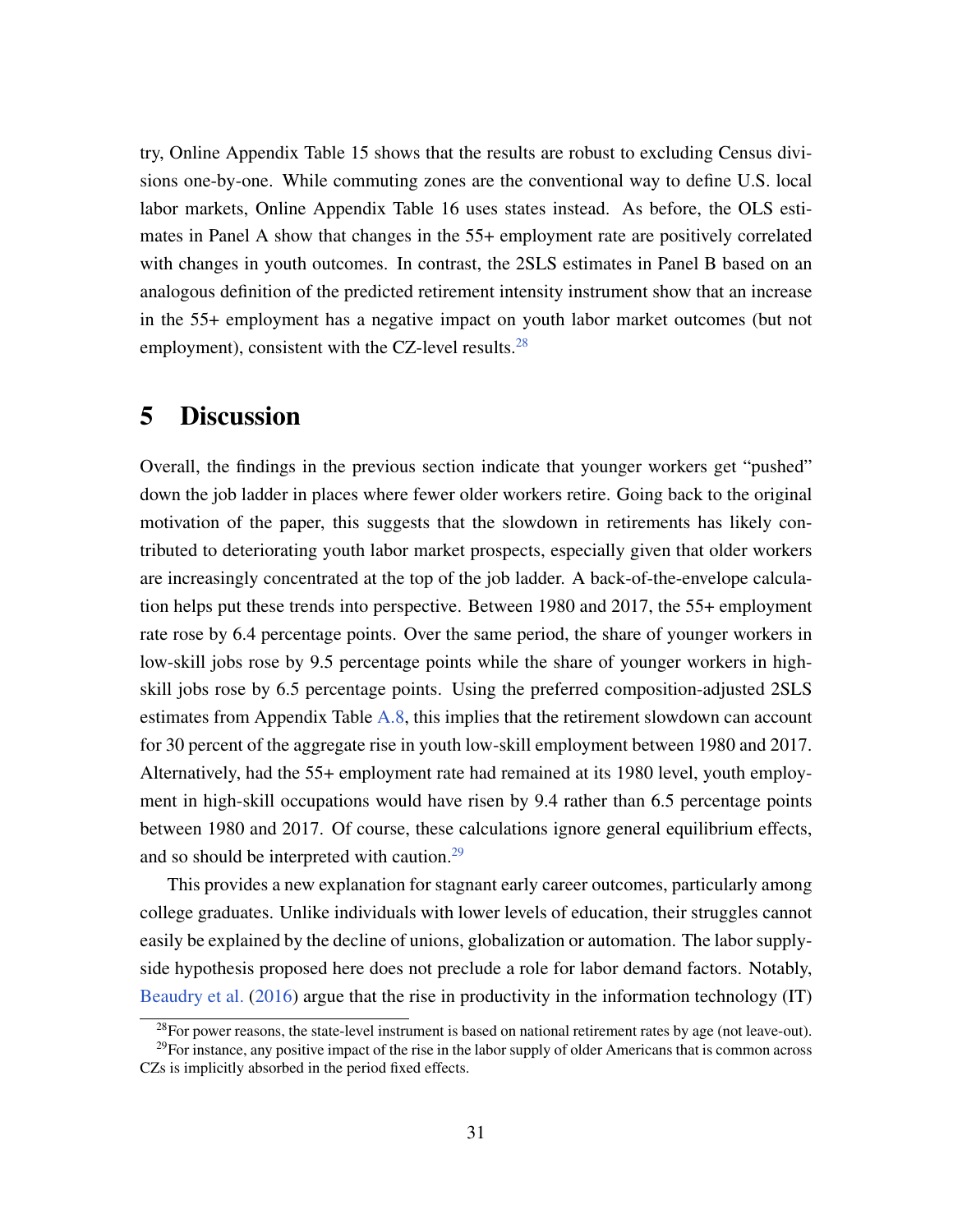sector during the 1990s followed by a slowdown after 2000 can explain the "Great Reversal" in the demand for cognitive skills which took place over this period. It is possible that rising demand in high-skill jobs due to the IT revolution outpaced declining demand due to the skill-biased retirement slowdown during the 1990s, and that the latter became more prominent in the 2000s as IT reached maturity and overall economic conditions stalled.<sup>[30](#page-31-0)</sup> However, regardless of the underlying aggregate forces, the empirical strategy in this paper isolates the impact of older workers' labor supply. $31$ 

Poor initial job prospects matter because they can have lasting effects. Multiple studies have documented long-term "scars" associated with graduating during a downturn [\(Kahn,](#page-36-11) [2010;](#page-36-11) [Oreopoulos et al.,](#page-37-6) [2012;](#page-37-6) [Altonji et al.,](#page-34-11) [2016;](#page-34-11) [Schwandt and von Wachter,](#page-37-7) [2019\)](#page-37-7). More broadly, using data on individual earnings histories, [Guvenen et al.](#page-36-12) [\(2017\)](#page-36-12) find that early career outcomes are an important determinant of cross-cohort and within-cohort patterns in lifetime income inequality. Therefore, one key question is to what extent individuals entering the labor market at times and in places where fewer older workers retire are able to recover over time, particularly in light of the school attendance results. Appendix Table [A.9](#page-45-1) provides some suggestive evidence on the long-term effects of retirement trends by examining changes in *cohort-specific* outcomes. For ease of comparison, Panel A reproduces the results from Panel B of Online Appendix Table 13, where outcomes of people aged 22-30 today are compared to outcomes of people aged 22-30 ten years later.<sup>[32](#page-31-2)</sup> Alternatively, we can follow the same cohort over time and compare outcomes of people aged 22-30 today to outcomes of people aged 32-40 ten years later. The resulting estimates in Panel B reveal that the effects on occupational composition are persistent over time. Even after 10 years, young adults "exposed" to fewer retirements are still significantly less likely to be employed in high-skill jobs than their more fortunate peers, though they are more evenly spread across low-skill and middle-skill jobs. This is reflected in the effects on the mean occupational wage premium and the share of overeducated workers, which are about half as large as the baseline estimates. The wage impact is about a quarter of the size of the baseline effect, but still statistically significant. While this evidence is merely suggestive, it is consistent with the notion that catch-up is imperfect.  $33$ 

<span id="page-31-1"></span><span id="page-31-0"></span> $30$ It is worth noting that high-skill employment among older workers experienced no reversal after 2000.

<sup>&</sup>lt;sup>31</sup> Another potential explanation for diverging outcomes between the young and old are increasing returns to experience. However, the evidence in [Jeong et al.](#page-36-13) [\(2015\)](#page-36-13) does not support this hypothesis.

<span id="page-31-2"></span> $32$ For this exercise, I restrict the sample to individuals residing in their state of birth to abstract away from internal migration as much as possible.

<span id="page-31-3"></span><sup>&</sup>lt;sup>33</sup>This complement firm-level evidence suggesting that delayed retirement have a lasting negative impact on co-workers' earnings [\(Bovini and Paradisi,](#page-35-3) [2019\)](#page-35-3).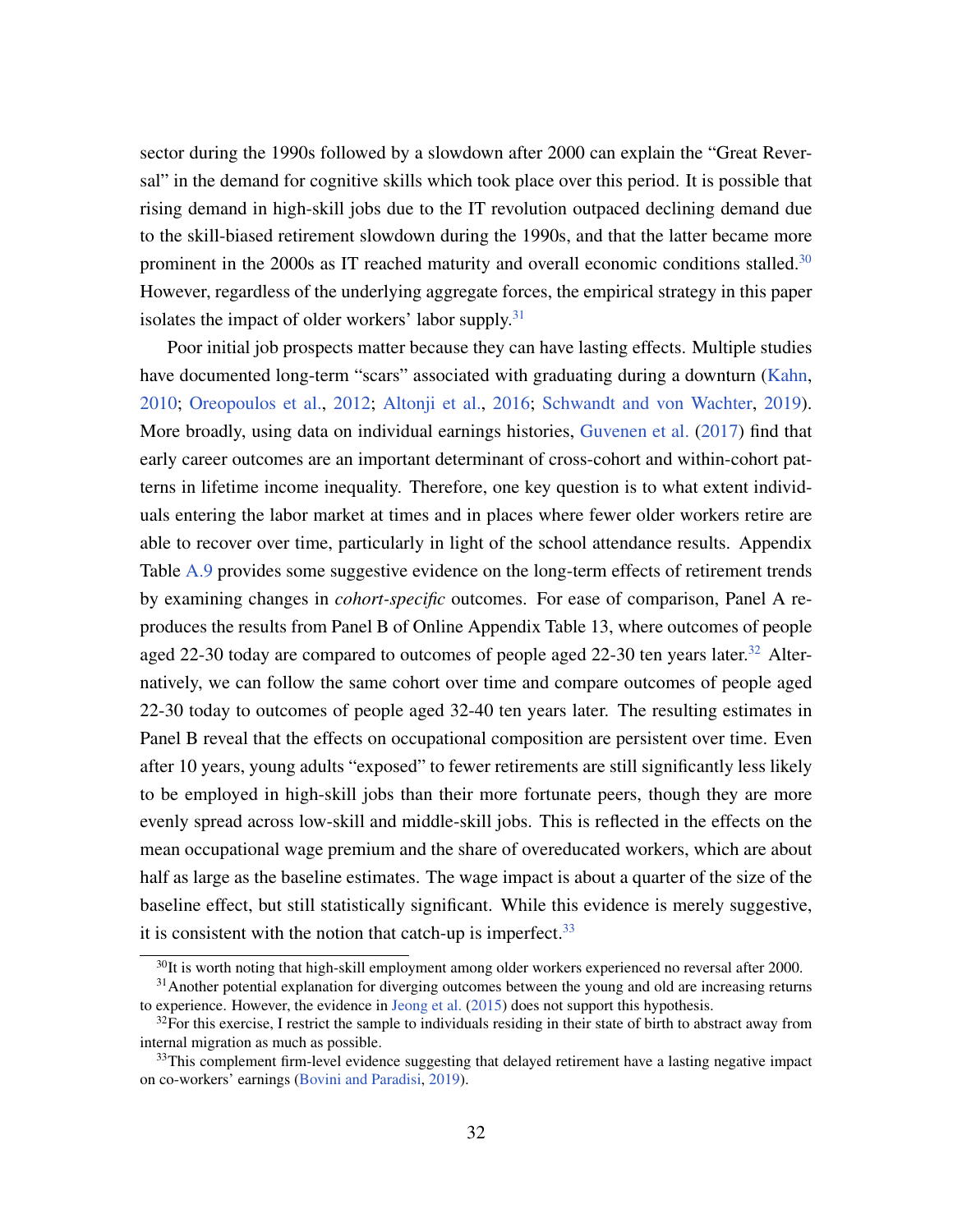The findings in this paper have important implications in the context of retirement age policy. Population aging is putting enormous pressure on pay-as-you-go pension schemes, in which the current generation of workers supports the current generation of retirees through taxes.<sup>[34](#page-32-0)</sup> To address this problem, policymakers have overwhelmingly opted to try to expand the size of the labor force relative to the size of the retired population by raising the age at which individuals are eligible for partial or full retirement benefits and discouraging early retirements.<sup>[35](#page-32-1)</sup> Indeed, many European countries (e.g. France, Germany, Spain, U.K.) as well as the U.S. are gradually raising their retirement age to 67 or 68.

While the fiscal benefits of these policies are evident, potential costs, if any, are less clear. One concern that is often brought up is the potential crowding-out of younger workers. A common belief is that retirements directly affect the number of jobs available for the young, an example of the "lump-of-labor" fallacy. This kind of zero-sum perspective of the labor market has been widely rejected by economists (Börsch-Supan, [2013\)](#page-34-12). As mentioned in the introduction, studies for the U.S. have found little evidence that the old crowd out the young (neither does this paper), and are often cited in policy discussions to support the view that delayed retirements do not affect younger generations [\(United States Government](#page-37-8) [Accountability Office,](#page-37-8) [2012;](#page-37-8) [The PEW Charitable Trusts,](#page-37-9) [2012\)](#page-37-9). The results in this paper, together with recent firm-level evidence [\(Bianchi et al.,](#page-34-3) [2019\)](#page-34-3), suggest that we should look beyond employment and consider how retirements may affect career advancement opportunities of younger generations.

## 6 Conclusion

Older Americans have been working increasingly longer since the mid-1990s, especially those in high-skill jobs. This paper investigates how the retirement slowdown has affected the U.S. labor market, and younger Americans in particular. To do so, I compare the evolution of youth employment outcomes across U.S. commuting zones over the period 1980- 2017, isolating variation in retirement patterns driven by geographic differences in age composition among the old. Given the predictability of labor force exits, differences in age composition naturally generate variation in the size of the soon-to-be-retired population,

<span id="page-32-0"></span><sup>&</sup>lt;sup>34</sup>The Social Security Administration projects that the Trust Fund's reserves will be depleted by 2034 [\(OASDI Board of Trustees,](#page-37-10) [2016\)](#page-37-10).

<span id="page-32-1"></span><sup>&</sup>lt;sup>35</sup>In the U.S., complementary measures include the elimination of the Social Security earnings test for individuals who have reached the normal retirement age and delayed retirement credits, which compensate individuals who claim Social Security benefits past their normal retirement age (up to age 70).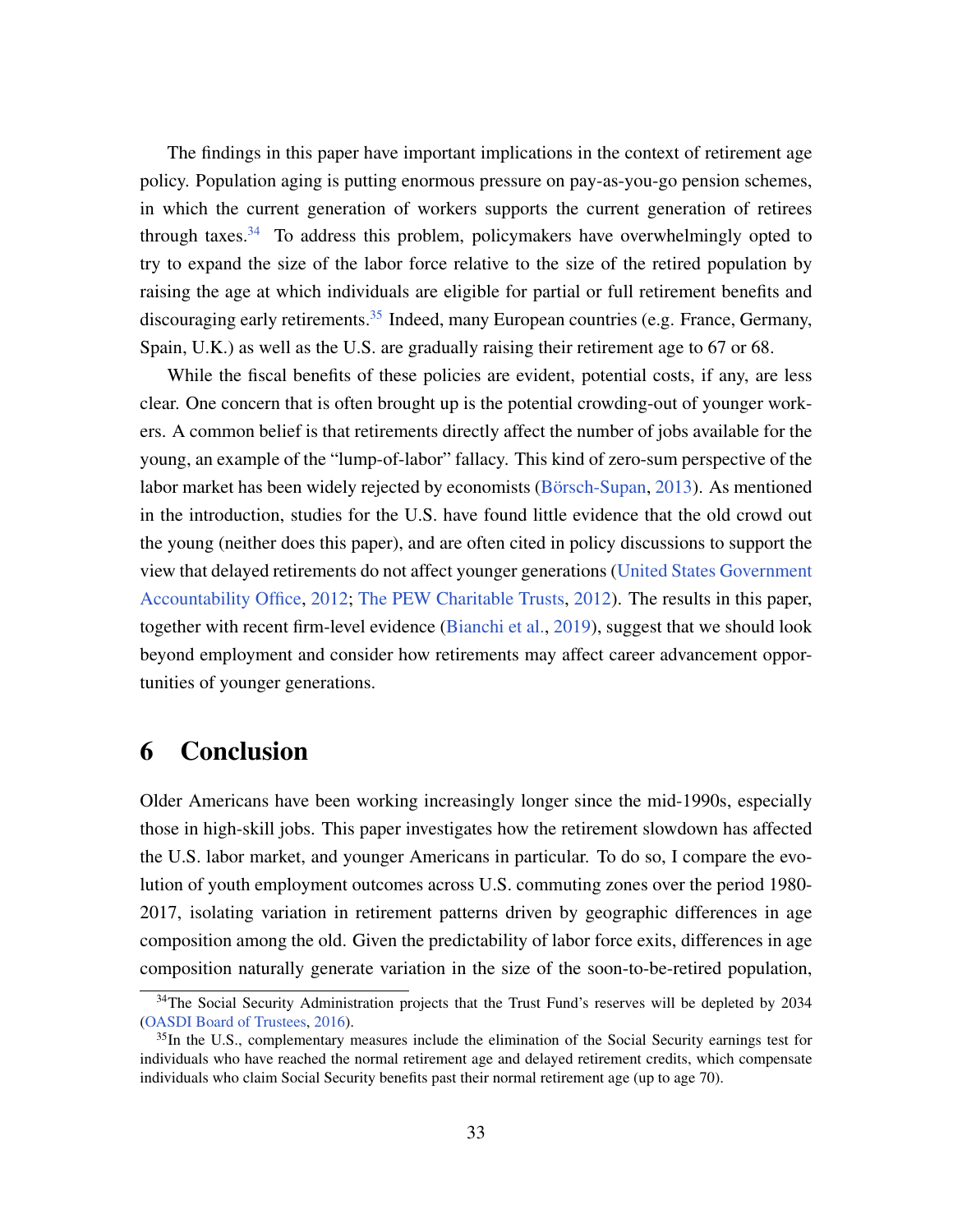and can be traced back to plausibly exogenous historical birth patterns.

I find that fewer retirements lead to occupational downgrading among the young. In commuting zones where fewer older workers retire due to the initial age structure, the share of younger workers in high-skill jobs declines while the share of younger workers in low-skill jobs rises. Correspondingly, the share of younger workers whose educational attainment exceeds what is typically required for their job rises. Fewer retirements also have a negative impact on youth wages and job mobility. The young partly adjust to deteriorating labor market prospects via greater school attendance and net out-migration, both of which have been found to be important adjustment mechanisms in other contexts. While this paper mostly focuses on young adults aged 22 to 30, teenagers (16-21) and middleaged individuals (31-44) are shown to be adversely affected as well, though along different margins and to varying extents.

Overall, the findings suggest that the skill-biased retirement slowdown has contributed to stagnant early career outcomes in recent decades. More specifically, it can help explain why recent cohorts of college graduates have not fared as well as in the past despite the fact that economic forces have largely favored them. Looking ahead, a combination of changing norms, rising life expectancy, and a policy shift toward delayed retirements implies that the old will likely keep working longer, not just in the U.S. but around the world. This paper offers new evidence on how this structural shift could affect labor markets, and younger generations in particular.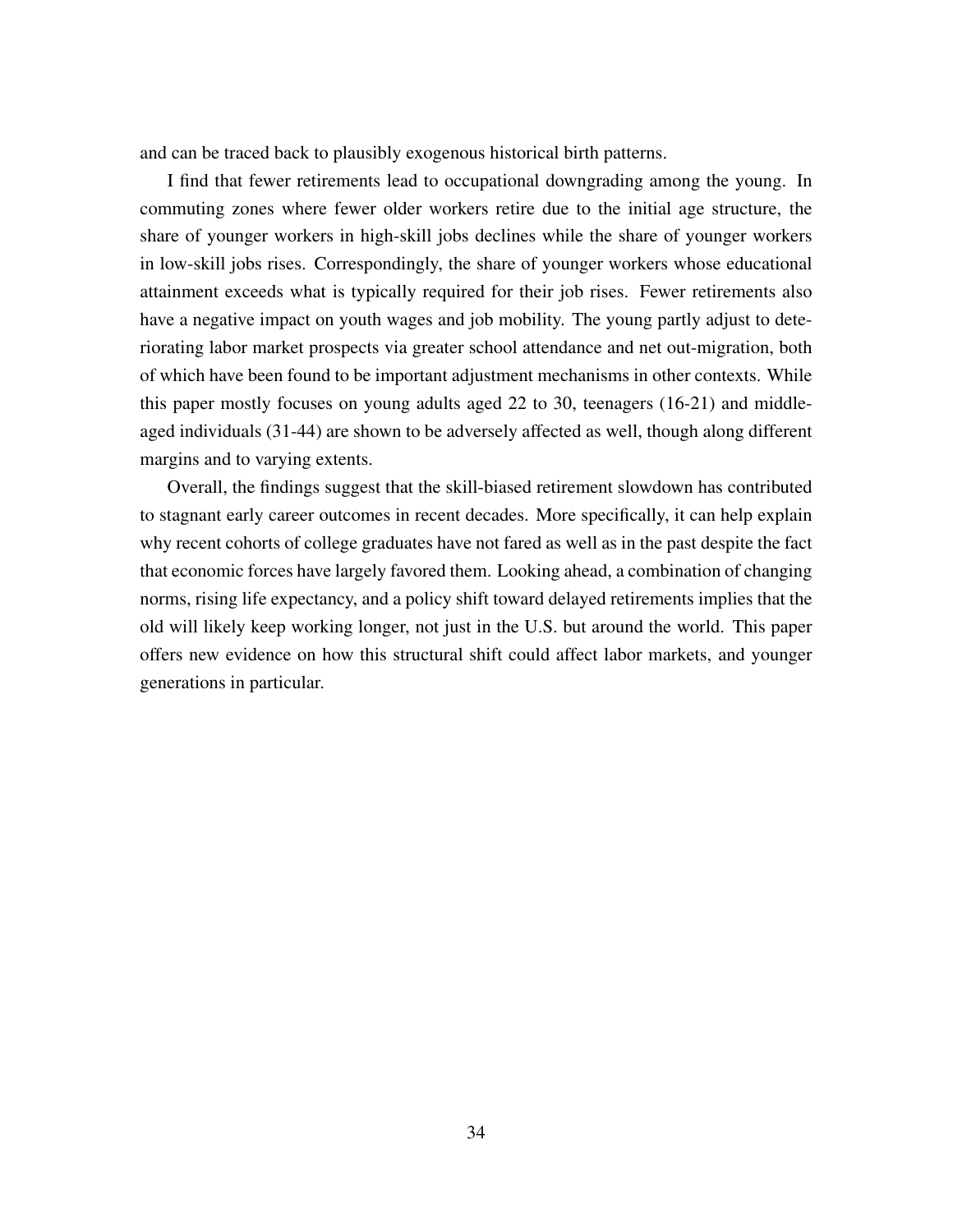## References

- <span id="page-34-1"></span>Abel, Jaison R., Richard Deitz, and Yaquin Su, "Are Recent College Graduates Finding Good Jobs?," *Current Issues in Economics and Finance*, 2014, *20.*
- <span id="page-34-11"></span>Altonji, Joseph G., Lisa B. Kahn, and Jamin D. Speer, "Cashier or Consultant? Entry Labor Market Conditions, Field of Study, and Career Success," *Journal of Labor Economics*, 2016, *34* (S1), S361–S401.
- <span id="page-34-6"></span>Autor, David H., "Why Are There Still So Many Jobs? The History and Future of Workplace Automation," *Journal of Economic Perspectives*, 2015, *29* (3), 3–30.
- <span id="page-34-8"></span>and David Dorn, "The Growth of Low-Skill Service Jobs and the Polarization of the US Labor Market," *American Economic Review*, 2013, *103* (5), 1553–1597.
- <span id="page-34-7"></span> $\ldots$ , and Gordon H. Hanson, "The China Syndrome: Local Labor Market Effects of Import Competition in the United States," *American Economic Review*, 2013, *103* (6), 2121–2168.
- <span id="page-34-9"></span>Bailey, Martha, Karen Clay, Price Fishback, Michael R. Haines, Shawn Kantor, Edson Severnini, and Anna Wentz, *U.S. County-Level Natality and Mortality Data, 1915- 2007 [dataset]* ICPSR36603-v2, Ann Arbor, MI: Inter-university Consortium for Political and Social Research, 2018.
- <span id="page-34-0"></span>Beaudry, Paul, David A. Green, and Benjamin M. Sand, "The Declining Fortunes of the Young since 2000," *American Economic Review*, 2014, *104* (5), 381–386.
- <span id="page-34-5"></span> $, \ldots$ , and  $\ldots$ , "The Great Reversal in the Demand for Skill and Cognitive Tasks," *Journal of Labor Economics*, 2016, *34* (S1), S199–S247.
- <span id="page-34-4"></span>Bertoni, Marco and Giorgio Brunello, "Does A Higher Retirement Age Reduce Youth Employment?," Working paper 2017.
- <span id="page-34-10"></span>Betts, Julian R. and Laurel L. McFarland, "Safe Port in a Storm: The Impact of Labor Market Conditions on Community College Enrollments," *Journal of Human Resources*, 1995, *30* (4), 741–765.
- <span id="page-34-3"></span>Bianchi, Nicola, Giulia Bovini, Jin Li, Matteo Paradisi, and Michael Powell, "Career Spillovers in Internal Labor Markets," Working paper 2019.
- <span id="page-34-2"></span>Boeri, Tito, Pietro Garibaldi, and Espen Moen, "A Clash of Generations? Increase in Retirement Age and Labor Demand for Youth," WorkINPS Papers 1, Instituto Nazionale Previdenza Sociale July 2016.
- <span id="page-34-12"></span>Börsch-Supan, Axel, "Myths, Scientific Evidence and Economic Policy in an Aging World," *The Journal of the Economics of Ageing*, 2013, *1*, 3–15.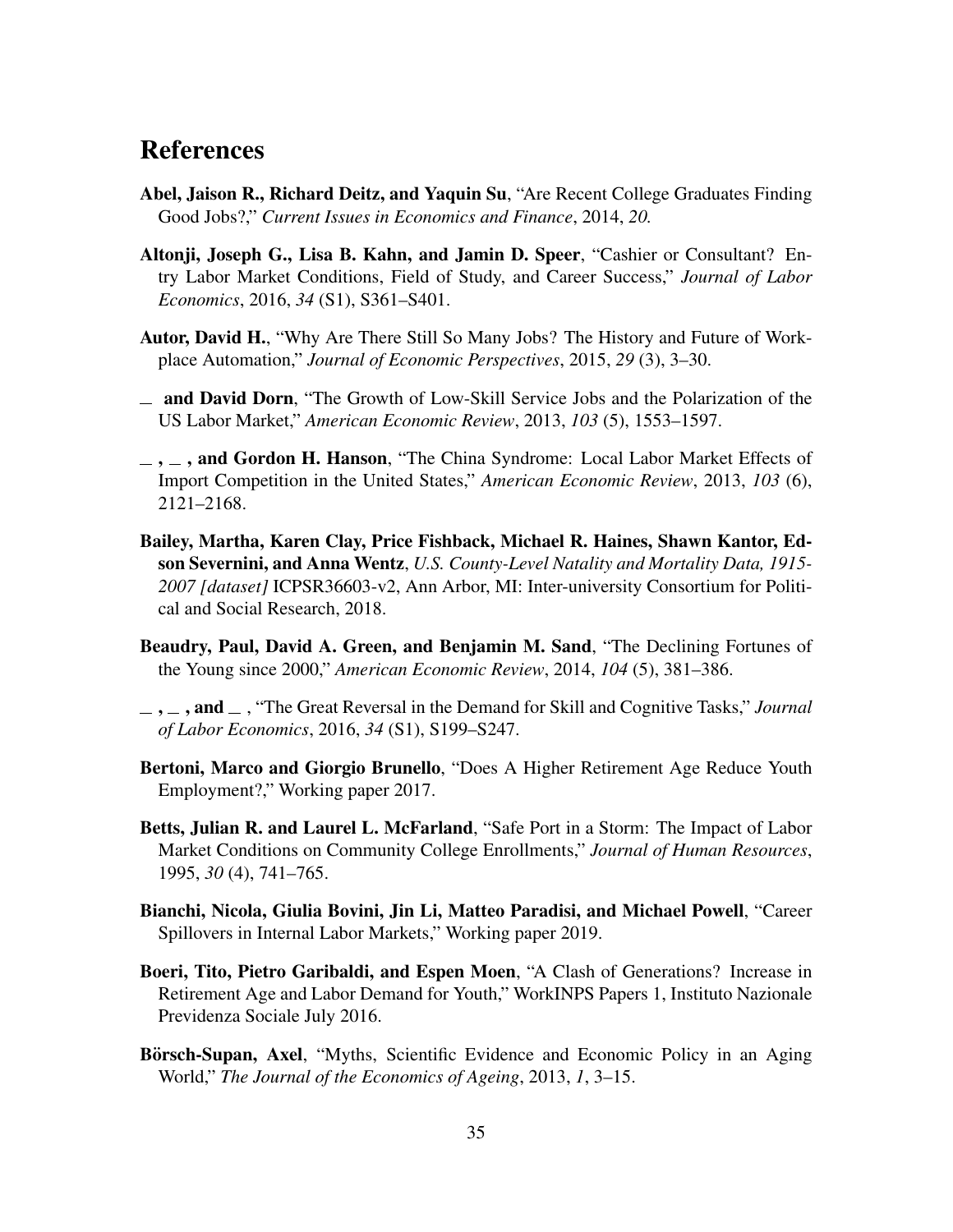- <span id="page-35-12"></span>Bound, John and Harry J. Holzer, "Demand Shifts, Population Adjustments, and Labor Market Outcomes During the 1980s," *Journal of Labor Economics*, 2000, *18* (1), 20–54.
- <span id="page-35-3"></span>Bovini, Giula and Matteo Paradisi, "Labor Substitutability and the Impact of Raising the Retirement Age," Working paper 2019.
- <span id="page-35-1"></span>Burtless, Gary, "The Impact of Population Aging and Delayed Retirement on Workforce Productivity," Working Paper 2013–11, Center for Retirement Research at Boston College 2013.
- <span id="page-35-4"></span>Card, David and Thomas Lemieux, "Can Falling Supply Explain the Rising Return to College for Younger Men? A Cohort-Based Analysis," *The Quarterly Journal of Economics*, 2001, *116* (2), 705–746.
- <span id="page-35-11"></span>Charles, Kerwin Kofi, Erik Hurst, and Matthew J. Notowidigdo, "Housing Booms and Busts, Labor Market Opportunities, and College Attendance," *American Economic Review*, 2018, *108* (10), 2947–94.
- <span id="page-35-10"></span>Clark, Brian, Clément Joubert, and Arnaud Maurel, "The Career Prospects of Overeducated Americans," *IZA Journal of Labor Economics*, 2017, *6* (3).
- <span id="page-35-0"></span>Coile, Courtney C., "Working Longer in the U.S.: Trends and Explanations," Working Paper 24576, National Bureau of Economic Research 2018.
- <span id="page-35-8"></span>and Phillip B. Levine, "Recessions, Retirement, and Social Security," *American Economic Review*, 2011, *101* (3), 23–28.
- <span id="page-35-9"></span>Cravino, Javier, Andrei A. Levchenko, and Marco Rojas, "Population Aging and Structural Transformation," Working Paper 26327, National Bureau of Economic Research 2019.
- <span id="page-35-6"></span>Dorn, David, "Essays on Inequality, Spatial Interaction, and the Demand For Skills." Dissertation no. 3613, University of St. Gallen 2009.
- <span id="page-35-7"></span>Dustmann, Christian, Uta Schönberg, and Jan Stuhler, "The Impact of Immigration: Why Do Studies Reach Such Different Results?," *The Journal of Economic Perspectives*, 2016, *30* (4), 31–56.
- <span id="page-35-5"></span> $\mu =$ ,  $\mu =$ , and  $\mu$ , "Labor Supply Shocks, Native Wages, and the Adjustment of Local Employment," *The Quarterly Journal of Economics*, 2017, *132* (1), 435–483.
- <span id="page-35-2"></span>Flood, Sarah, Miriam King, Renae Rodgers, Steven Ruggles, and J. Robert Warren, *Integrated Public Use Microdata Series, Current Population Survey: Version 6.0 [dataset]*, Minneapolis, MN: IPUMS, 2018. https://doi.org/10.18128/D030.V6.0.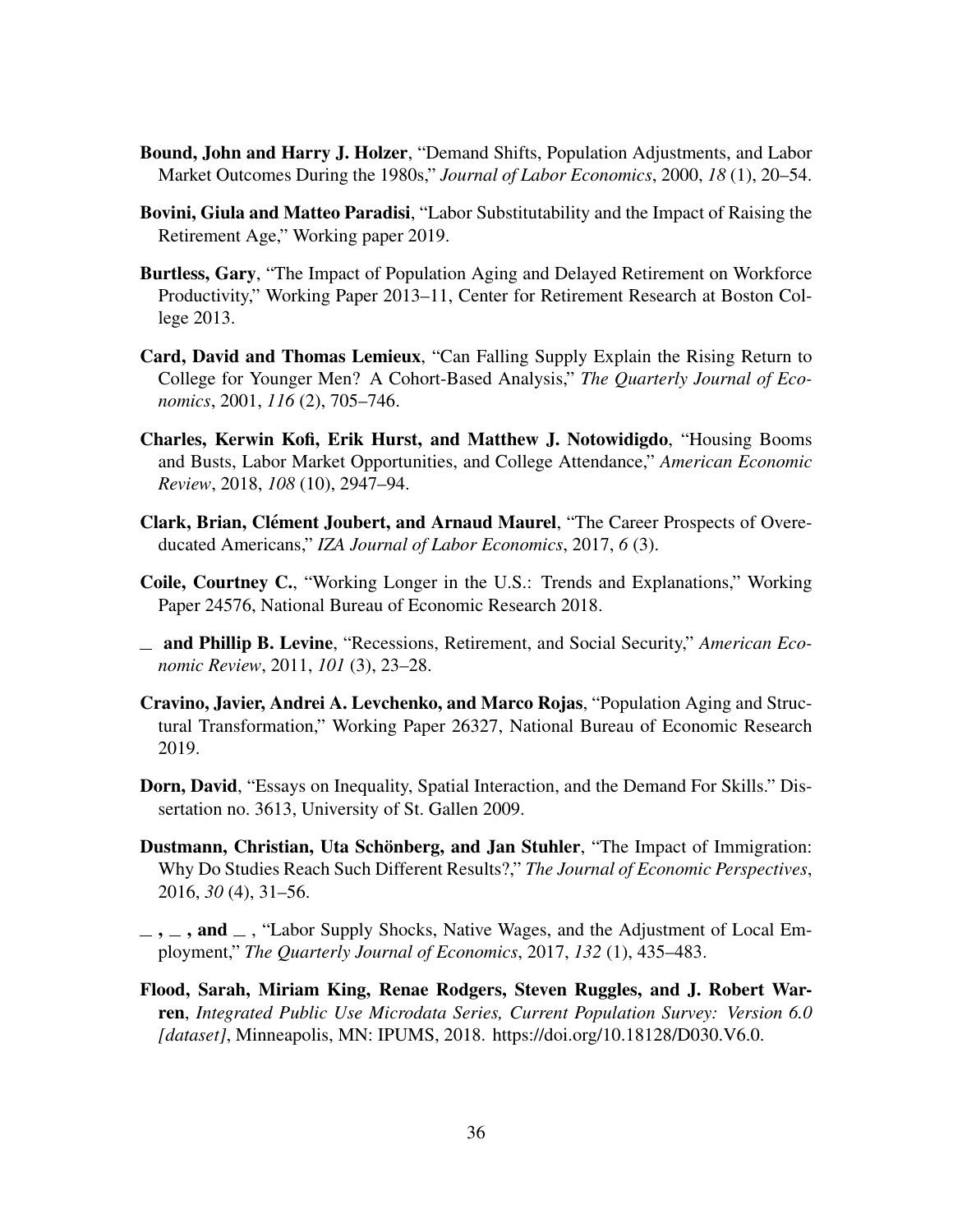- <span id="page-36-5"></span>Goda, Gopi Shah, John B. Shoven, and Sita Nataraj Slavov, "What Explains Changes in Retirement Plans during the Great Recession?," *American Economic Review*, 2011, *101* (3), 29–34.
- <span id="page-36-0"></span>Goldin, Claudia and Lawrence F. Katz, "Women Working Longer: Facts and Some Explanations," Working Paper 22607, National Bureau of Economic Research 2016.
- <span id="page-36-6"></span>Goldsmith-Pinkham, Paul, Isaac Sorkin, and Henry Swift, "Bartik Instruments: What, When, Why, and How?," Working paper 2019.
- <span id="page-36-1"></span>Gruber, Jonathan and David A. Wise, *Social Security Programs and Retirement around the World: The Relationship to Youth Employment*, University of Chicago Press, 2010.
- <span id="page-36-12"></span>Guvenen, Fatih, Greg Kaplan, Jae Song, and Justin Weidner, "Lifetime Income in the United States over Six Decades," Working Paper 23371, National Bureau of Economic Research 2017.
- <span id="page-36-13"></span>Jeong, Hyeok, Yong Kim, and Iourii Manovskii, "The Price of Experience," *American Economic Review*, 2015, *105* (2), 784–815.
- <span id="page-36-11"></span>Kahn, Lisa B., "The Long-Term Labor Market Consequences of Graduating from College in a Bad Economy," *Labour Economics*, 2010, *17* (2), 303–316.
- <span id="page-36-4"></span>Kambourov, Gueorgui and Iourii Manovskii, "Rising Occupational and Industry Mobility in the United States: 1968–97," *International Economic Review*, 2008, *49* (1), 41–79.
- <span id="page-36-8"></span>Lazear, Edward P., Kathryn L. Shaw, and Christopher T. Stanton, "Who Gets Hired? The Importance of Competition Among Applicants," *Journal of Labor Economics*, 2018, *36* (S1), S133–S181.
- <span id="page-36-3"></span>Martins, Pedro S., Álvaro A. Novo, and Pedro Portugal, "Increasing the Legal Retirement Age: The Impact on Wages, Worker Flows and Firm Performance," IZA Discussion Papers 4187, Institute for the Study of Labor (IZA) 2009.
- <span id="page-36-7"></span>Mercan, Yusuf and Benjamin Schoefer, "Jobs and Matches: Quits, Replacement Hiring, and Vacancy Chains," *American Economic Review: Insights*, forthcoming.
- <span id="page-36-9"></span>Molloy, Raven, Christopher L. Smith, and Abigail Wozniak, "Declining Migration Within the U.S.: The Role of the Labor Market," Working Paper 20065, National Bureau of Economic Research 2014.
- <span id="page-36-10"></span>Monras, Joan, "Economic Shocks and Internal Migration," Working paper 2018.
- <span id="page-36-2"></span>Munnell, Alicia H. and Rebecca A. Wu, "Will Delayed Retirement by the Baby Boomers Lead to Higher Unemployment Among Younger Workers?," Working Paper 2012–22, Center for Retirement Research at Boston College 2012.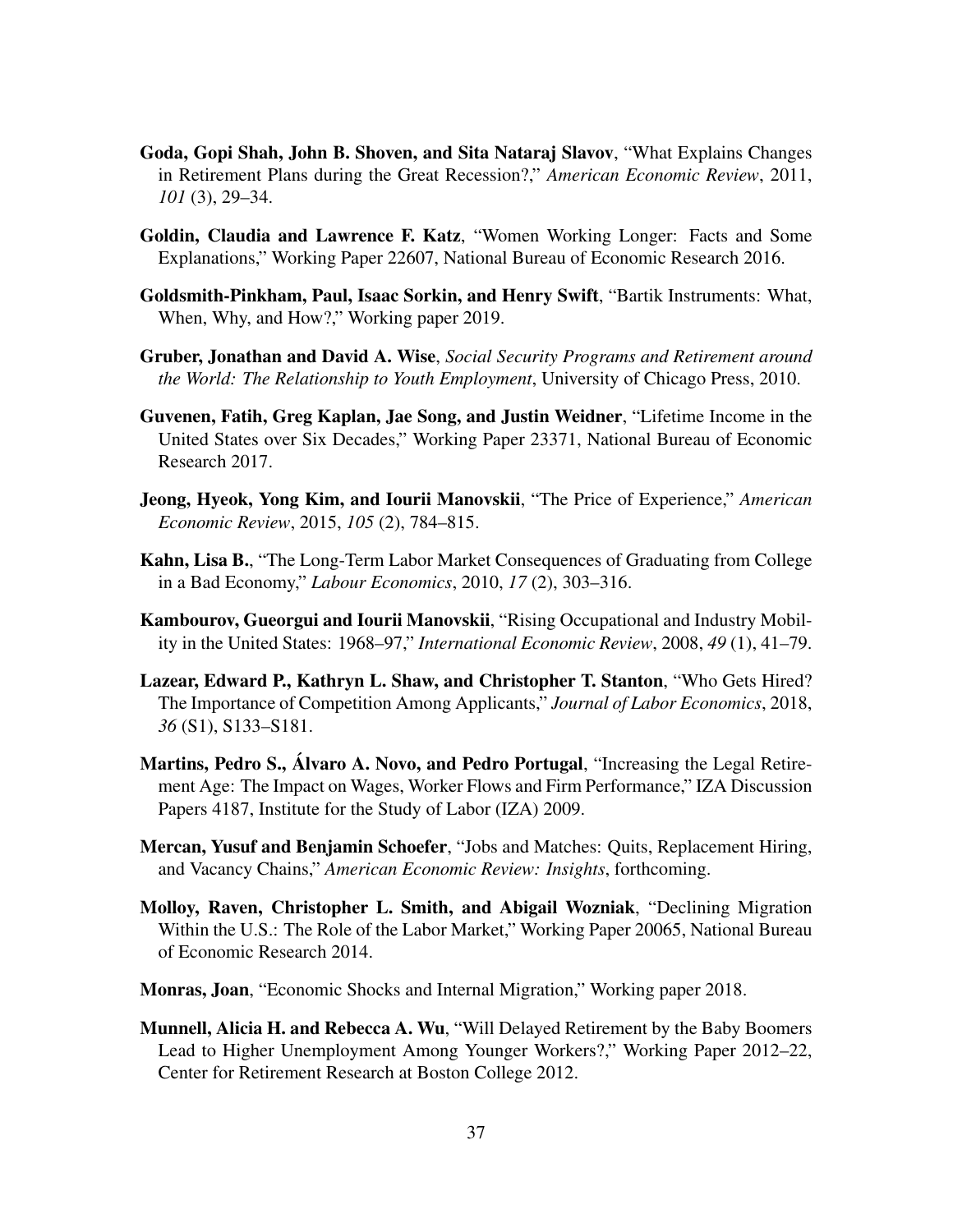- <span id="page-37-4"></span>Notowidigdo, Matthew J., "The Incidence of Local Labor Demand Shocks," *Journal of Labor Economics*, forthcoming.
- <span id="page-37-10"></span>OASDI Board of Trustees, "The 2016 Annual Report of the Board of Trustees of the Federal Old-Age and Survivors Insurance and Federal Disability Insurance Trust Funds," Annual Report, Social Security Administration 2016.
- <span id="page-37-6"></span>Oreopoulos, Philip, Till von Wachter, and Andrew Heisz, "The Short-and Long-Term Career Effects of Graduating in a Recession," *American Economic Journal: Applied Economics*, 2012, *4* (1), 1–29.
- <span id="page-37-0"></span>Ruggles, Steven, Sarah Flood, Ronald Goeken, Josiah Grover, Erin Meyer, Jose Pacas, and Matthew Sobek, *IPUMS USA: Version 8.0 [dataset]*, Minneapolis, MN: IPUMS, 2018. https://doi.org/10.18128/D010.V8.0.
- <span id="page-37-7"></span>Schwandt, Hannes and Till von Wachter, "Unlucky Cohorts: Estimating the Long-Term Effects of Entering the Labor Market in a Recession in Large Cross-Sectional Data Sets," *Journal of Labor Economics*, 2019, *37* (S1), S161–S198.
- <span id="page-37-5"></span>Shapiro, Jesse M., "Smart Cities: Quality of Life, Productivity, and the Growth Effects of Human Capital," *The Review of Economics and Statistics*, 2006, *88* (2), 324–335.
- <span id="page-37-9"></span>The PEW Charitable Trusts, "When Baby Boomers Delay Retirement, Do Younger Workers Suffer?," Issue Brief September 2012.
- <span id="page-37-1"></span>Tolbert, Charles M. and Molly Sizer, "US Commuting Zones and Labor Market Areas: A 1990 Update," Staff Paper no. AGES–9614, U.S. Department of Agriculture, Economic Research Service 1996.
- <span id="page-37-2"></span>Topel, Robert H. and Michael P. Ward, "Job Mobility and the Careers of Young Men," *The Quarterly Journal of Economics*, 1992, *107* (2), 439–479.
- <span id="page-37-8"></span>United States Government Accountability Office, "Unemployed Older Workers: Many Experience Challenges Regaining Employment and Face Reduced Retirement Security," Report to the Chairman, Special Committee on Aging, U.S. Senate April 2012.
- <span id="page-37-3"></span>Wozniak, Abigail, "Are College Graduates More Responsive to Distant Labor Market Opportunities?," *Journal of Human Resources*, 2010, *45* (4), 944–970.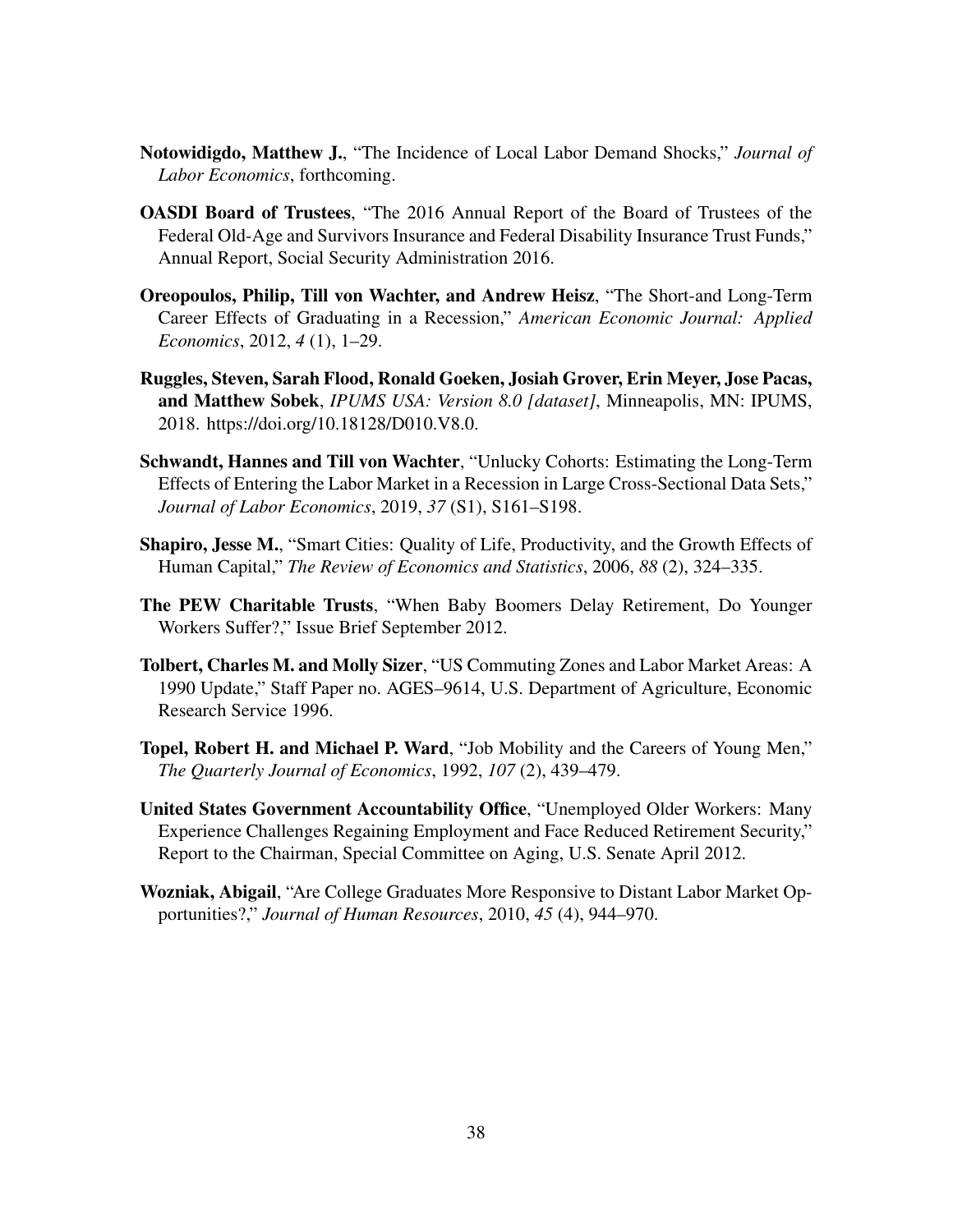# <span id="page-38-0"></span>Appendix



Figure A.1: 10-Year Retirement Rates by Age, 1980-2017

<span id="page-38-1"></span>*Notes:* The 10-year retirement rate of a birth cohort (start-of-period age  $\times$  year) is defined as the start-ofperiod employment rate of this cohort minus the end-of-period employment rate of the same cohort at the national level.



Figure A.2: Rotemberg Weights, Summed Across Periods

*Notes:* This figure plots Rotemberg weights for each age share, where weights are summed across the four periods in the analysis. See [Goldsmith-Pinkham et al.](#page-36-6) [\(2019\)](#page-36-6) for a definition of Rotemberg weights.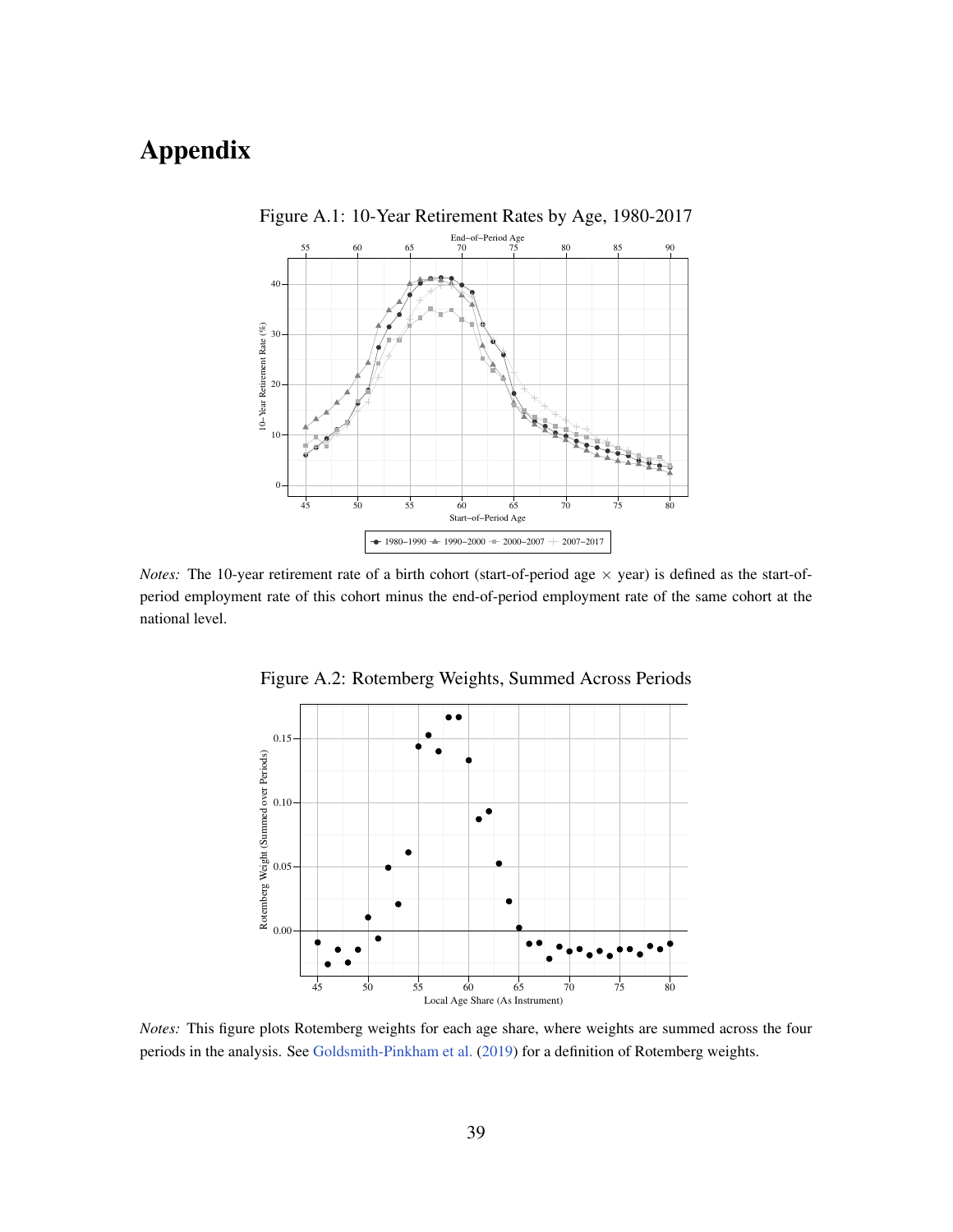

<span id="page-39-1"></span>Figure A.3: Occupation Group-Specific Effects: 2SLS Estimates

*Notes:* Each bar represents the coefficient corresponding to the change in the 55+ employment rate from a separate 2SLS regression (baseline specification with period fixed effects and CZ controls), where the dependent variable is the change in the share of younger workers (22-30) employed in a particular occupation group  $(x$ -axis). The error bars represent the corresponding 95% confidence intervals.

<span id="page-39-0"></span>

|                                        | Dependent variable: $\Delta$ Emp/pop (55+) |             |             |             |              |             |             |  |  |
|----------------------------------------|--------------------------------------------|-------------|-------------|-------------|--------------|-------------|-------------|--|--|
|                                        | 1980-1990                                  | 1990-2000   | 2000-2007   | 2007-2017   | 1980-2017    | 1980-2017   | 1990-2017   |  |  |
|                                        | (1)                                        | (2)         | (3)         | (4)         | (5)          | (6)         | (7)         |  |  |
| Panel A: Baseline IV                   |                                            |             |             |             |              |             |             |  |  |
| Predicted retirement intensity (45+)   | $-1.276***$                                | $-1.536***$ | $-2.048***$ | $-1.879***$ | $-1.285***$  |             |             |  |  |
|                                        | (0.247)                                    | (0.192)     | (0.564)     | (0.314)     | (0.121)      |             |             |  |  |
| Panel B: Exploit 1980 age composition  |                                            |             |             |             |              |             |             |  |  |
| Predicted retirement intensity $(45+)$ |                                            |             |             |             |              | $-0.942***$ |             |  |  |
|                                        |                                            |             |             |             |              | (0.120)     |             |  |  |
| Panel C: Exploit historical births     |                                            |             |             |             |              |             |             |  |  |
| Predicted retirement intensity $(45+)$ |                                            |             |             |             |              |             | $-0.438***$ |  |  |
|                                        |                                            |             |             |             |              |             | (0.106)     |  |  |
| $F$ -stat                              | 26.79                                      | 64.09       | 13.18       | 35.7        | 112.18       | 61.2        | 17.12       |  |  |
| Period fixed effects                   |                                            |             |             |             | $\checkmark$ | ✓           | ✓           |  |  |
| N                                      | 722                                        | 722         | 722         | 722         | 2,888        | 2,888       | 1,208       |  |  |

|  |  |  | Table A.1: 2SLS: First-Stage Results |  |
|--|--|--|--------------------------------------|--|
|--|--|--|--------------------------------------|--|

*Notes:* All regressions include start-of-period CZ controls (manufacturing employment share, employment share of routine occupations, mean offshoring index, female employment rate, population share of immigrants/young (22-30)/middle-aged (31-44)/old (45+)/females/Blacks/Asians/other non-whites/some collegeeducated/college-educated). Observations are weighted by start-of-period CZ share of national population. Robust standard errors in parentheses, clustered at the state level. \*\*\* 1%, \*\* 5%, \* 10% significance.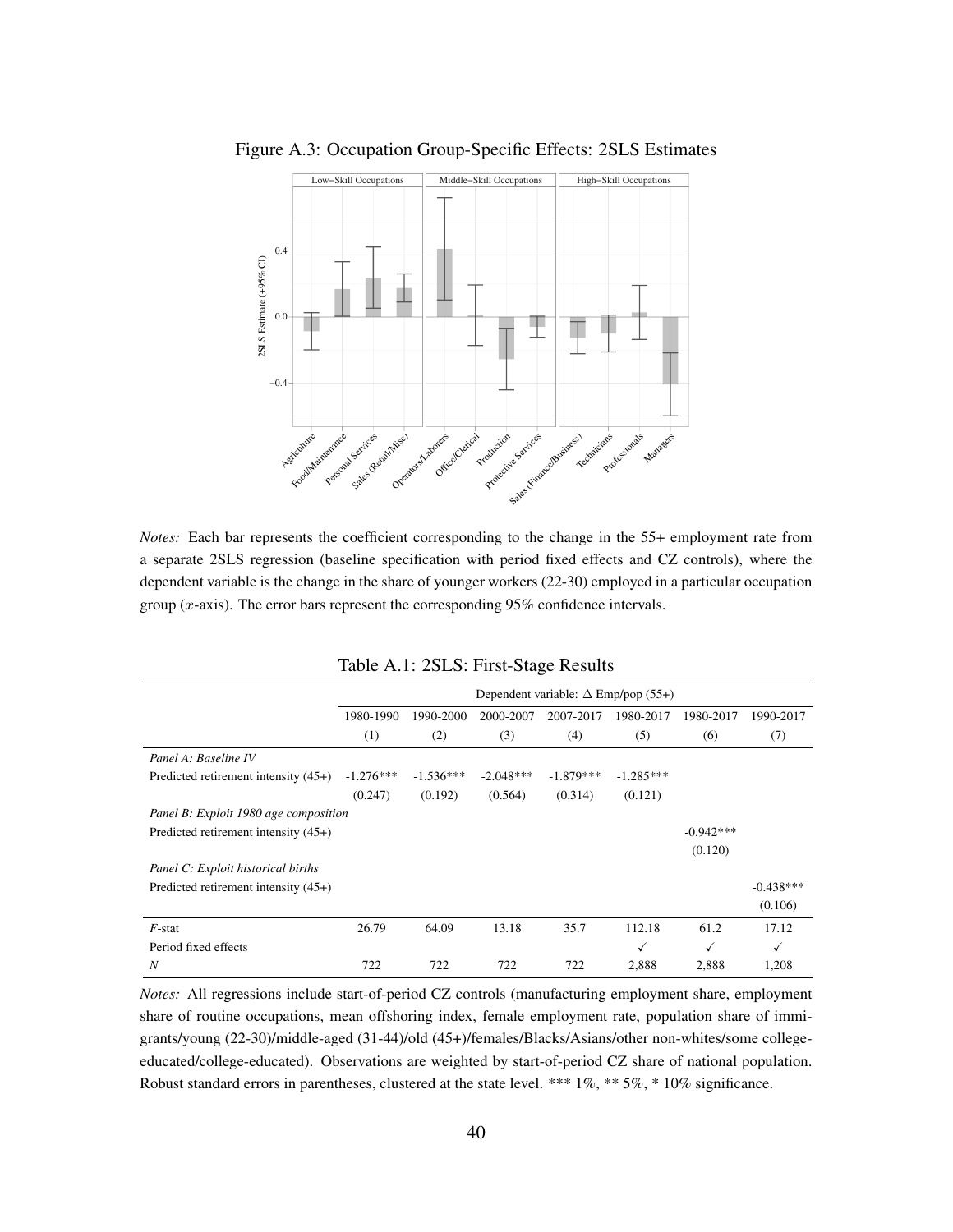|                                                                        | Period     |              |              |              |                                                              |            |            |  |
|------------------------------------------------------------------------|------------|--------------|--------------|--------------|--------------------------------------------------------------|------------|------------|--|
|                                                                        | 1980       | 1990         | 2000         | 2007         | 1980-2007                                                    | 1980-2007  | 1980-2007  |  |
|                                                                        | (1)        | (2)          | (3)          | (4)          | (5)                                                          | (6)        | (7)        |  |
|                                                                        |            |              |              |              | Predicting population counts/shares using 1980 age structure |            |            |  |
| Panel A: Dependent variable: population count                          |            |              |              |              |                                                              |            |            |  |
| Predicted population count                                             | 0.994***   | $1.041***$   | 1.050***     | 1.107***     | 1.059***                                                     | $1.012***$ | 0.979***   |  |
|                                                                        | (0.000)    | (0.001)      | (0.001)      | (0.001)      | (0.001)                                                      | (0.001)    | (0.001)    |  |
| $R^2$                                                                  | 0.998      | 0.988        | 0.976        | 0.962        | 0.974                                                        | 0.984      | 0.992      |  |
| Age range in sample                                                    | 45-80      | 45-80        | 45-80        | 45-80        | 45-80                                                        | 45-80      | 45-80      |  |
| $N$ (age $\times$ CZ $\times$ year)                                    | 25,992     | 25,992       | 25,992       | 25,992       | 103,968                                                      | 103,968    | 103,968    |  |
| Panel B: Dependent variable: population share (among those aged 45-80) |            |              |              |              |                                                              |            |            |  |
| Predicted population share                                             | 1.015***   | $0.736***$   | $0.714***$   | $0.665***$   | $0.729***$                                                   | $0.608***$ | $0.552***$ |  |
|                                                                        | (0.003)    | (0.003)      | (0.002)      | (0.002)      | (0.001)                                                      | (0.003)    | (0.004)    |  |
| $R^2$                                                                  | 0.822      | 0.728        | 0.858        | 0.771        | 0.784                                                        | 0.797      | 0.817      |  |
| Age range in sample                                                    | 45-80      | 45-80        | 45-80        | 45-80        | 45-80                                                        | 45-80      | 45-80      |  |
| $N$ (age $\times$ CZ $\times$ year)                                    | 25,992     | 25,992       | 25,992       | 25,992       | 103,968                                                      | 103,968    | 103,968    |  |
|                                                                        |            |              |              |              | Predicting population counts/shares using historical births  |            |            |  |
| Panel C: Dependent variable: population count                          |            |              |              |              |                                                              |            |            |  |
| Predicted population count                                             | $1.578***$ | 1.491***     | 0.973***     | $0.913***$   | $1.008***$                                                   | $0.483***$ | $0.538***$ |  |
|                                                                        | (0.013)    | (0.008)      | (0.004)      | (0.004)      | (0.003)                                                      | (0.002)    | (0.002)    |  |
| $R^2$                                                                  | 0.600      | 0.647        | 0.672        | 0.713        | 0.651                                                        | 0.941      | 0.955      |  |
| Age range in sample                                                    | $45 - 65$  | 45-75        | 45-80        | 45-80        | 45-80                                                        | 45-80      | 45-80      |  |
| $N$ (age $\times$ CZ $\times$ year)                                    | 9,888      | 17,107       | 23,279       | 25,406       | 75,680                                                       | 75,680     | 75,680     |  |
| Panel D: Dependent variable: population share (among those aged 45-75) |            |              |              |              |                                                              |            |            |  |
| Predicted population share                                             |            | $0.314***$   | $0.537***$   | $0.608***$   | $0.563***$                                                   | $0.161***$ | $0.096***$ |  |
|                                                                        |            | (0.008)      | (0.003)      | (0.004)      | (0.002)                                                      | (0.004)    | (0.003)    |  |
| $R^2$                                                                  |            | 0.359        | 0.678        | 0.589        | 0.608                                                        | 0.742      | 0.789      |  |
| Age range in sample                                                    |            | 45-75        | 45-75        | 45-75        | 45-75                                                        | 45-75      | 45-75      |  |
| $N$ (age $\times$ CZ $\times$ year)                                    |            | 2,852        | 14,596       | 20,445       | 37,893                                                       | 37,893     | 37,893     |  |
| Constant                                                               | ✓          | $\checkmark$ | $\checkmark$ | $\checkmark$ | $\checkmark$                                                 |            |            |  |
| Year FEs                                                               |            |              |              |              |                                                              |            |            |  |
| Age FEs                                                                |            |              |              |              |                                                              |            |            |  |
| CZ FEs                                                                 |            |              |              |              |                                                              |            |            |  |
| Year $\times$ age FEs                                                  |            |              |              |              |                                                              |            |            |  |
| Year $\times$ CZ FEs                                                   |            |              |              |              |                                                              |            |            |  |
| $CZ \times age$ FEs                                                    |            |              |              |              |                                                              |            |            |  |

### <span id="page-40-0"></span>Table A.2: Predicting 45+ Population Counts and Shares Using 1980 Age Structure or Historical Births, 1980-2007

*Notes:* See Online Appendix A.2 for details on constructing predicted population counts/shares. Robust standard errors in parentheses. \*\*\* 1%, \*\* 5%, \* 10% significance.

*Source:* 1980, 1990, 2000 Censuses, 2006-2007 ACS, 1980 Intercensal County Population Counts, [Bailey et](#page-34-9) [al.](#page-34-9) [\(2018\)](#page-34-9).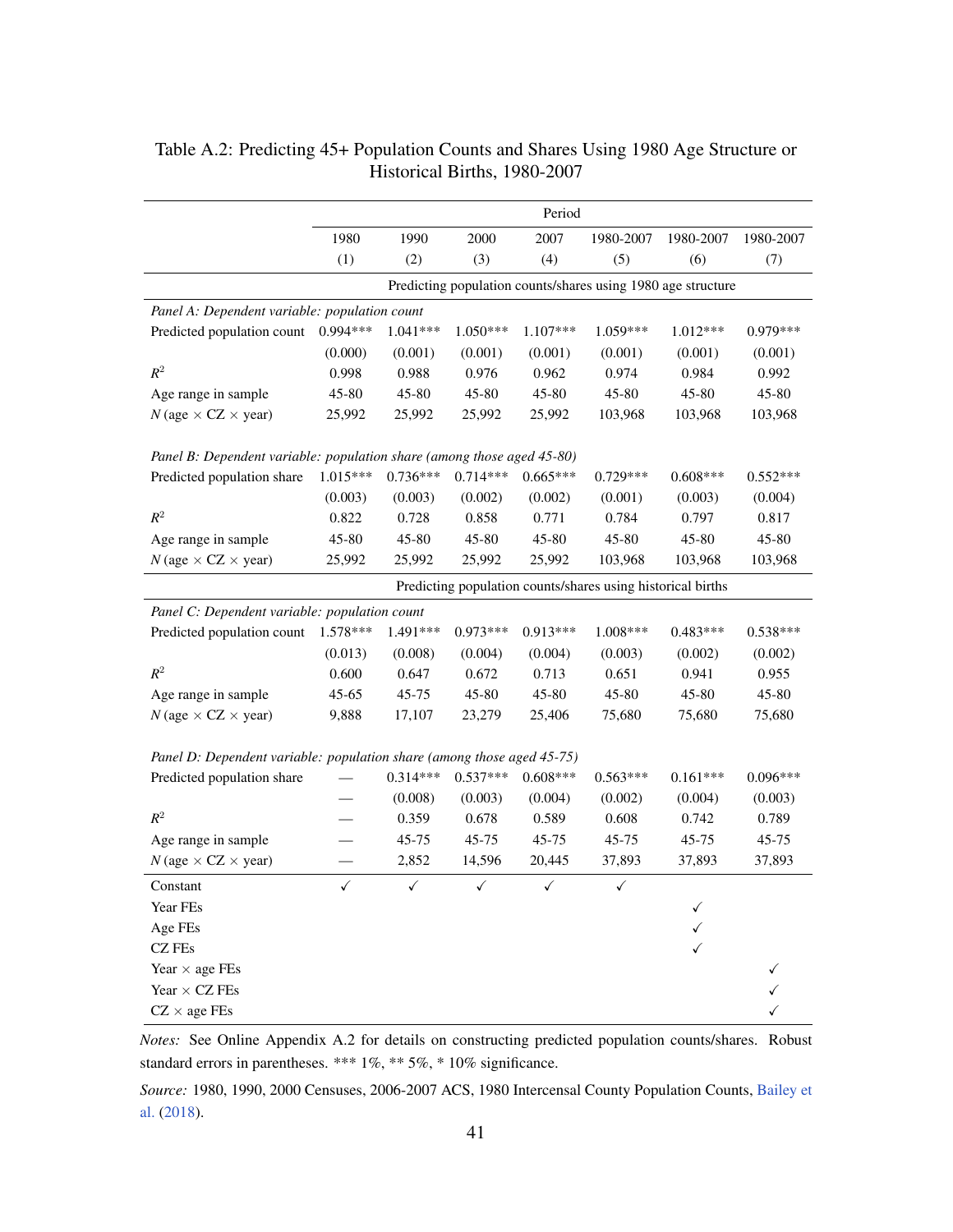|                                                  | Dependent variable: |                  |             |                    |                                 |  |  |  |
|--------------------------------------------------|---------------------|------------------|-------------|--------------------|---------------------------------|--|--|--|
|                                                  |                     | $\Delta$ Emp/pop |             |                    |                                 |  |  |  |
|                                                  | All                 | Part-time        | Full-time   | $\Delta$ Unemp/pop | $\Delta$ Out of labor force/pop |  |  |  |
|                                                  | (1)                 | (2)              | (3)         | (4)                | (5)                             |  |  |  |
| Panel A: Young (22-30) $\times$ gender           |                     |                  |             |                    |                                 |  |  |  |
| Male                                             | $-0.131$            | $0.694***$       | $-0.825**$  | 0.077              | 0.054                           |  |  |  |
|                                                  | (0.229)             | (0.182)          | (0.349)     | (0.116)            | (0.158)                         |  |  |  |
| Female                                           | $-0.081$            | $0.850***$       | $-0.931***$ | $0.212**$          | $-0.131$                        |  |  |  |
|                                                  | (0.324)             | (0.205)          | (0.302)     | (0.090)            | (0.315)                         |  |  |  |
| Panel B: Young (22-30) $\times$ education groups |                     |                  |             |                    |                                 |  |  |  |
| Less than college                                | 0.019               | $0.811***$       | $-0.793***$ | 0.094              | $-0.113$                        |  |  |  |
|                                                  | (0.231)             | (0.182)          | (0.269)     | (0.106)            | (0.211)                         |  |  |  |
| College or more                                  | $-0.350**$          | $0.742***$       | $-1.092***$ | $0.211***$         | 0.140                           |  |  |  |
|                                                  | (0.173)             | (0.234)          | (0.241)     | (0.075)            | (0.171)                         |  |  |  |
| Panel C: Other age groups                        |                     |                  |             |                    |                                 |  |  |  |
| Teenagers $(16-21)$                              | $-0.788***$         | $0.259*$         | $-1.047***$ | $0.183*$           | $0.605***$                      |  |  |  |
|                                                  | (0.194)             | (0.146)          | (0.209)     | (0.109)            | (0.162)                         |  |  |  |
| Middle-aged (31-44)                              | 0.023               | $0.187**$        | $-0.164$    | 0.028              | $-0.051$                        |  |  |  |
|                                                  | (0.187)             | (0.082)          | (0.164)     | (0.041)            | (0.183)                         |  |  |  |

<span id="page-41-0"></span>Table A.3: The Effect of Retirement Trends on Employment, Unemployment and Labor Force Participation: Heterogeneity of 2SLS Estimates by Age, Gender and Education

*Notes:*  $N = 2,888$  (722 CZs  $\times$  4 time periods). All regressions include period fixed effects and startof-period CZ controls (manufacturing employment share, employment share of routine occupations, mean offshoring index, female employment rate, population share of immigrants/young (22-30)/middle-aged (31- 44)/old (45+)/females/Blacks/Asians/other non-whites/some college-educated/college-educated). Observations are weighted by start-of-period CZ share of national population. Robust standard errors in parentheses, clustered at the state level. \*\*\* 1%, \*\* 5%, \* 10% significance.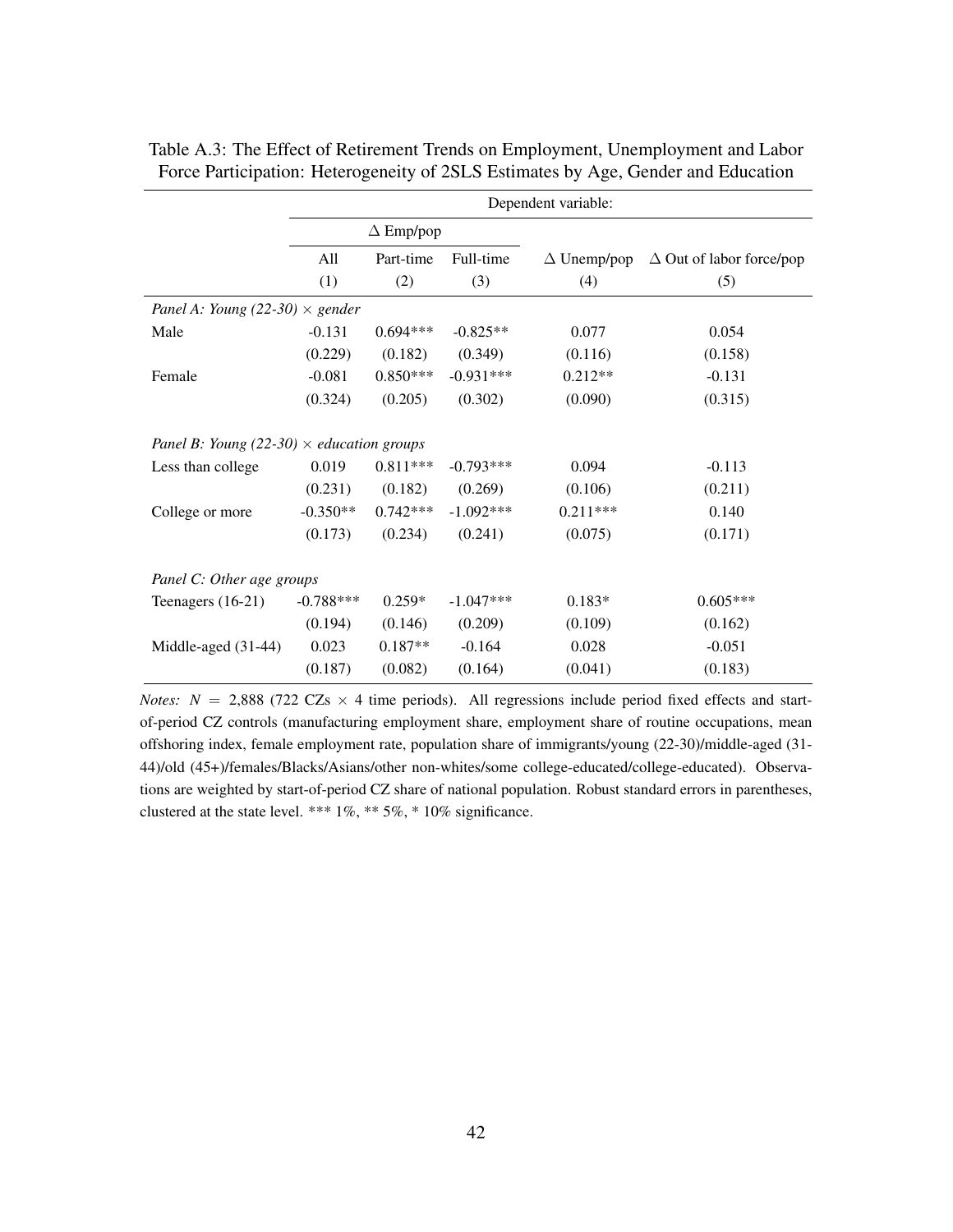|                                                  | Dependent variable:             |                                    |                                  |                                           |  |  |  |  |
|--------------------------------------------------|---------------------------------|------------------------------------|----------------------------------|-------------------------------------------|--|--|--|--|
|                                                  |                                 | $\Delta$ Employment share          |                                  |                                           |  |  |  |  |
|                                                  | Low-skill<br>occupations<br>(1) | Middle-skill<br>occupations<br>(2) | High-skill<br>occupations<br>(3) | $\Delta$ Mean occ.<br>wage premium<br>(4) |  |  |  |  |
| Panel A: Young (22-30) $\times$ gender           |                                 |                                    |                                  |                                           |  |  |  |  |
| Male                                             | 0.231                           | 0.197                              | $-0.429**$                       | $-0.411***$                               |  |  |  |  |
|                                                  | (0.154)                         | (0.283)                            | (0.194)                          | (0.104)                                   |  |  |  |  |
| Female                                           | $0.800***$                      | 0.037                              | $-0.837***$                      | $-0.635***$                               |  |  |  |  |
|                                                  | (0.209)                         | (0.170)                            | (0.192)                          | (0.129)                                   |  |  |  |  |
| Panel B: Young (22-30) $\times$ education groups |                                 |                                    |                                  |                                           |  |  |  |  |
| Less than college                                | $0.532**$                       | $-0.235$                           | $-0.297**$                       | $-0.368***$                               |  |  |  |  |
|                                                  | (0.209)                         | (0.230)                            | (0.138)                          | (0.105)                                   |  |  |  |  |
| College or more                                  | 0.183                           | 0.272                              | $-0.455**$                       | $-0.519***$                               |  |  |  |  |
|                                                  | (0.151)                         | (0.168)                            | (0.227)                          | (0.141)                                   |  |  |  |  |
| Panel C: Other age groups                        |                                 |                                    |                                  |                                           |  |  |  |  |
| Teenagers $(16-21)$                              | $0.463**$                       | $-0.180$                           | $-0.283**$                       | $-0.281**$                                |  |  |  |  |
|                                                  | (0.230)                         | (0.176)                            | (0.127)                          | (0.117)                                   |  |  |  |  |
| Middle-aged (31-44)                              | $-0.122$                        | $0.410**$                          | $-0.288**$                       | $-0.129**$                                |  |  |  |  |
|                                                  | (0.089)                         | (0.167)                            | (0.134)                          | (0.063)                                   |  |  |  |  |

<span id="page-42-0"></span>Table A.4: The Effect of Retirement Trends on Occupational Composition: Heterogeneity of 2SLS Estimates by Age, Gender and Education

*Notes:*  $N = 2,888$  (722 CZs  $\times$  4 time periods). All regressions include period fixed effects and startof-period CZ controls (manufacturing employment share, employment share of routine occupations, mean offshoring index, female employment rate, population share of immigrants/young (22-30)/middle-aged (31- 44)/old (45+)/females/Blacks/Asians/other non-whites/some college-educated/college-educated). Observations are weighted by start-of-period CZ share of national population. Robust standard errors in parentheses, clustered at the state level. \*\*\* 1%, \*\* 5%, \* 10% significance.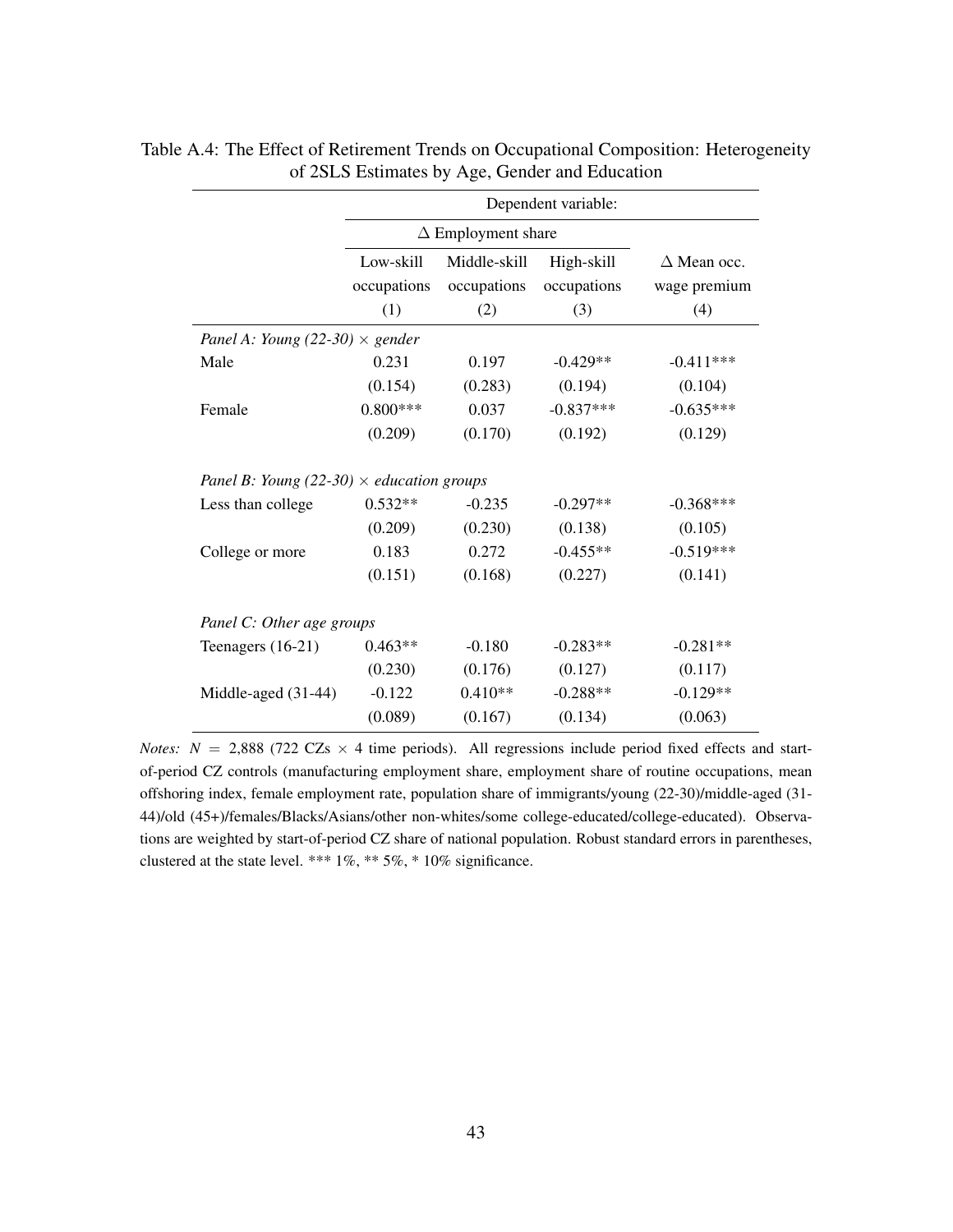|                                                | Teenagers $(14-21)$ Young $(22-34)$ |              | Middle-aged (35-44) |  |  |  |  |  |  |  |
|------------------------------------------------|-------------------------------------|--------------|---------------------|--|--|--|--|--|--|--|
|                                                | (1)                                 | (2)          | (3)                 |  |  |  |  |  |  |  |
| Panel A: Dependent variable: $\Delta$ turnover |                                     |              |                     |  |  |  |  |  |  |  |
| $\Delta$ Emp/pop (55+)                         | $-0.154$                            | $-0.125$     | $-0.071$            |  |  |  |  |  |  |  |
|                                                | (0.265)                             | (0.127)      | (0.091)             |  |  |  |  |  |  |  |
| Panel B: Dependent variable: Average turnover  |                                     |              |                     |  |  |  |  |  |  |  |
| $\Delta$ Emp/pop (55+)                         | $-0.448***$                         | $-0.166$ *** | $-0.089**$          |  |  |  |  |  |  |  |

<span id="page-43-0"></span>Table A.5: The Effect of Retirement Trends on Job Mobility, 2000-2017: 2SLS Estimates

*Notes:*  $N = 1,422$ *.* See Online Appendix A.5 for details on constructing turnover measures. All regressions include period fixed effects and start-of-period CZ controls (manufacturing employment share, employment share of routine occupations, mean offshoring index, female employment rate, population share of immigrants/young (22-30)/middle-aged (31-44)/old (45+)/females/Blacks/Asians/other non-whites/some collegeeducated/college-educated). Observations are weighted by start-of-period CZ share of national population. Robust standard errors in parentheses, clustered at the state level. \*\*\* 1%, \*\* 5%, \* 10% significance.

 $(0.109)$   $(0.050)$   $(0.038)$ 

|                                                                            |             | Young $(22-30)$ |             |                      |                    |                               |                          |  |
|----------------------------------------------------------------------------|-------------|-----------------|-------------|----------------------|--------------------|-------------------------------|--------------------------|--|
|                                                                            | All         | Male            | Female      | Less than<br>college | College<br>or more | <b>Teenagers</b><br>$(16-21)$ | Middle-aged<br>$(31-44)$ |  |
|                                                                            | (1)         | (2)             | (3)         | (4)                  | (5)                | (6)                           | (7)                      |  |
| Panel A: Dependent variable: $\Delta$ Share attending school               |             |                 |             |                      |                    |                               |                          |  |
| $\Delta$ Emp/pop (55+)                                                     | $0.602***$  | $0.545***$      | $0.658***$  | $0.688***$           | $0.519**$          | $1.080***$                    | 0.128                    |  |
|                                                                            | (0.169)     | (0.183)         | (0.175)     | (0.177)              | (0.203)            | (0.209)                       | (0.079)                  |  |
| Panel B: Dependent variable: $\Delta$ Pop <sub>t</sub> /pop <sub>t-1</sub> |             |                 |             |                      |                    |                               |                          |  |
| $\Delta$ Emp/pop (55+)                                                     | $-3.224***$ | $-3.577***$     | $-2.934***$ | $-2.669***$          | $-6.472***$        | 0.268                         | $-0.662$                 |  |
|                                                                            | (1.035)     | (1.118)         | (0.982)     | (0.939)              | (1.700)            | (0.841)                       | (1.002)                  |  |

<span id="page-43-1"></span>Table A.6: The Effect of Retirement Trends on School Attendance and Net Migration: 2SLS Estimates

*Notes: N* = 2,888 (722 CZs  $\times$  4 time periods). All regressions include period fixed effects and startof-period CZ controls (manufacturing employment share, employment share of routine occupations, mean offshoring index, female employment rate, population share of immigrants/young (22-30)/middle-aged (31- 44)/old (45+)/females/Blacks/Asians/other non-whites/some college-educated/college-educated). Observations are weighted by start-of-period CZ share of national population. Robust standard errors in parentheses, clustered at the state level. \*\*\* 1%, \*\* 5%, \* 10% significance.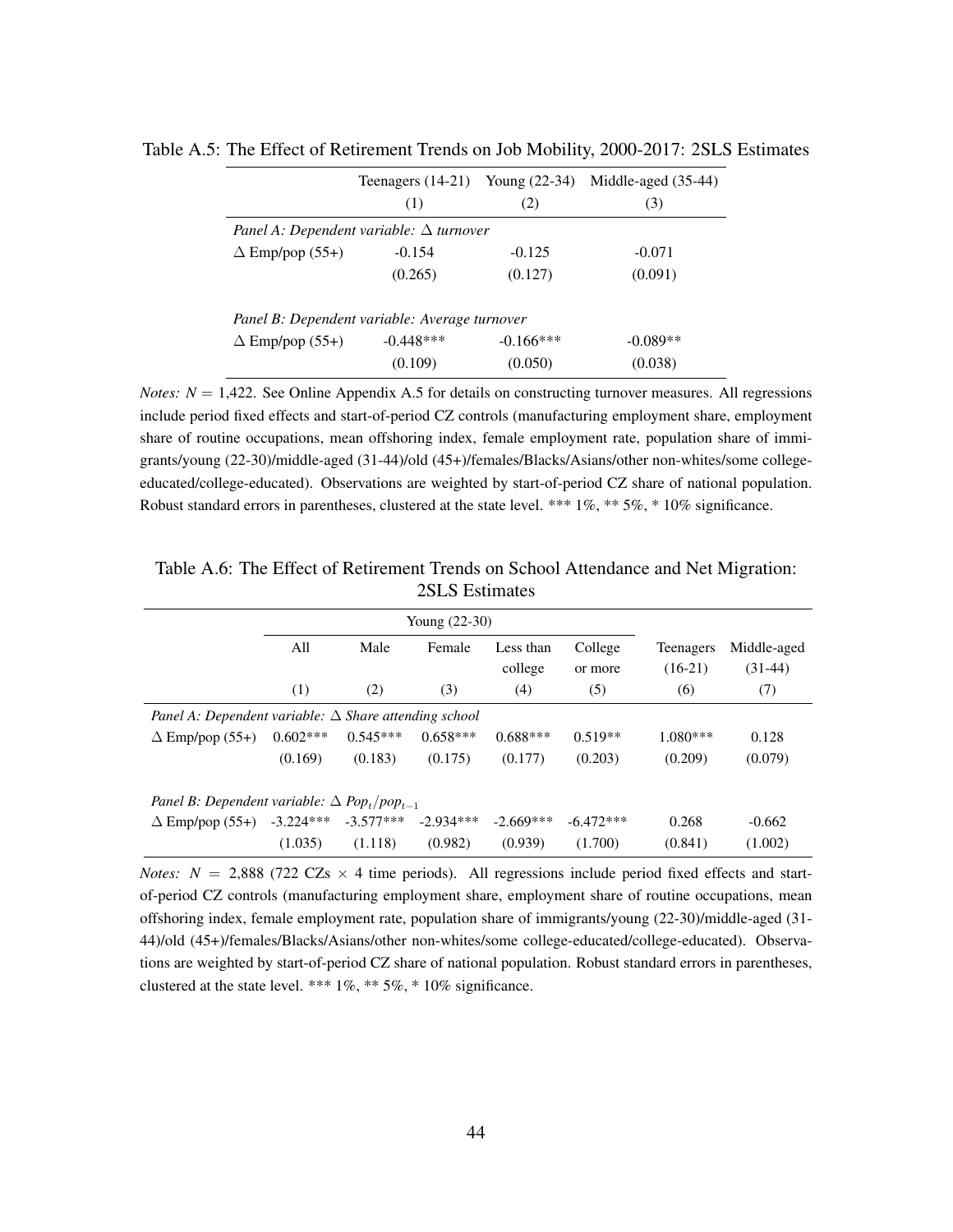| Dependent variable: Youth outcome (22-30) |                             |                           |                                                                                                                                                    |                                                                      |                                                                                                              |  |  |  |
|-------------------------------------------|-----------------------------|---------------------------|----------------------------------------------------------------------------------------------------------------------------------------------------|----------------------------------------------------------------------|--------------------------------------------------------------------------------------------------------------|--|--|--|
|                                           |                             |                           |                                                                                                                                                    |                                                                      |                                                                                                              |  |  |  |
| Low-skill<br>occupations                  | Middle-skill<br>occupations | High-skill<br>occupations | $\Delta$ Mean<br>occupational<br>wage premium                                                                                                      | $\triangle$ Share workers<br>"overeducated"<br>$(O*NET)$             | $\Delta$ Log<br>wage                                                                                         |  |  |  |
| (1)                                       | (2)                         | (3)                       | (4)                                                                                                                                                | (5)                                                                  | (6)                                                                                                          |  |  |  |
|                                           |                             |                           |                                                                                                                                                    |                                                                      |                                                                                                              |  |  |  |
| $0.499***$                                | 0.109                       | $-0.607***$               | $-0.521***$                                                                                                                                        | $0.759***$                                                           | $-3.094***$                                                                                                  |  |  |  |
| (0.164)                                   | (0.222)                     | (0.164)                   | (0.112)                                                                                                                                            | (0.178)                                                              | (0.697)                                                                                                      |  |  |  |
| $0.517**$<br>(0.203)                      | $0.654***$<br>(0.216)       | $-1.172***$<br>(0.254)    | $-0.754***$<br>(0.168)                                                                                                                             | $0.882***$<br>(0.235)                                                | $-3.674***$<br>(0.927)                                                                                       |  |  |  |
|                                           |                             |                           |                                                                                                                                                    |                                                                      |                                                                                                              |  |  |  |
| $0.705*$                                  | $-0.234$                    | $-0.471**$                | $-0.391**$                                                                                                                                         | 0.281                                                                | $-1.943***$                                                                                                  |  |  |  |
| (0.366)                                   | (0.334)                     | (0.202)                   | (0.167)                                                                                                                                            | (0.173)                                                              | (0.725)                                                                                                      |  |  |  |
|                                           |                             |                           |                                                                                                                                                    |                                                                      |                                                                                                              |  |  |  |
| 0.519                                     | $0.555*$                    | $-1.073***$               | $-0.625**$                                                                                                                                         | $0.342**$                                                            | $-1.334$                                                                                                     |  |  |  |
| (0.520)                                   | (0.319)                     | (0.287)                   | (0.262)                                                                                                                                            | (0.148)                                                              | (1.373)                                                                                                      |  |  |  |
|                                           |                             |                           | $\Delta$ Employment share<br>Panel A: Baseline IV (First-stage F-stat = 112.18)<br>Panel D: Exploit historical births (First-stage F-stat = 17.12) | Panel B: Exploit 1980 age composition (First-stage F-stat = $61.2$ ) | Panel C: Baseline IV: subset of CZ-periods with non-missing historical birth IV (First-stage F-stat = 29.74) |  |  |  |

<span id="page-44-0"></span>Table A.7: Alternative Instruments Based on 1980 Age Structure or Historical Births: 2SLS Estimates

*Notes:*  $N = 2,888$  (722 CZs  $\times$  4 time periods) in Panels A and B,  $N = 1,202$  in Panels C and D. All regressions include period fixed effects and start-of-period CZ controls (manufacturing employment share, employment share of routine occupations, mean offshoring index, female employment rate, population share of immigrants/young (22-30)/middle-aged (31-44)/old (45+)/females/Blacks/Asians/other non-whites/some college-educated/college-educated). Observations are weighted by start-of-period CZ share of national population. Robust standard errors in parentheses, clustered at the state level. \*\*\* 1%, \*\* 5%, \* 10% significance.